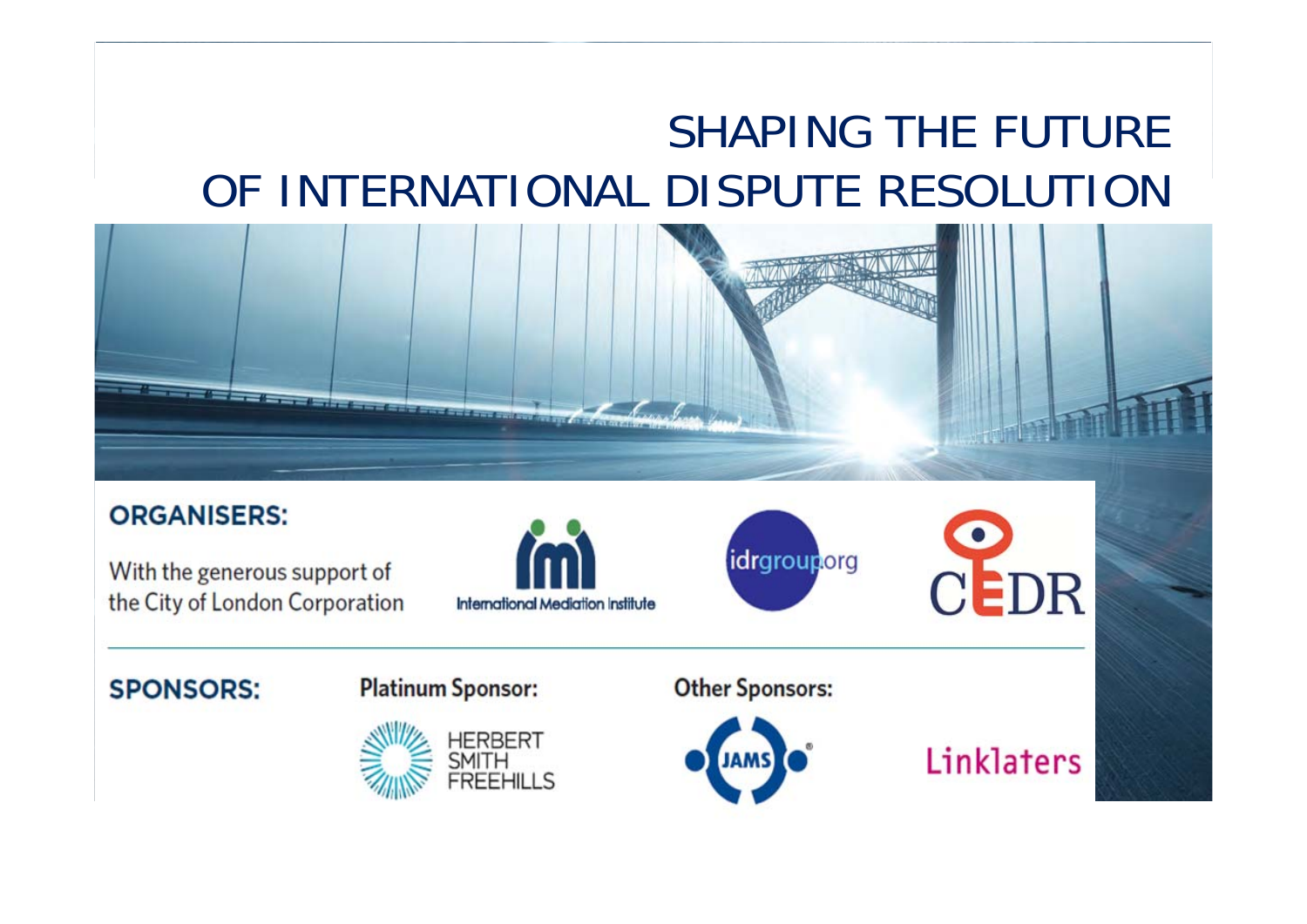# The Chatham House Rule & © Access Rules:

All of the information generated during this convention is publicly available. Neither the identity, nor the affiliation, of any participant may be revealed.

Anyone wishing to publish any data that follows may do so freely, provided they promptly send <sup>a</sup> copy of their publication to shapingIDR@imimediation.org and permit IMI to republish it free of charge on its website three (3) months after its first date of appearance, or at any later date.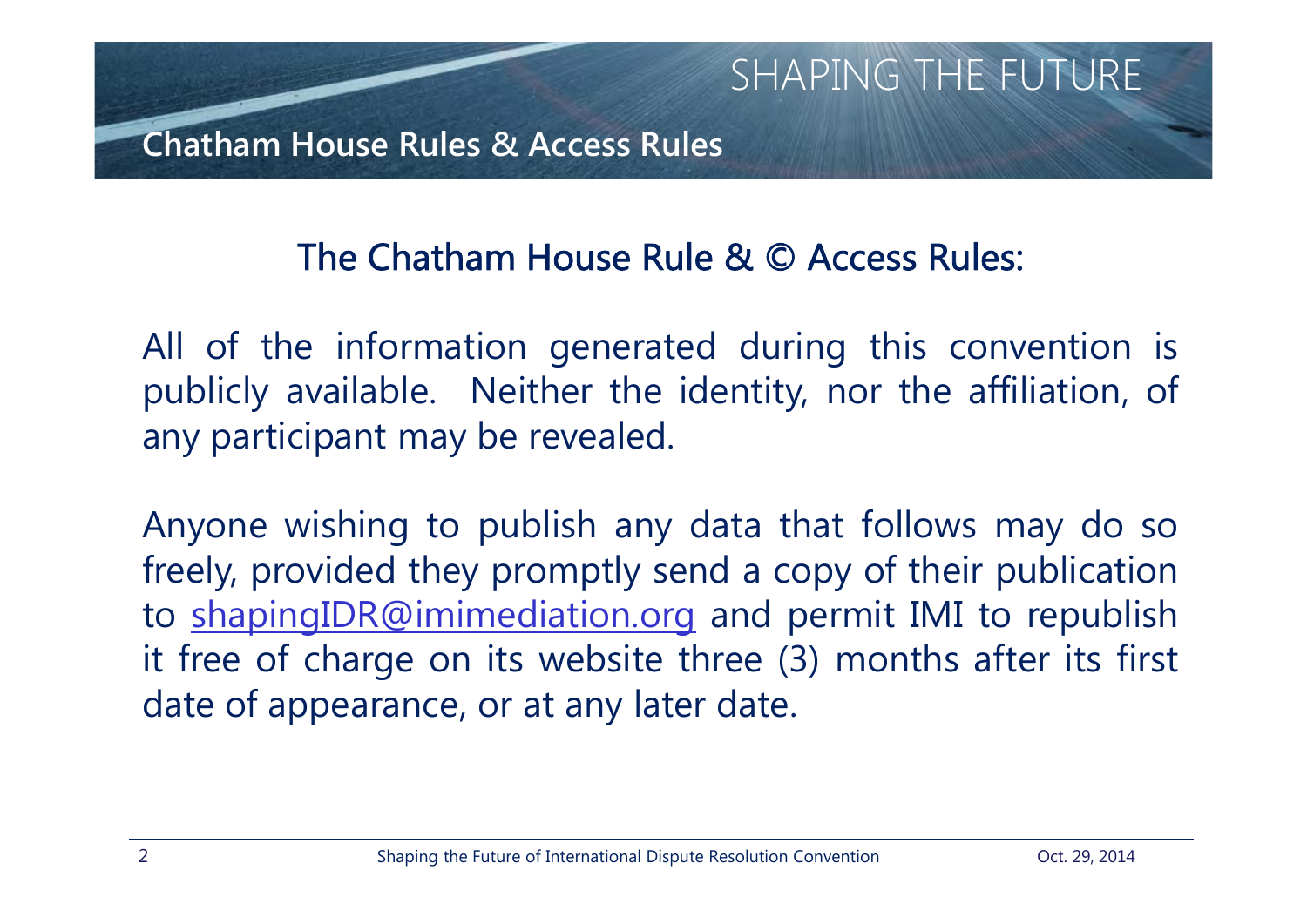### **Use of iPads at delegate tables**

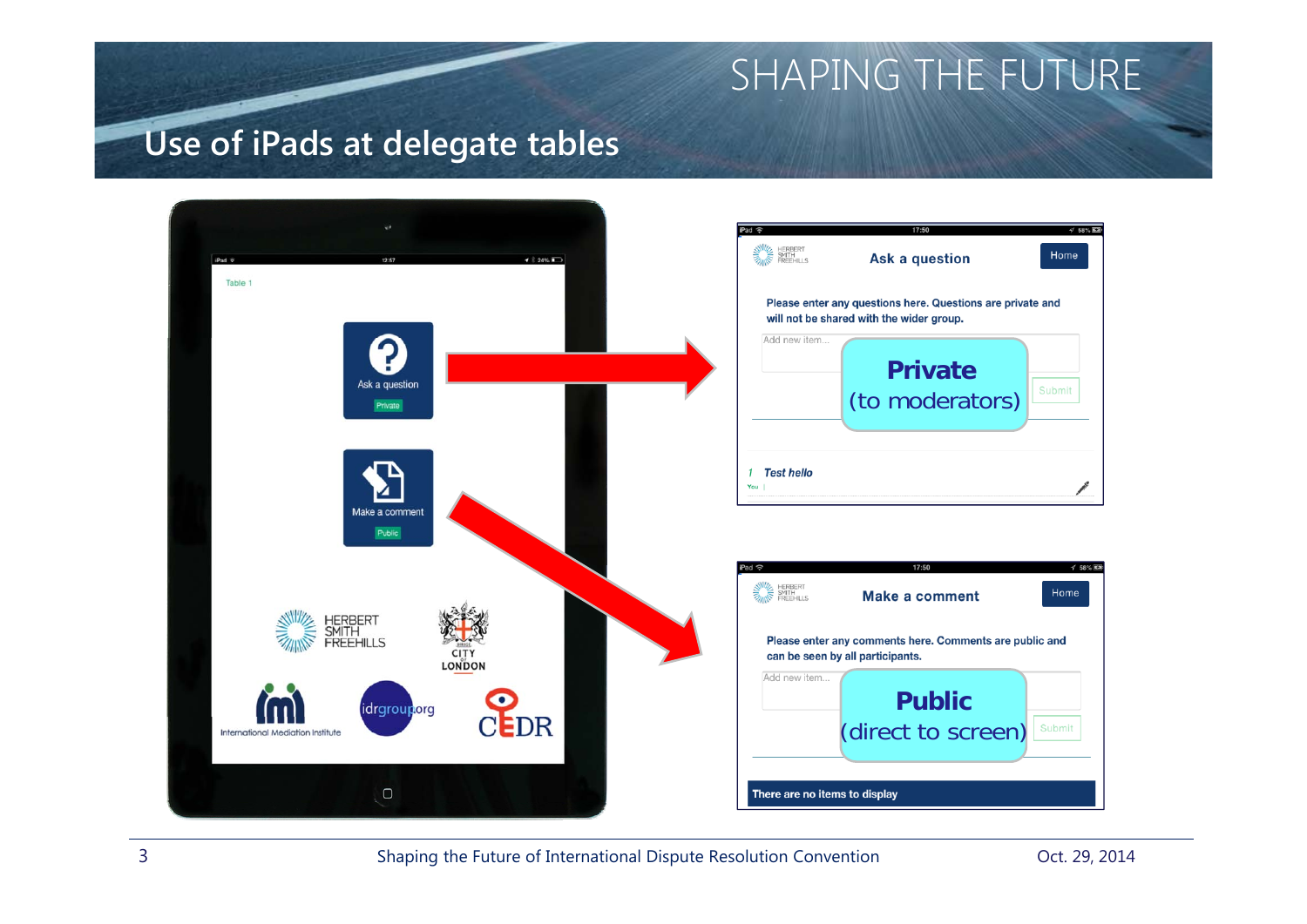### **How to use your keypad**

- • Simply press the button that corresponds with the option you wish to vote for.
- • If you press the wrong button or change your mind, don't worry just press again. The only vote that will register is your last vote.
- •All responses are anonymous

PLEASE KEEP YOUR KEYPADS WITH YOU THROUGHOUT THE DAY



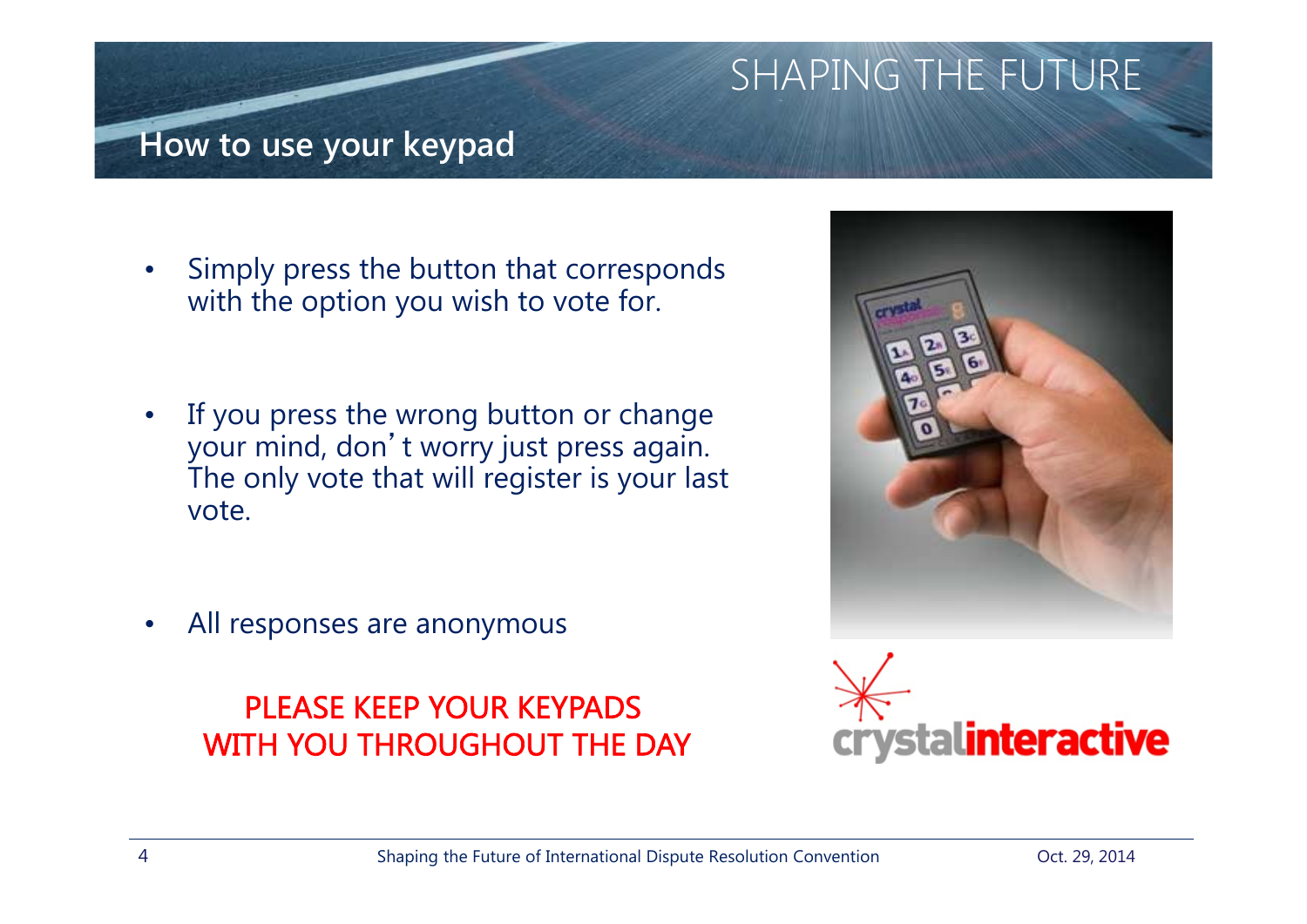**Demographics: Your identification for today's voting (>150 delegates)**

What category below best describes you? (Only one choice possible)

- 1. USER: User of IDR services (e.g., business person or in-house counsel
- 2. ADVISOR: Advisor to users of IDR services (e.g., external lawyer or expert)
- 3. PROVIDER: Provider of IDR services (e.g., ADR Institution, ADR Neutrals)
- 4. EDUCATOR: e.g., Educator/trainer/academic
- 5. OTHER: e.g., judges, policy makers, legislators, regulators, etc.

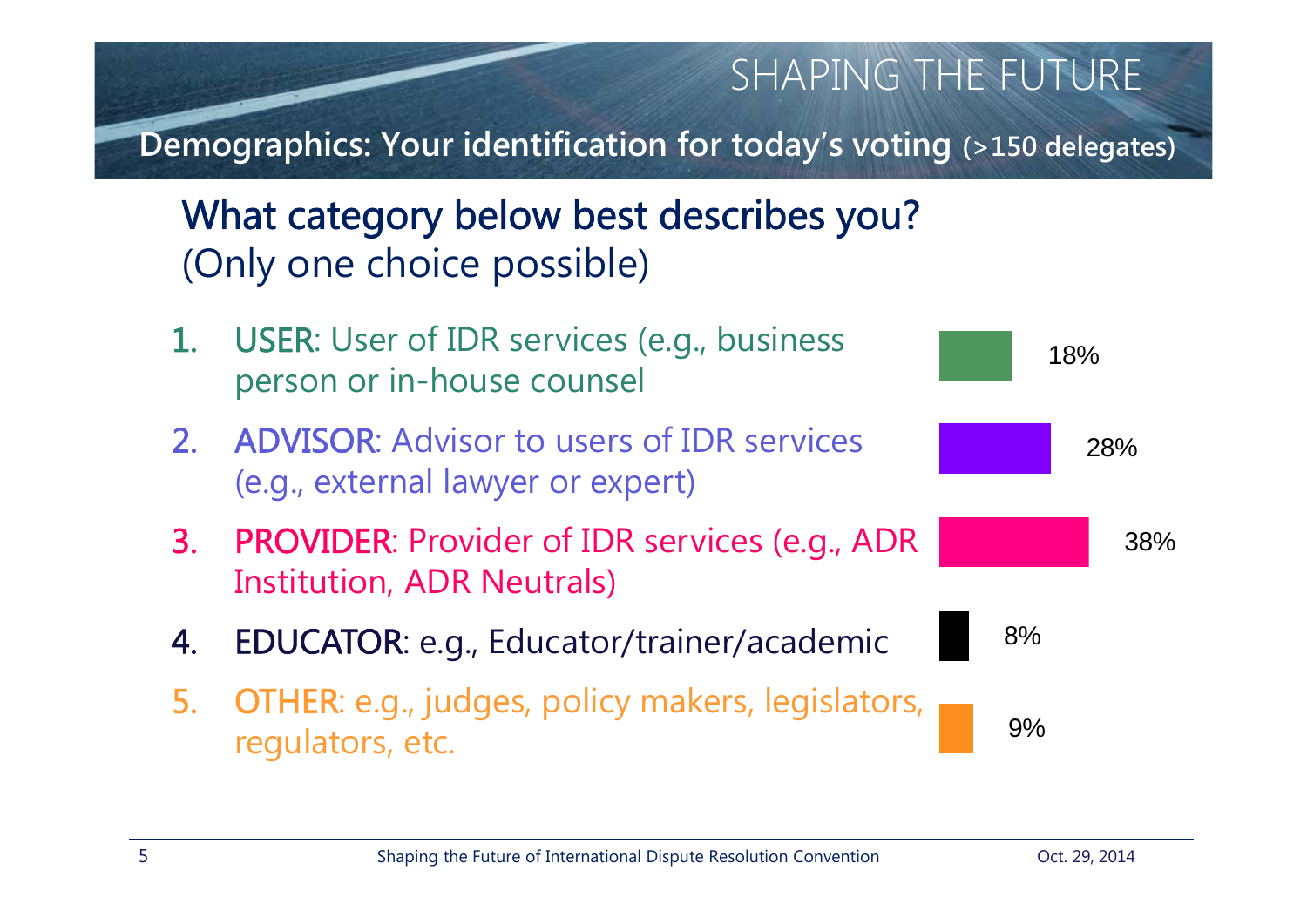### **Icebreaker question (test question)**

What category below best describes your level of satisfaction with current IDR proceedings in general (e.g., litigation, arbitration, mediation and conciliation etc. as currently practised)?



NB. This data is NOT broken down by user:provider:advisor etc. The convention suggests more data on this question is needed.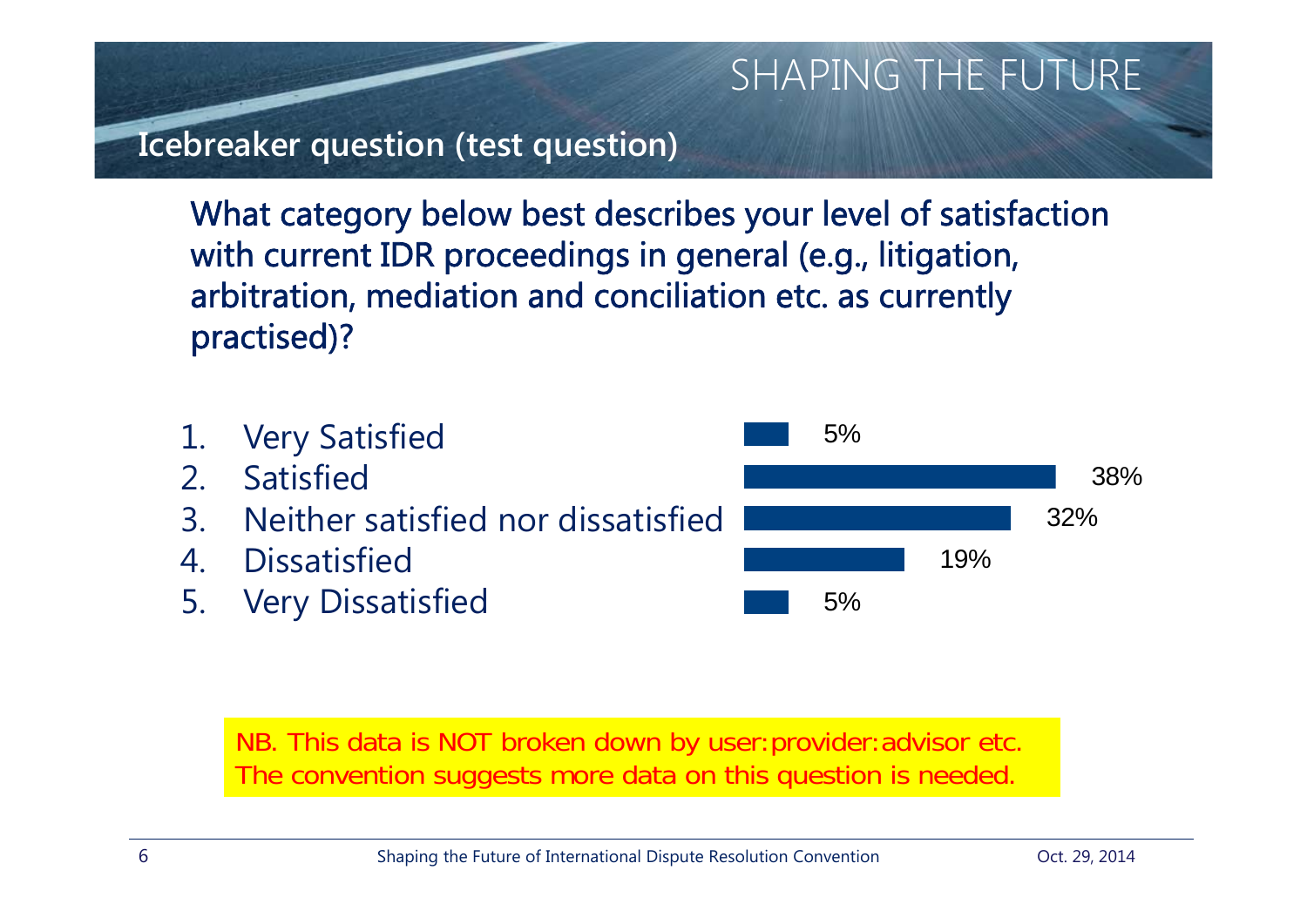### **Session 1 (9:30-11:00 am)**

## International Dispute Resolution: What do Users need?

Moderator: Alexander ODDY, Partner, Herbert Smith Freehills

Panel:

Joanne CROSS, Assistant General Counsel, Dispute Resolution, BP plc Tracey POLLOCK, Executive Counsel, GE Corporate Isabelle HAUTOT, Chair of CCIAG & General Counsel International, Orange Helen DODDS, Head of Legal, Dispute Resolution, Standard Chartered Bank Robert IVENS, Head of Legal, Marks and Spencer plc John PYALL, Head of Facilitated Claims Unit, Munich Re

Interactive Q&A and proposition voting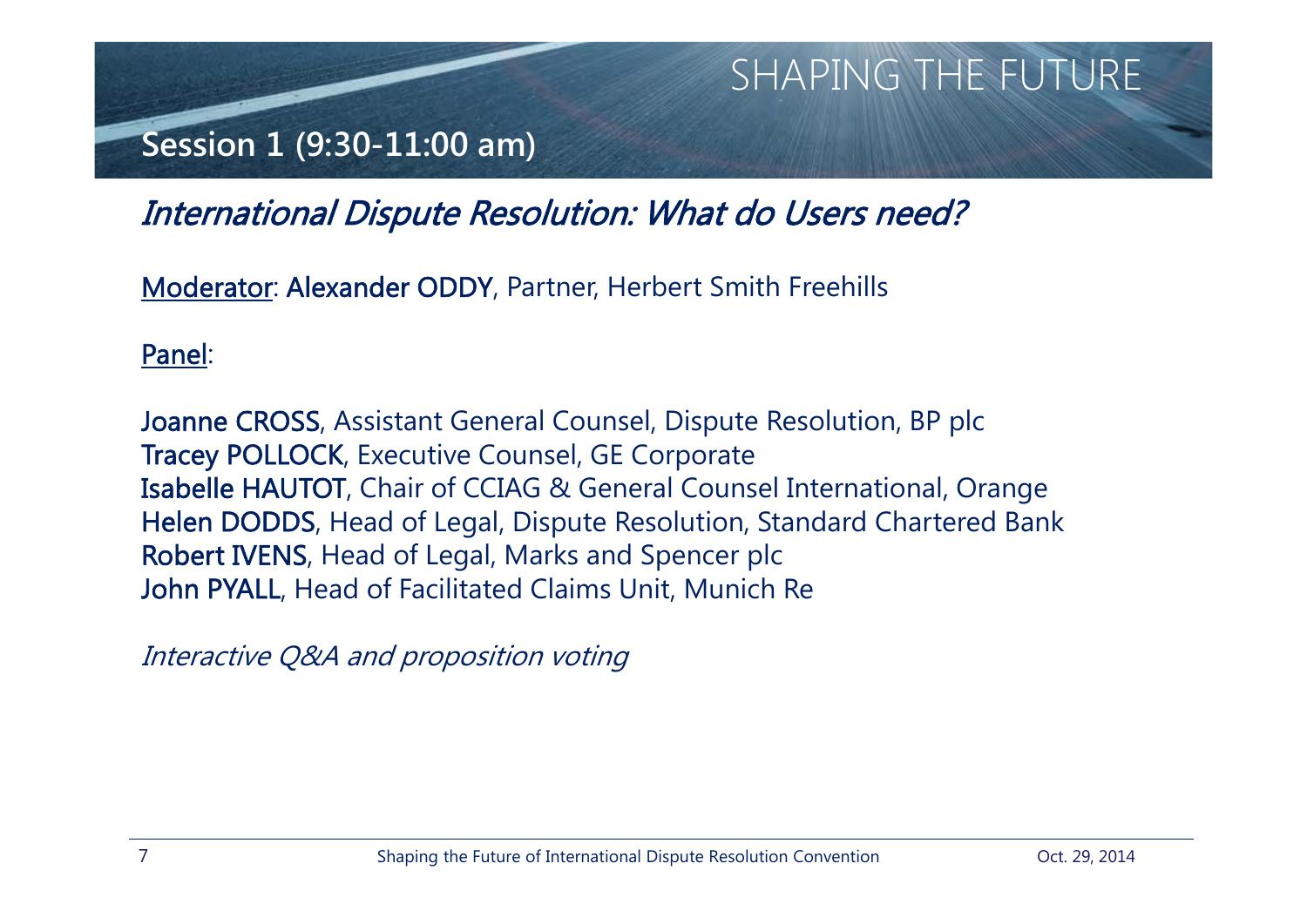**Session 1, Qu 1: Key factors in selecting an IDR process**

# If you had to pick one only, which of the following factors is generally the most important in IDR?

- 1. Speed: securing the earliest possible outcome
- 2. Expense: cost containment
- 3. Certainty: risk reduction and control of outcome
- 4. Efficiency: focussing on the key issues in the dispute
- 5. Enforceability of outcomes or awards
- 6. Relationships: preventing conflict escalation whenever possible
- 7. Confidentiality
- 8. Other (please indicate using your iPads)

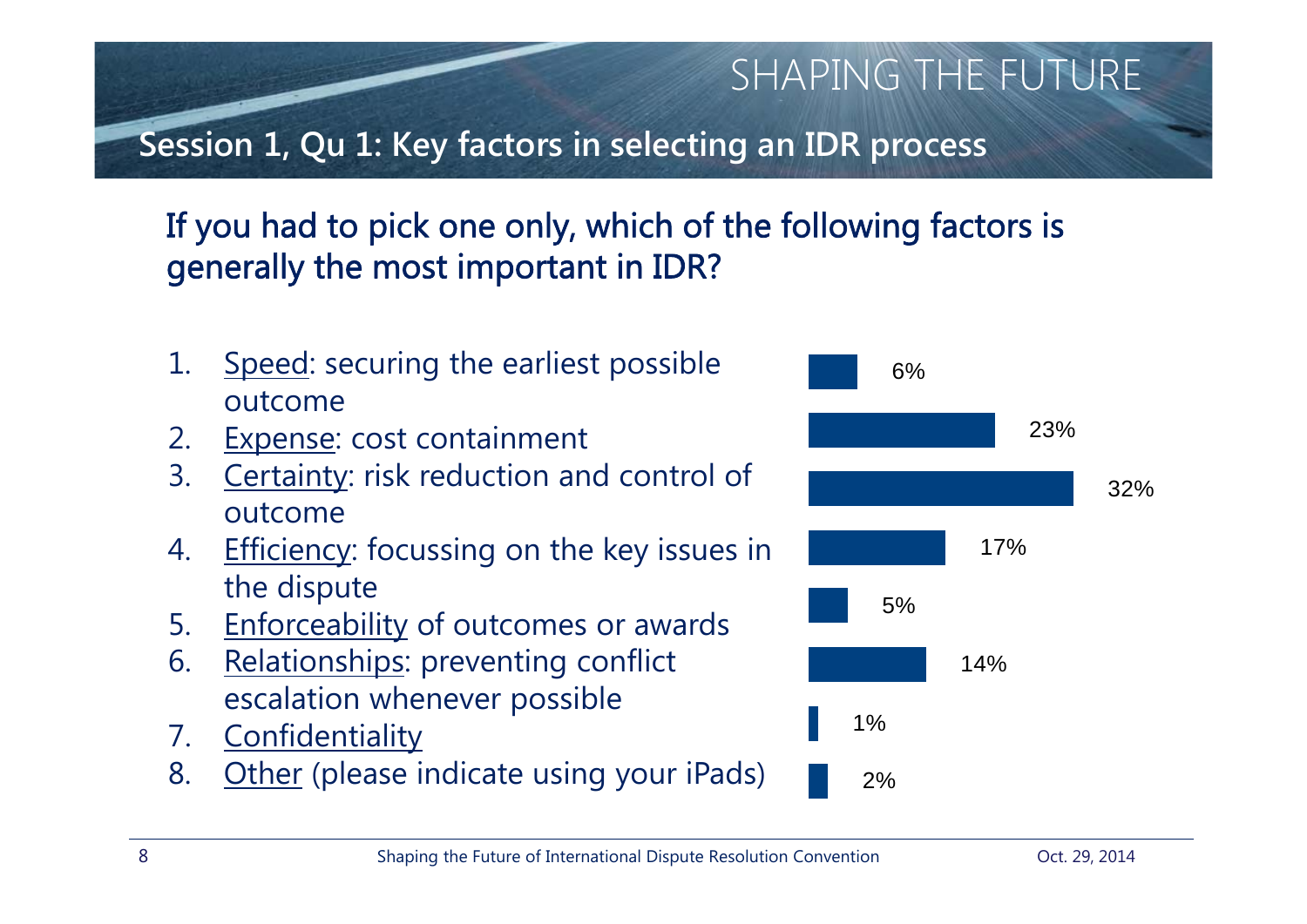### **Session 1, Qu 1: Key factors in selecting an IDR process**



### **Key**

1. Speed: securing the earliest possible outcome 2. Expense: cost containment 3. Certainty: risk reduction and control of outcome 4. Efficiency: focussing on the key issues in the dispute 5. Enforceability of outcomes or awards 6. Relationships: preventing conflict escalation whenever possible 7. Confidentiality 8. Other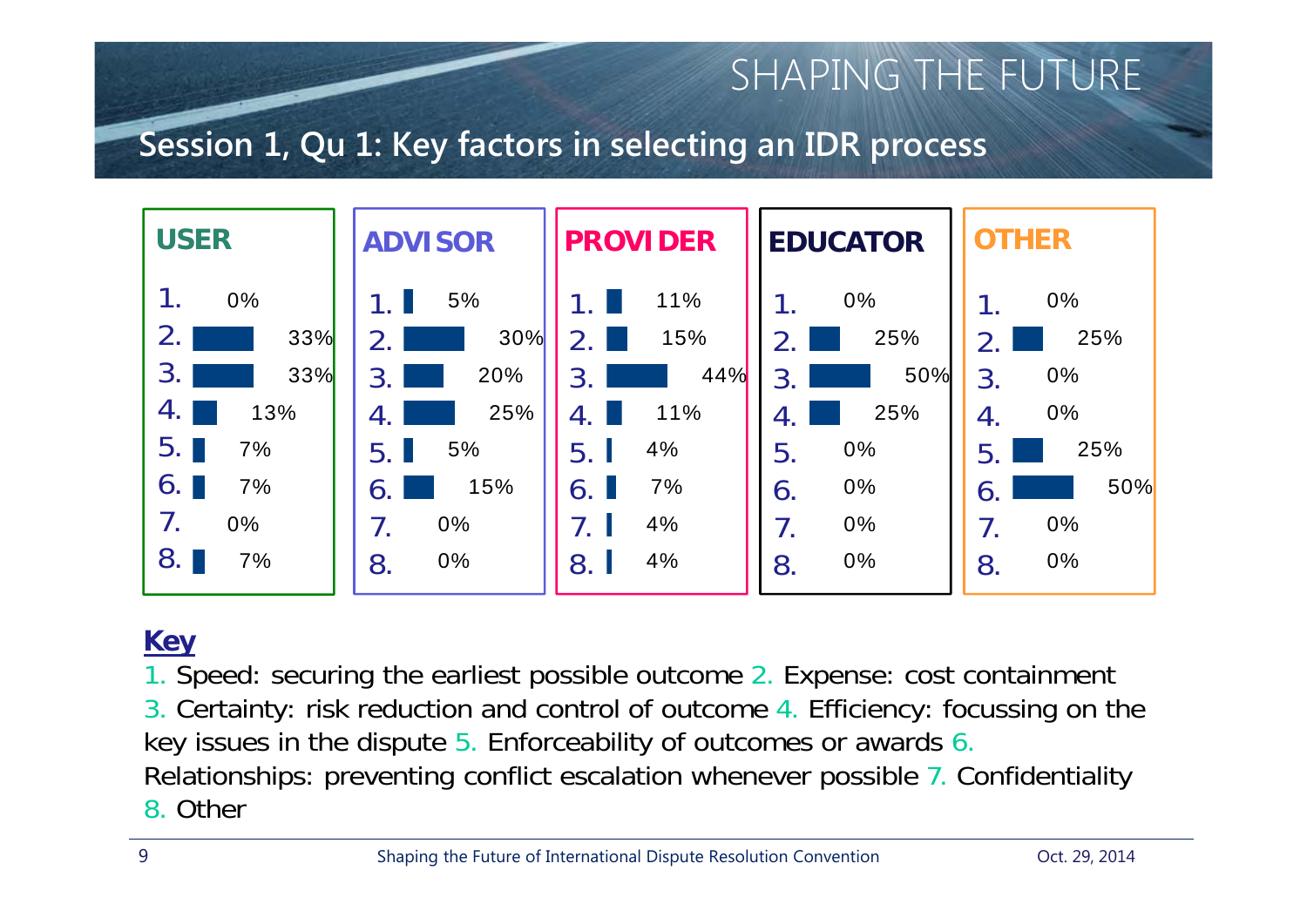### **Session 1, Qu 2: Why is mediation used so seldom?**

### If you had to pick one only, what is the main challenge to using mediation in IDR?

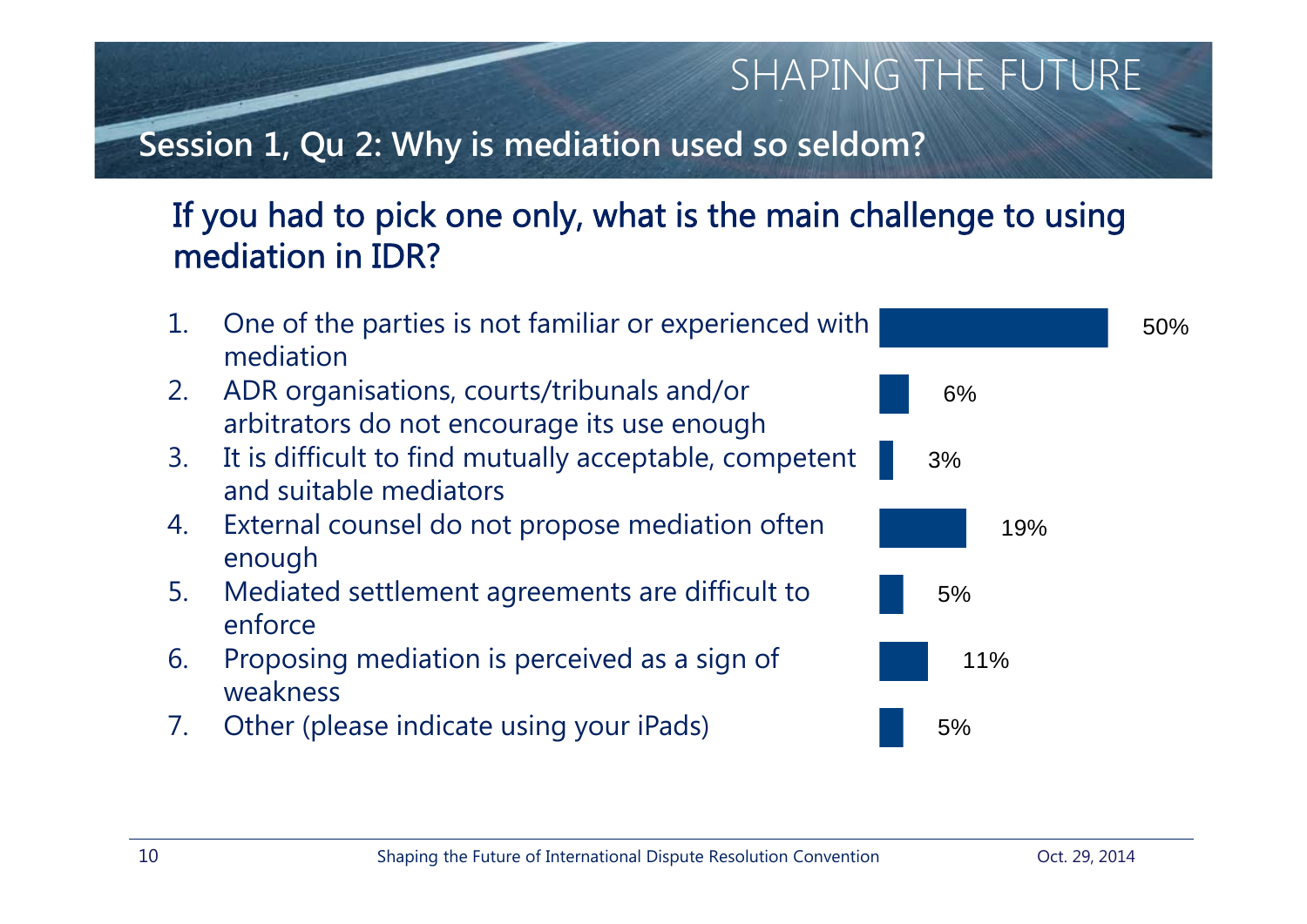### **Session 1, Qu 2: Why is mediation used so seldom?**

| <b>USER</b>                                                                     | <b>ADVISOR</b>                                                                   | <b>PROVIDER</b>                                                          | <b>EDUCATOR</b>                                                                  | <b>OTHER</b>                                                                                              |
|---------------------------------------------------------------------------------|----------------------------------------------------------------------------------|--------------------------------------------------------------------------|----------------------------------------------------------------------------------|-----------------------------------------------------------------------------------------------------------|
| 57%<br>2.1<br>7%<br>3.<br>$0\%$<br>4.<br>14%<br>5.1<br>7%<br>$0\%$<br>6.<br>14% | 59%<br>9%<br>2.1<br>5%<br>3.1<br>5%<br>4. I<br>0%<br>5.<br>23%<br>6.<br>0%<br>7. | 44%<br>7%<br>4%<br>3.<br>33%<br>-4.<br>11%<br>5.<br>0%<br>6.<br>0%<br>7. | 100%<br>0%<br>2.<br>0%<br>3.<br>0%<br>4.<br>0%<br>5.<br>0%<br>$\mathbf 6.$<br>0% | 60%<br>0%<br>2.<br>$0\%$<br>3 <sub>1</sub><br>20%<br>-4.<br>$0\%$<br>5.<br>20%<br>$\mathbf 6$<br>0%<br>7. |

#### **Key**

1. One of the parties is not familiar or experienced with mediation 2. ADR organisations, courts/tribunals and/or arbitrators do not encourage its use enough 3. It is difficult to find mutually acceptable, competent and suitable mediators 4. External counsel do not propose mediation often enough 5. Mediated settlement agreements are difficult to enforce 6. Proposing mediation is perceived as a sign of weakness 7. Other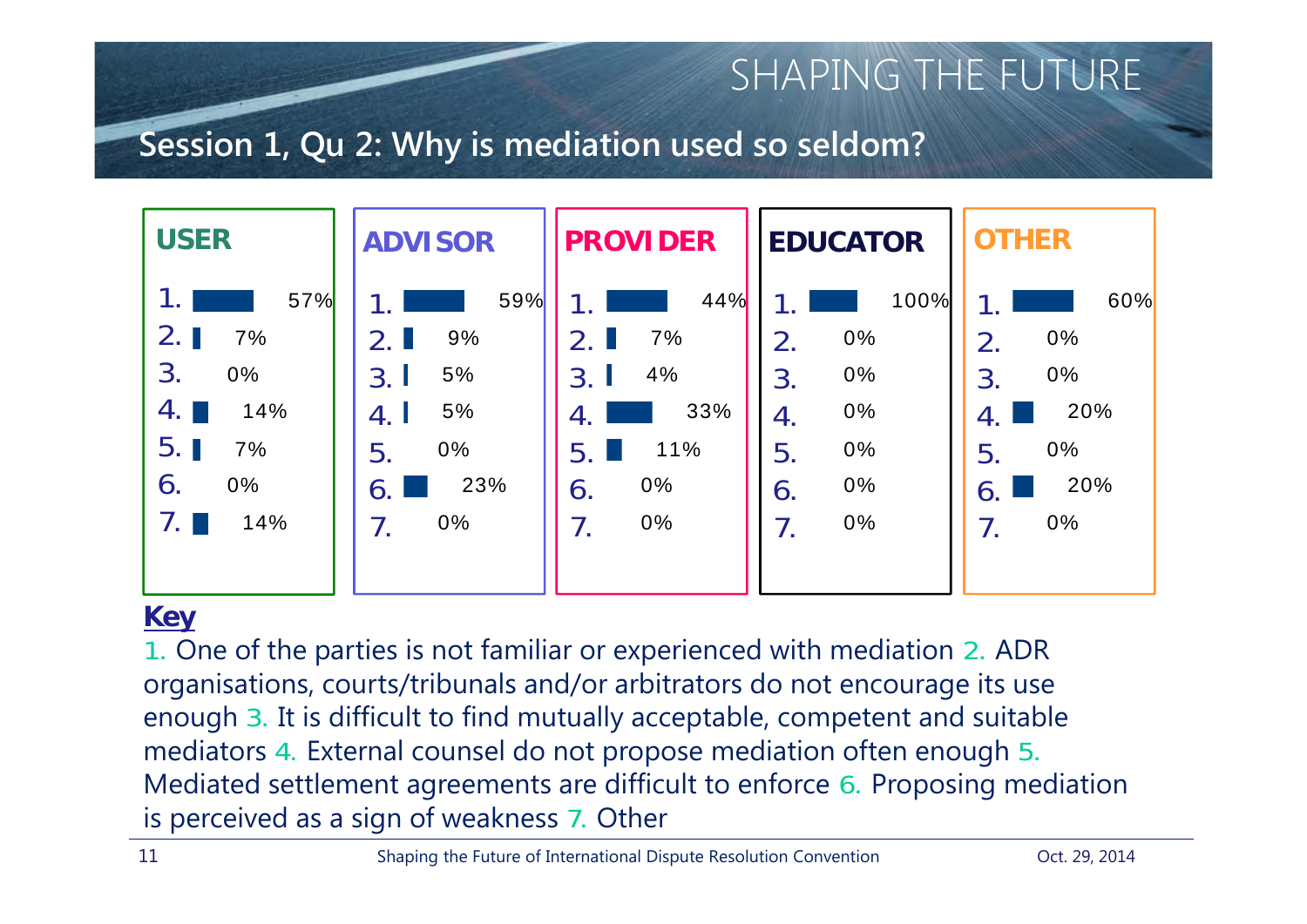### **Session 1, Qu 3: Effective use of ADR**

### The most important factor in influencing how effectively a company uses ADR is:

- 1. The approach of the external lawyers appointed
- 2. The approach of the neutrals appointed
- 3. The approach of the ADR institution or court appointed
- 4. The applicable laws for the process or its enforcement
- 5. Whether the company uses ADR clauses in its contracts
- 6. The skills and approach of the in-house lawyers
- 7. The knowledge and approach of the company's senior management
- 8. Other (please indicate using your iPads)

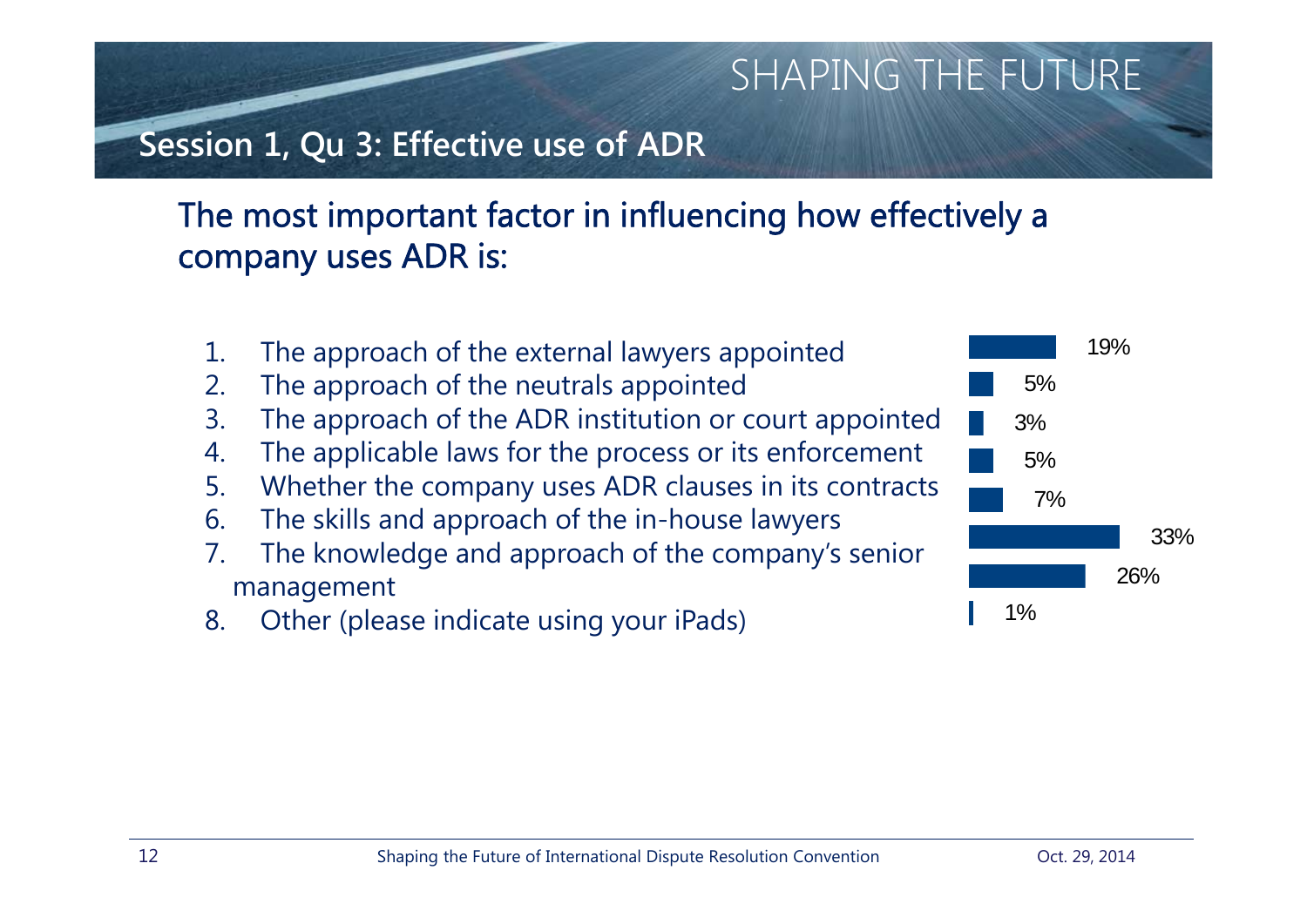### **Session 1, Qu 3: Effective use of ADR**



#### **Key**

1. The approach of the external lawyers appointed 2. The approach of the neutrals appointed 3. The applicable laws for the process or its enforcement 4. The applicable laws for the process or its enforcement 5. Whether the company uses ADR clauses in its contracts 6. The skills and approach of the in-house lawyers 7. The knowledge and approach of the company's senior management 8. **Other**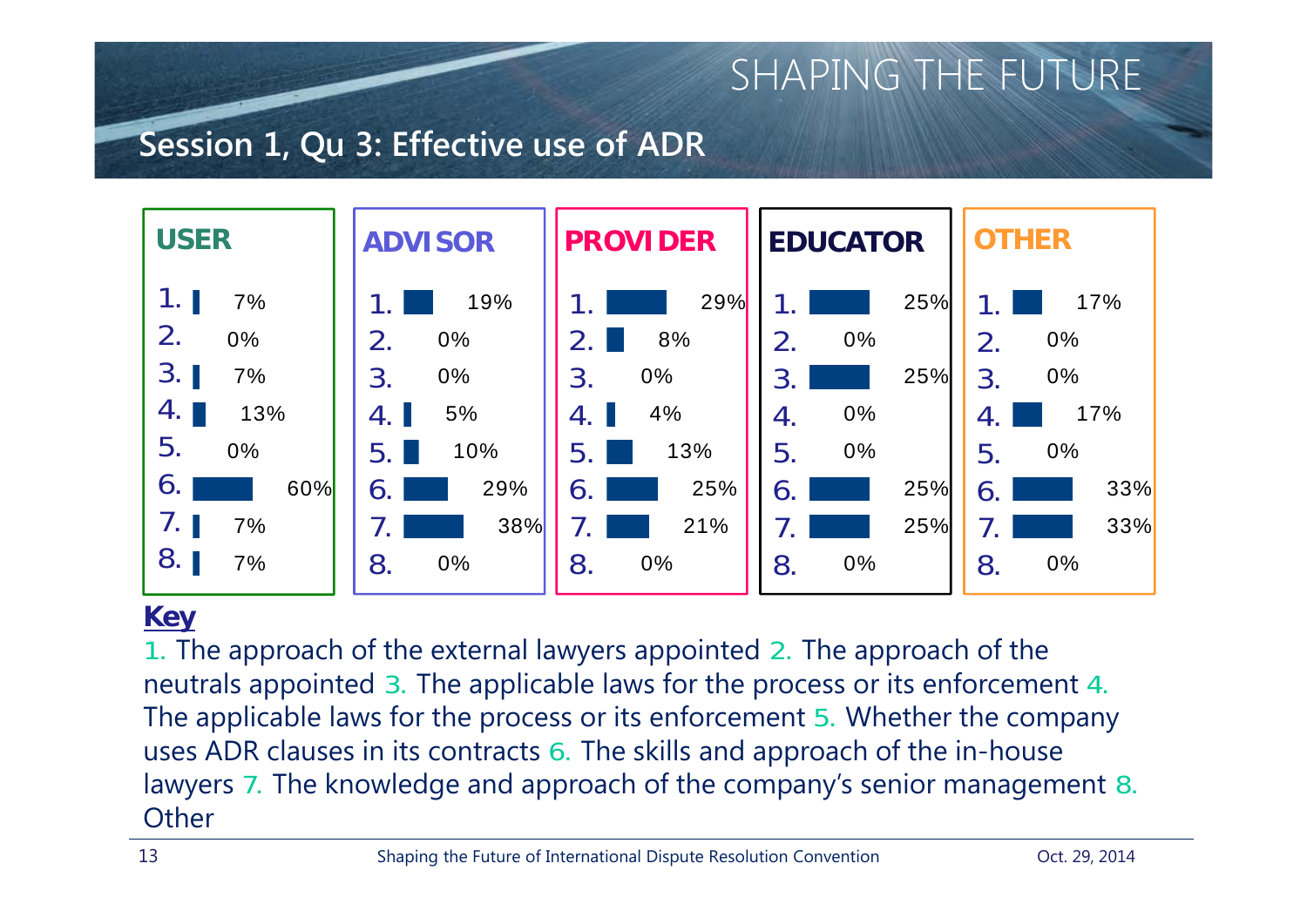**Session 1, Qu 4: When should mediation be used?**

# Mediation is generally best used:

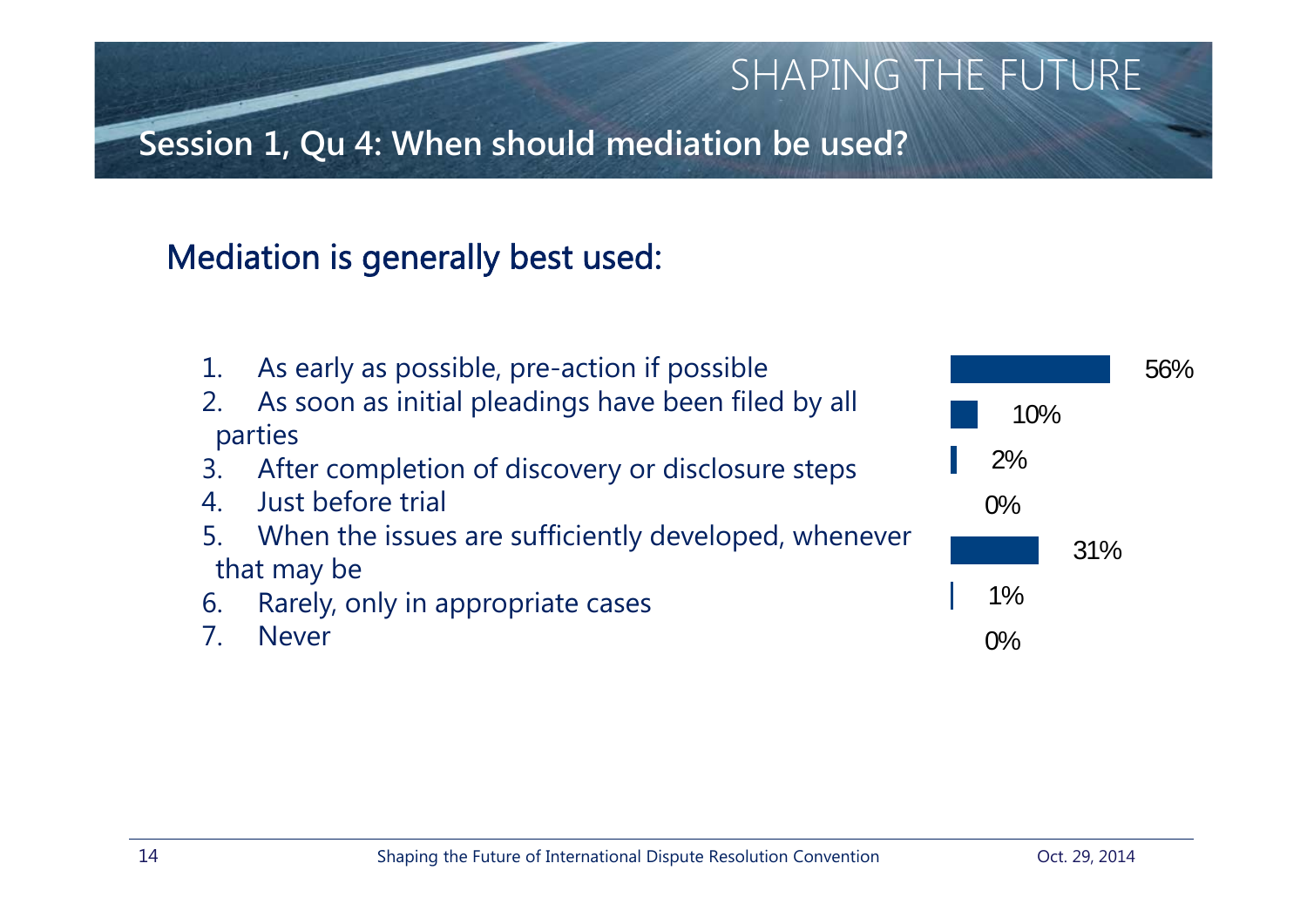### **Session 1, Qu 4: When should mediation be used?**



### **Key**

1. As early as possible, pre-action if possible 2. As soon as initial pleadings have been filed by all parties 3. After completion of discovery or disclosure steps 4. Just before trial 5. When the issues are sufficiently developed, whenever that may be 6. Rarely, only in appropriate cases 7. Never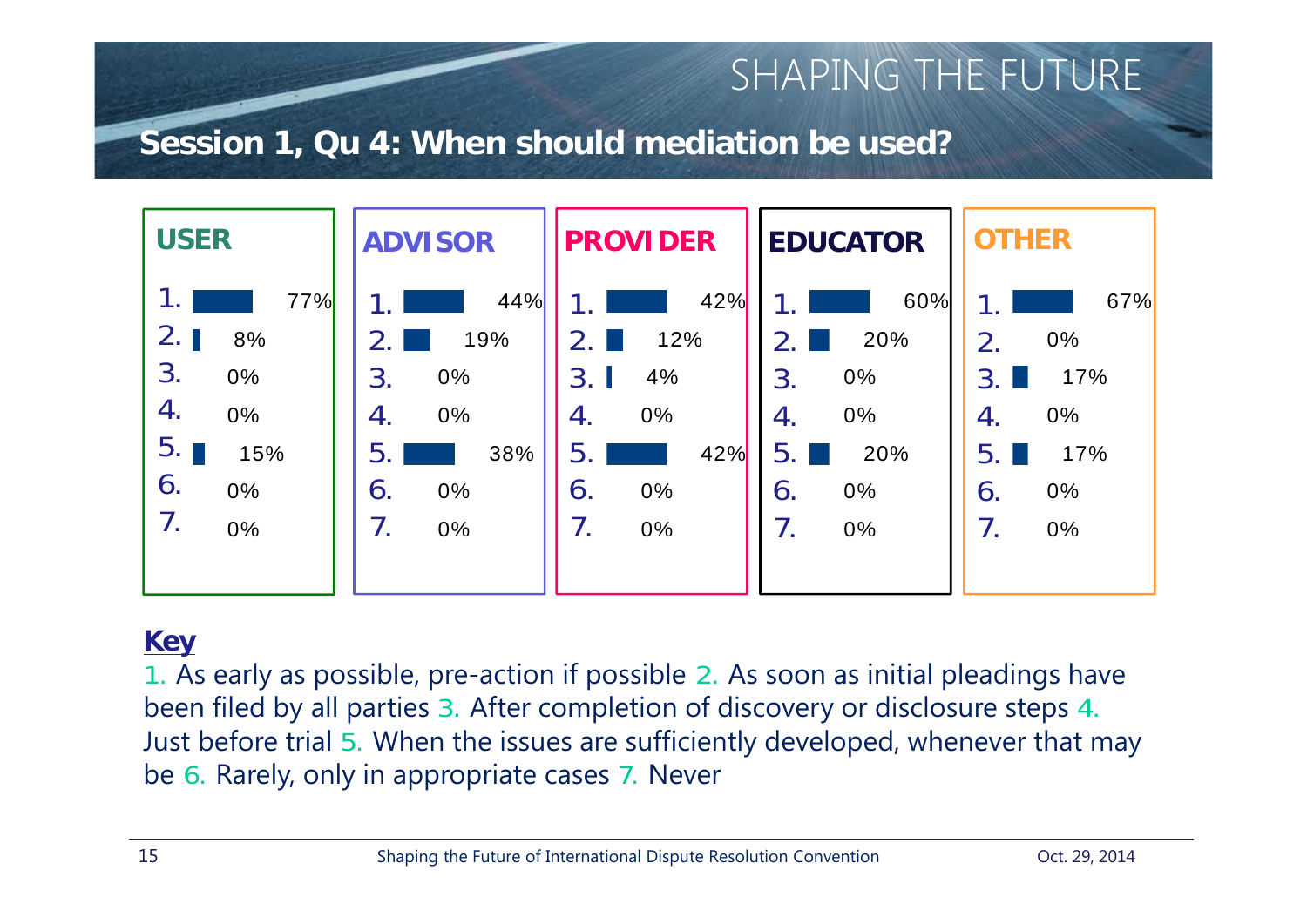**Session 1, Qu 5: Typical IDR clauses**

What dispute resolution clauses do you and your colleagues typically include in your commercial contracts?

- 1. Court jurisdiction only
- 2. Arbitration only
- 3. Expert Determination
- 4. Mediation mandatory before court jurisdiction
- 5. Mediation mandatory before arbitration
- 6. Other (please indicate using your iPads)

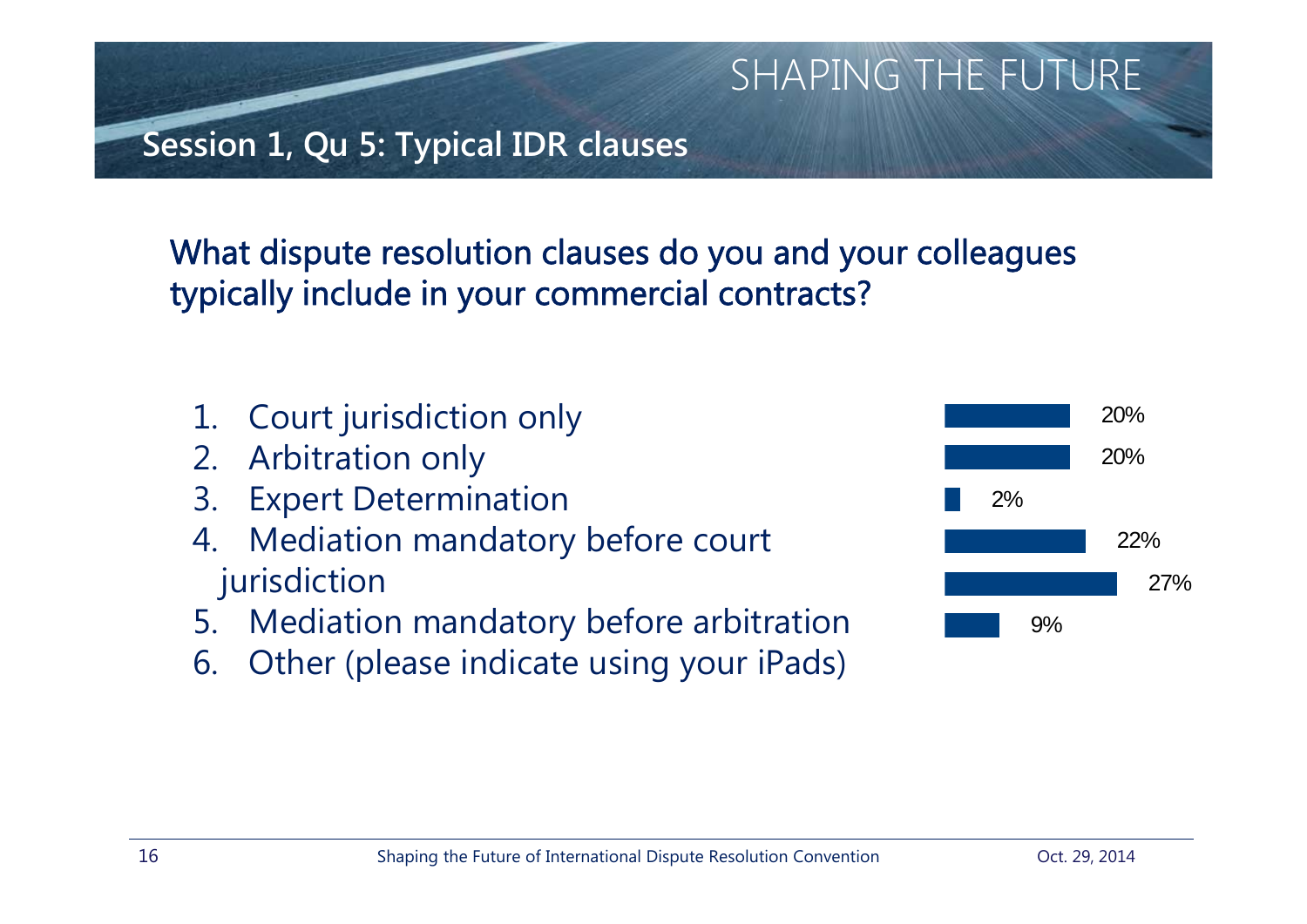### **Session 1, Qu 5: Typical IDR clauses**



### **Key**

1. Court jurisdiction only 2. Arbitration only 3. Expert Determination 4. Mediation mandatory before court jurisdiction 5. Mediation mandatory before arbitration 6. Other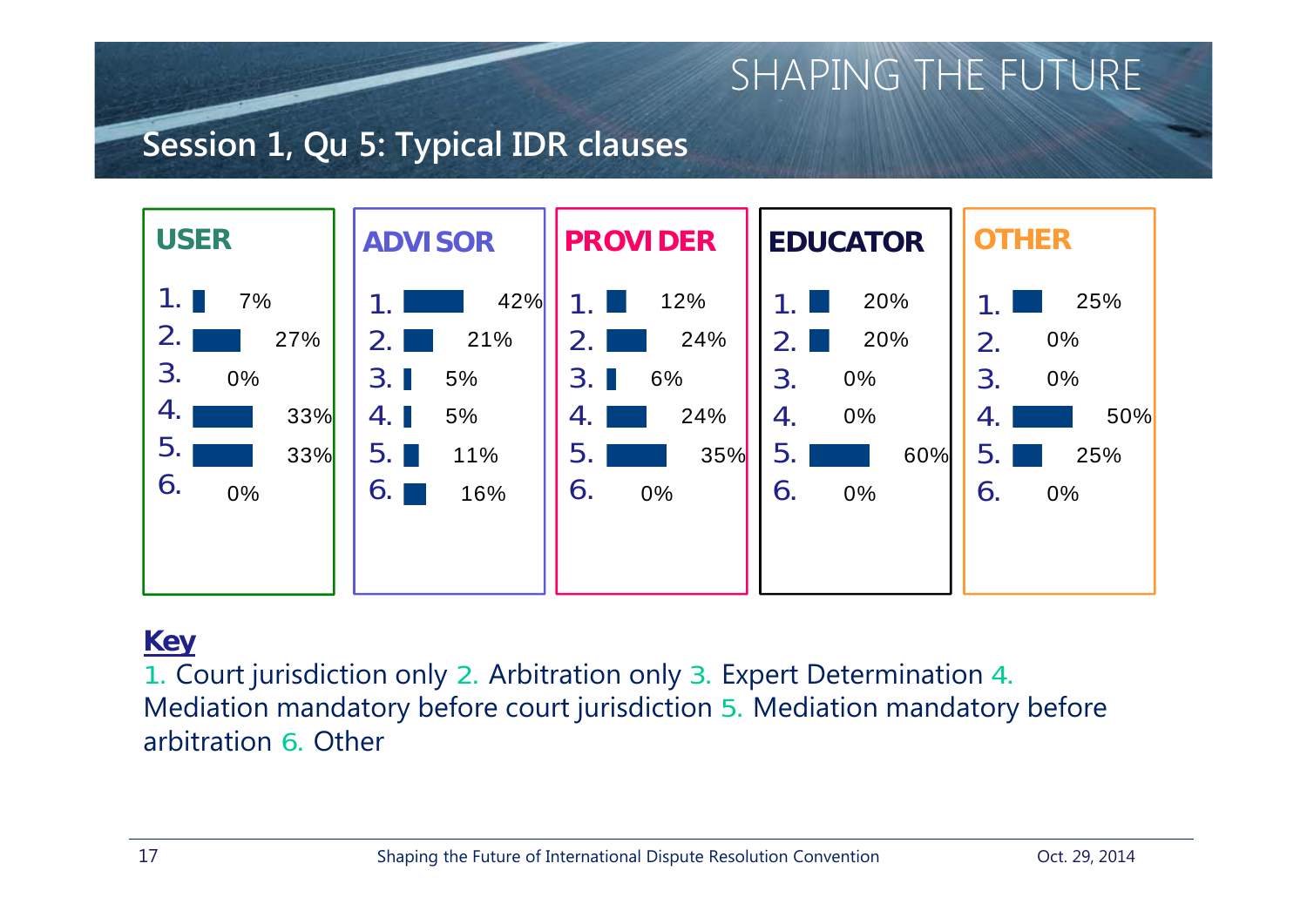**Repeat Demographics: Your identification for today's voting (>150)**

What category below best describes you? (Only one choice possible)

- 1. USER: User of IDR services (e.g., business person or in-house counsel
- 2. ADVISOR: Advisor to users of IDR services (e.g., external lawyer or expert)
- 3. PROVIDER: Provider of IDR services (e.g., ADR Institution, ADR Neutrals)
- 4. EDUCATOR: e.g., Educator/trainer/academic
- 5. OTHER: e.g., judges, policy makers, legislators, regulators, etc.

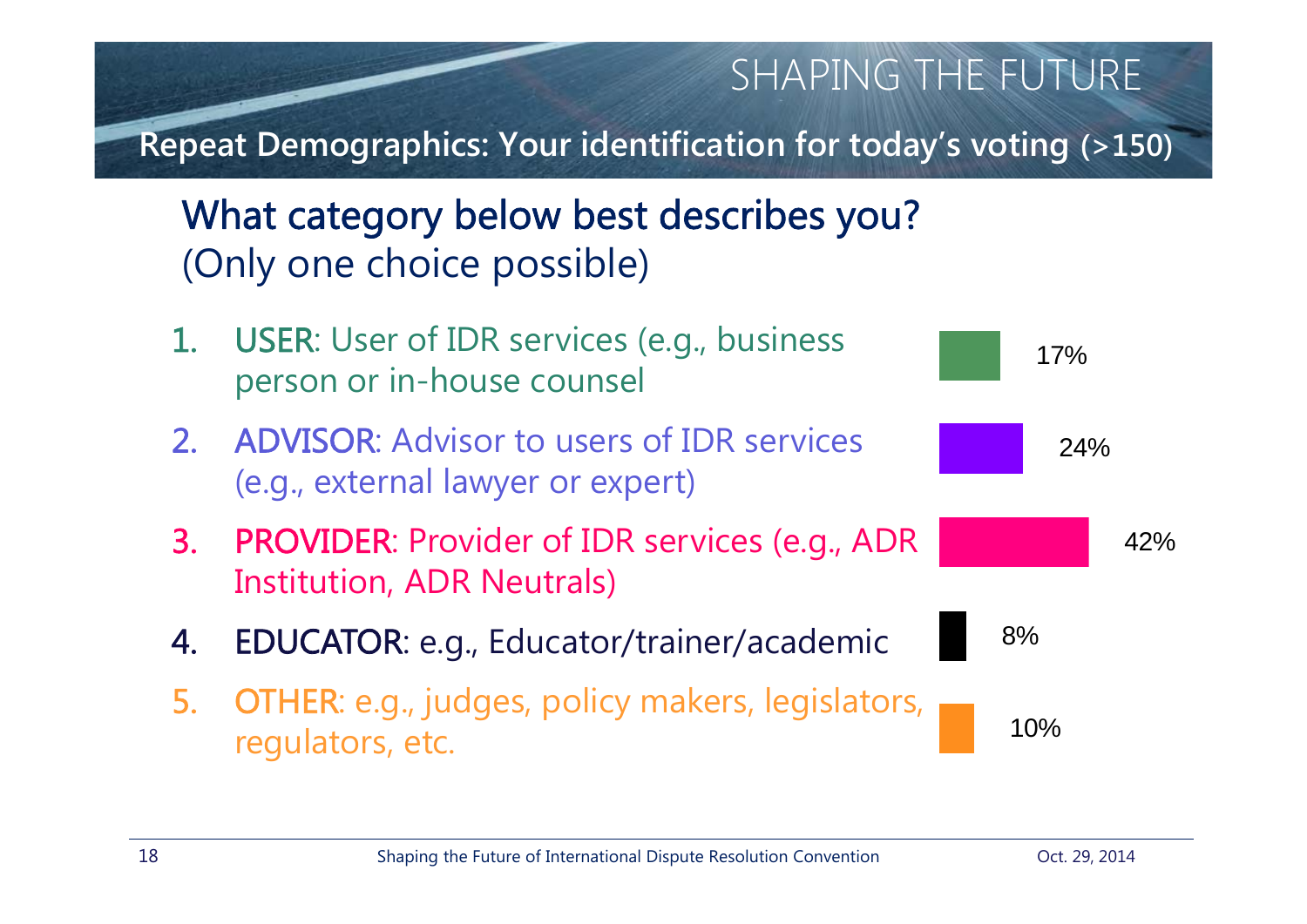### **Session 2 (11:30 am -12:45 pm)**

### Innovations in IDR : What are Service Providers offering?

Moderator: William K. SLATE II, Chair, ICCA Users Committee, Past Pres. AAA

#### Panel:

Mark APPEL, Senior Vice President, ICDR Karl MACKIE, CBE, Chief Executive, CEDR Yu JIANLONG, Vice-Chair and Secretary General, CIETAC Andrea CARLEVARIS, Secretary General, ICC International Court of Arbitration Noah HANFT, President & CEO, CPR Institute Johan GERNANDT, Former Chair, Stockholm Chamber of Commerce Matthew RUSHTON, Deputy Managing Director, JAMS International

Interactive Q&A and proposition voting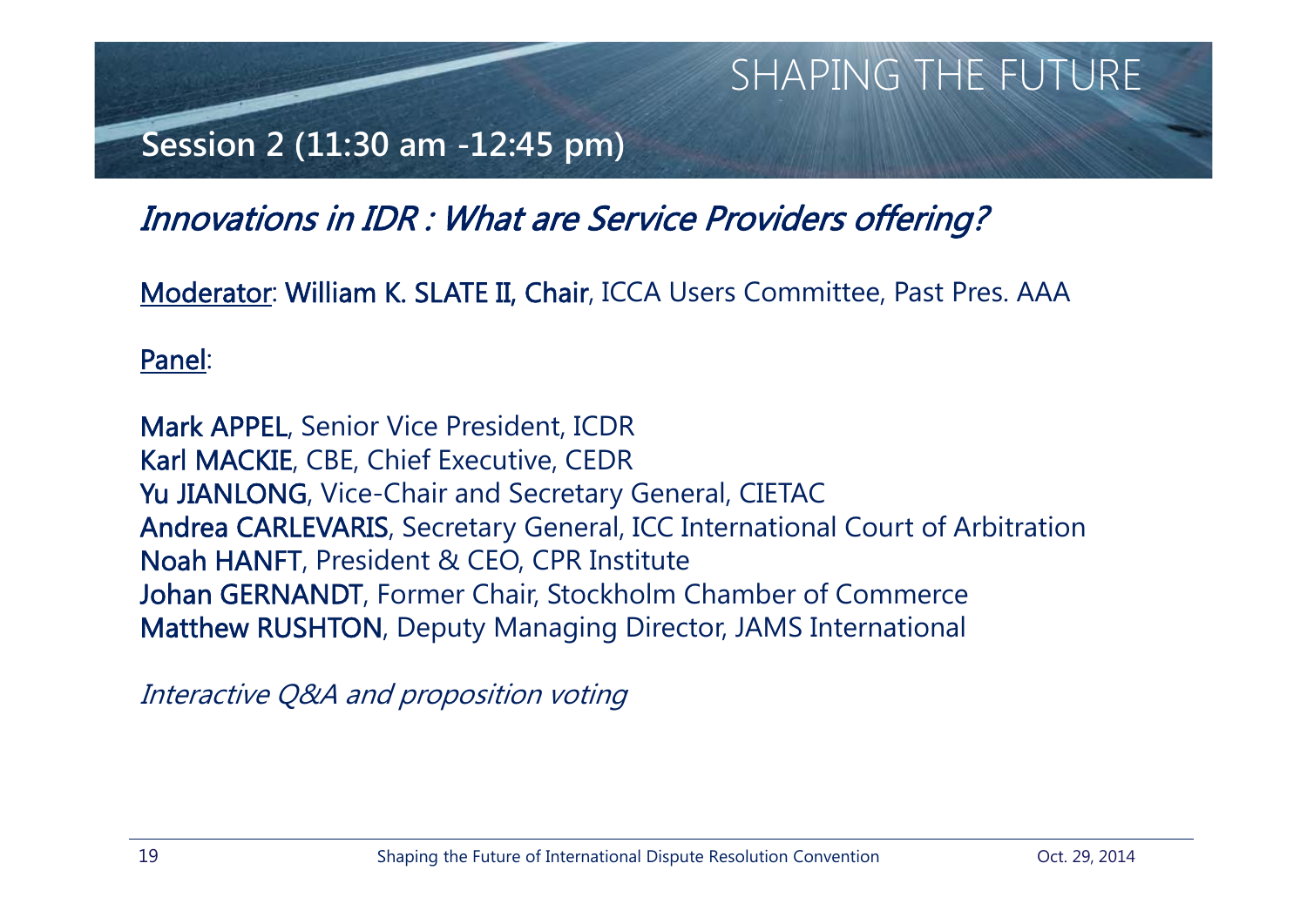

IDR institutions have been providing innovative solutions to respond proactively to users' needs.

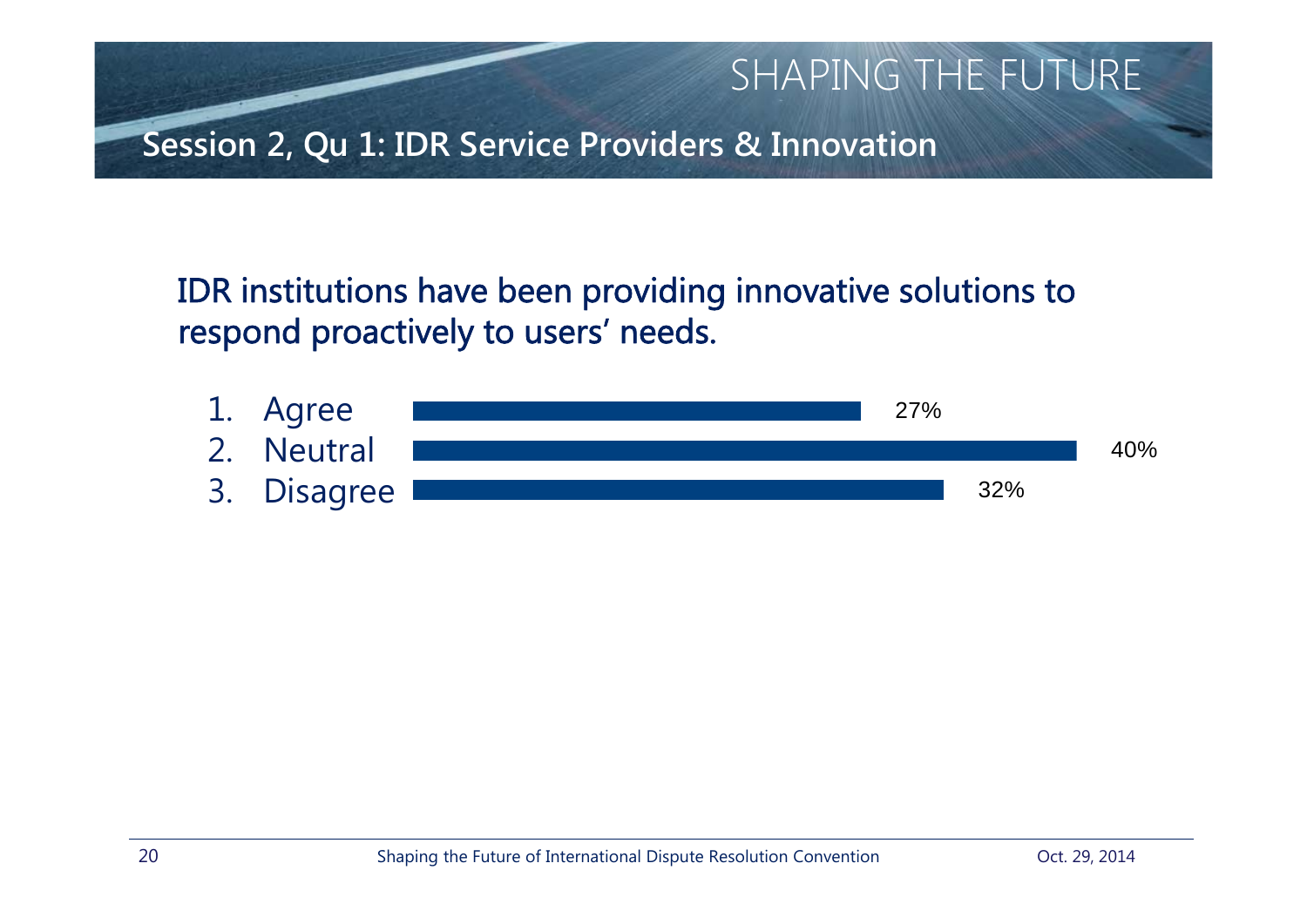### **Session 2, Qu 1: IDR Service Providers & Innovation**



### **Key**

- 1. Agree
- 2. Neutral
- 3. Disagree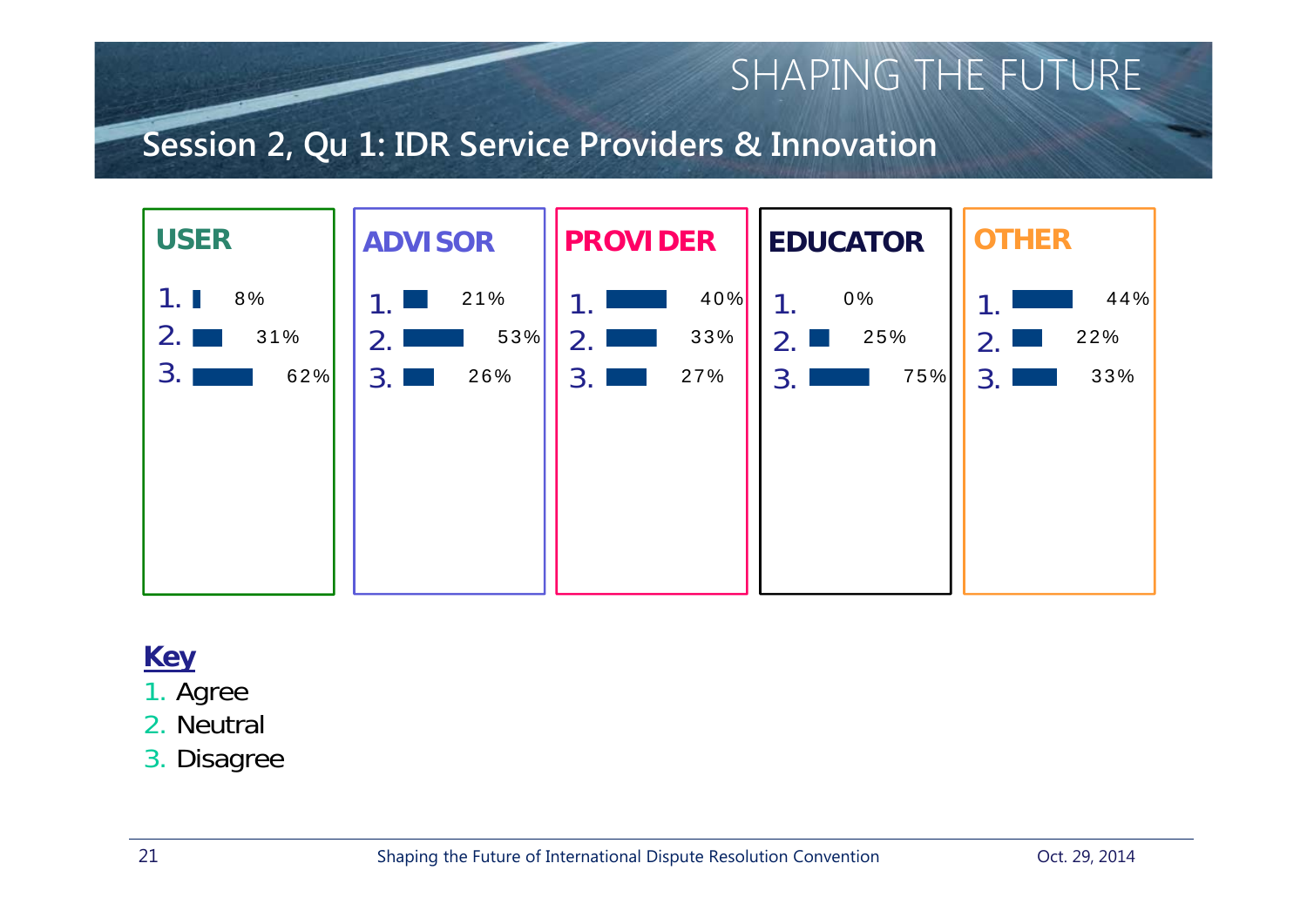

Arbitration institutions and tribunals should always explore in a first meeting what other forms of dispute resolution may be appropriate to resolve this case.

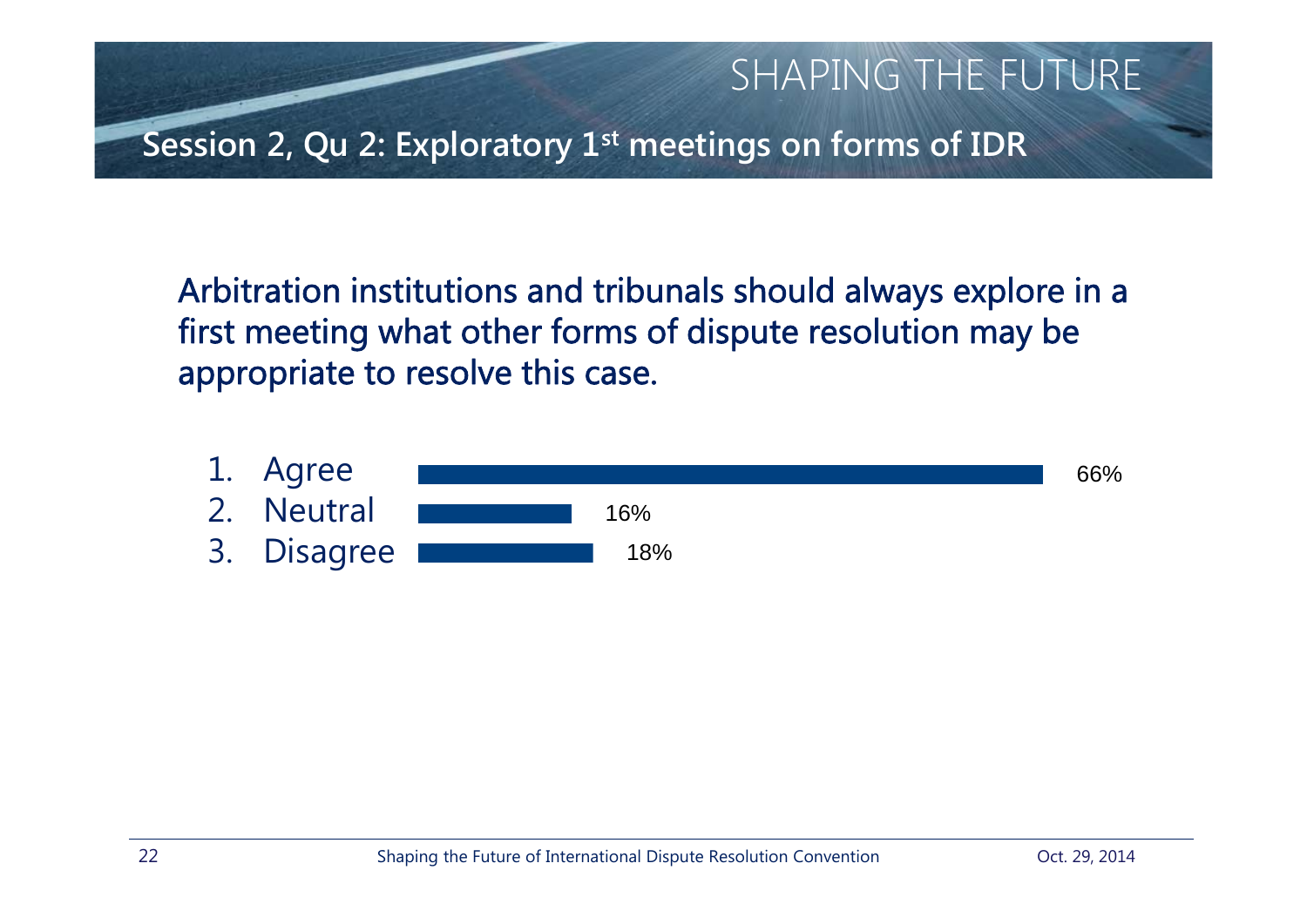### **Session 2, Qu 2: Exploratory 1st meetings on forms of IDR**



### **Key**

- 1. Agree
- 2. Neutral
- 3. Disagree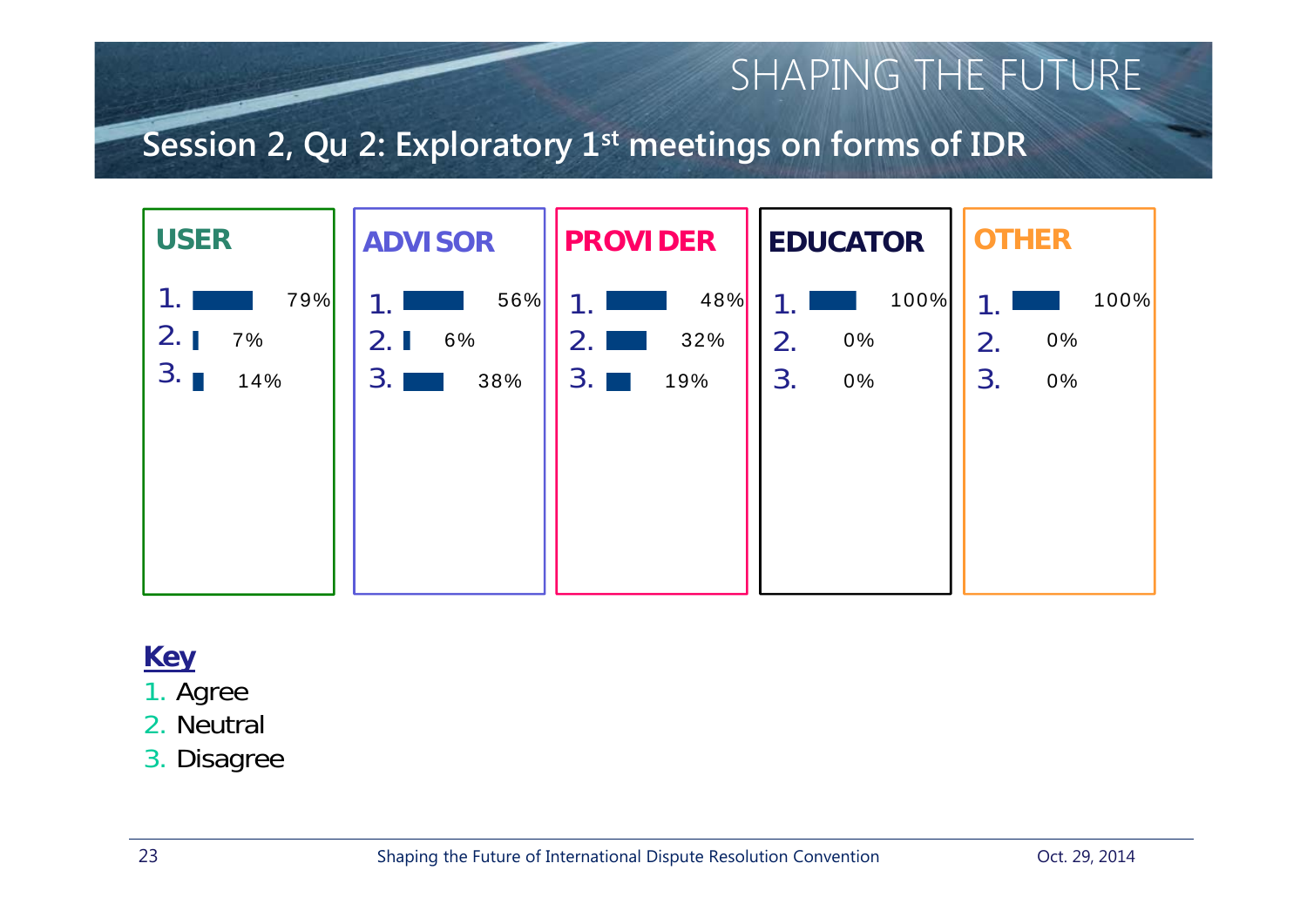

Whenever the amount in dispute exceeds a minimal value, arbitration institutions and the courts should automatically initiate a mediation process (from which any party can opt out) in parallel with the legal or arbitration proceedings.

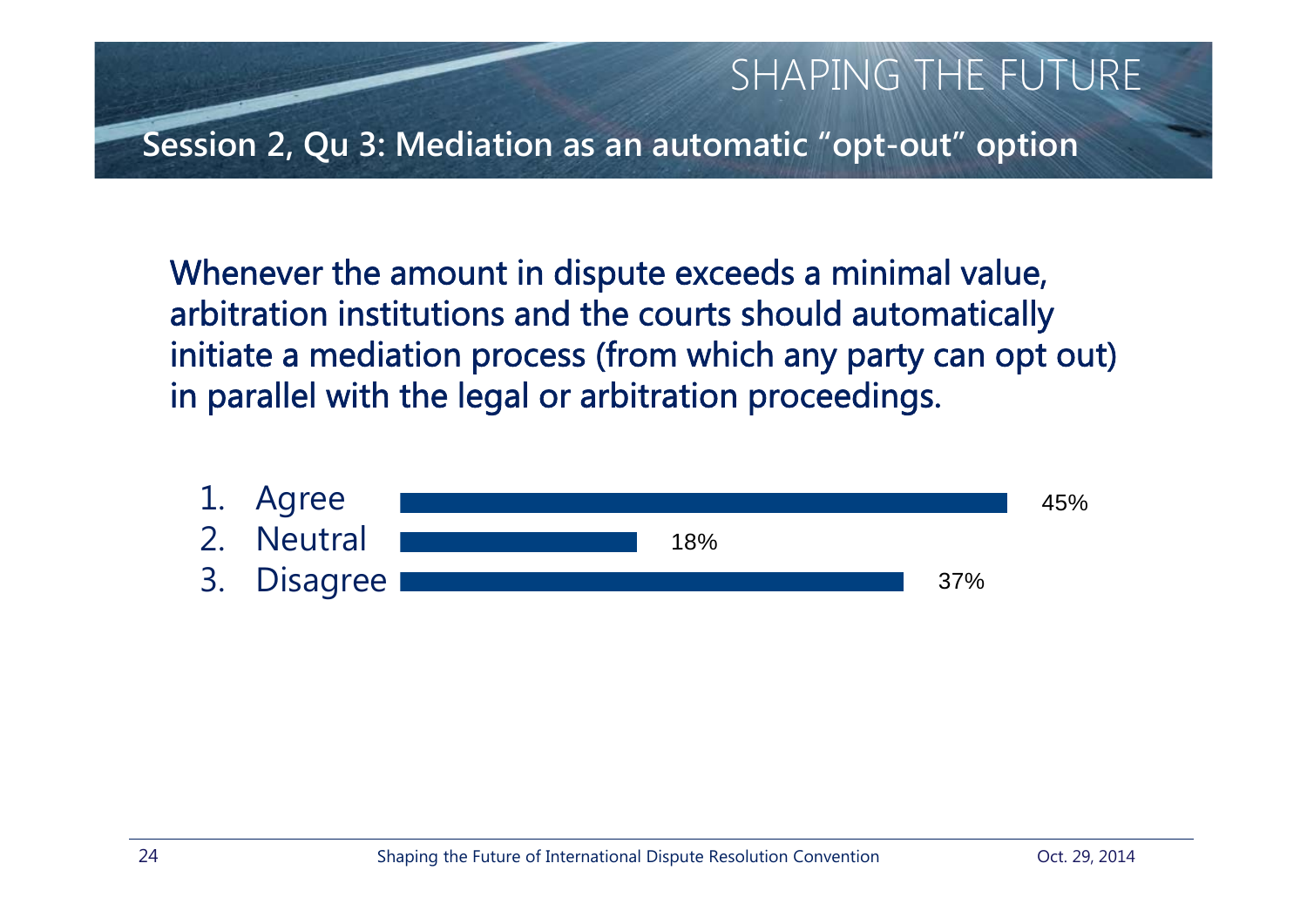### **Session 2, Qu 3: Mediation as an automatic "opt-out" option**



### **Key**

- 1. Agree
- 2. Neutral
- 3. Disagree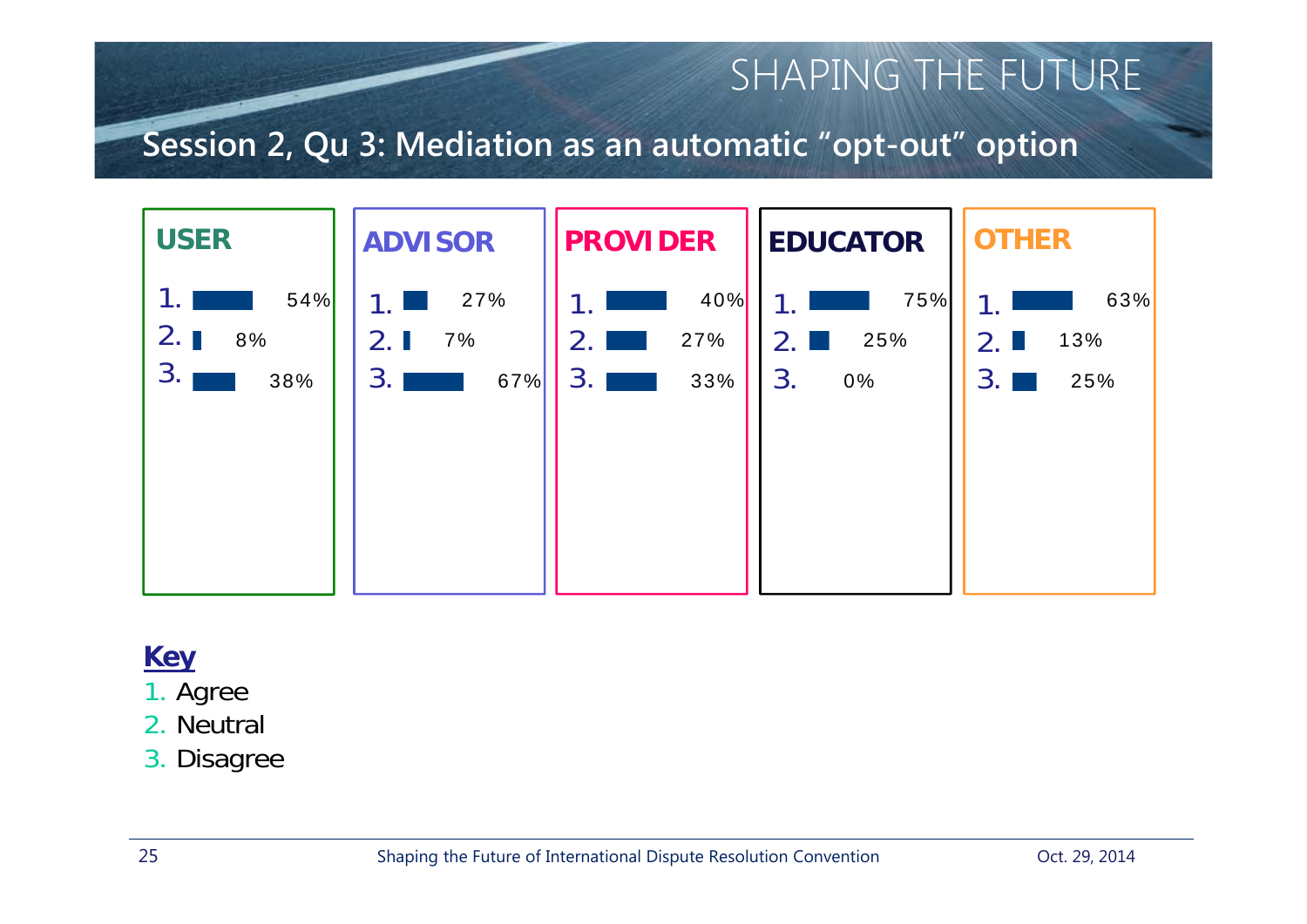

Should an arbitral tribunal be empowered to award cost sanctions if a party has not justified its refusal to mediate (even if it is the winning party)?

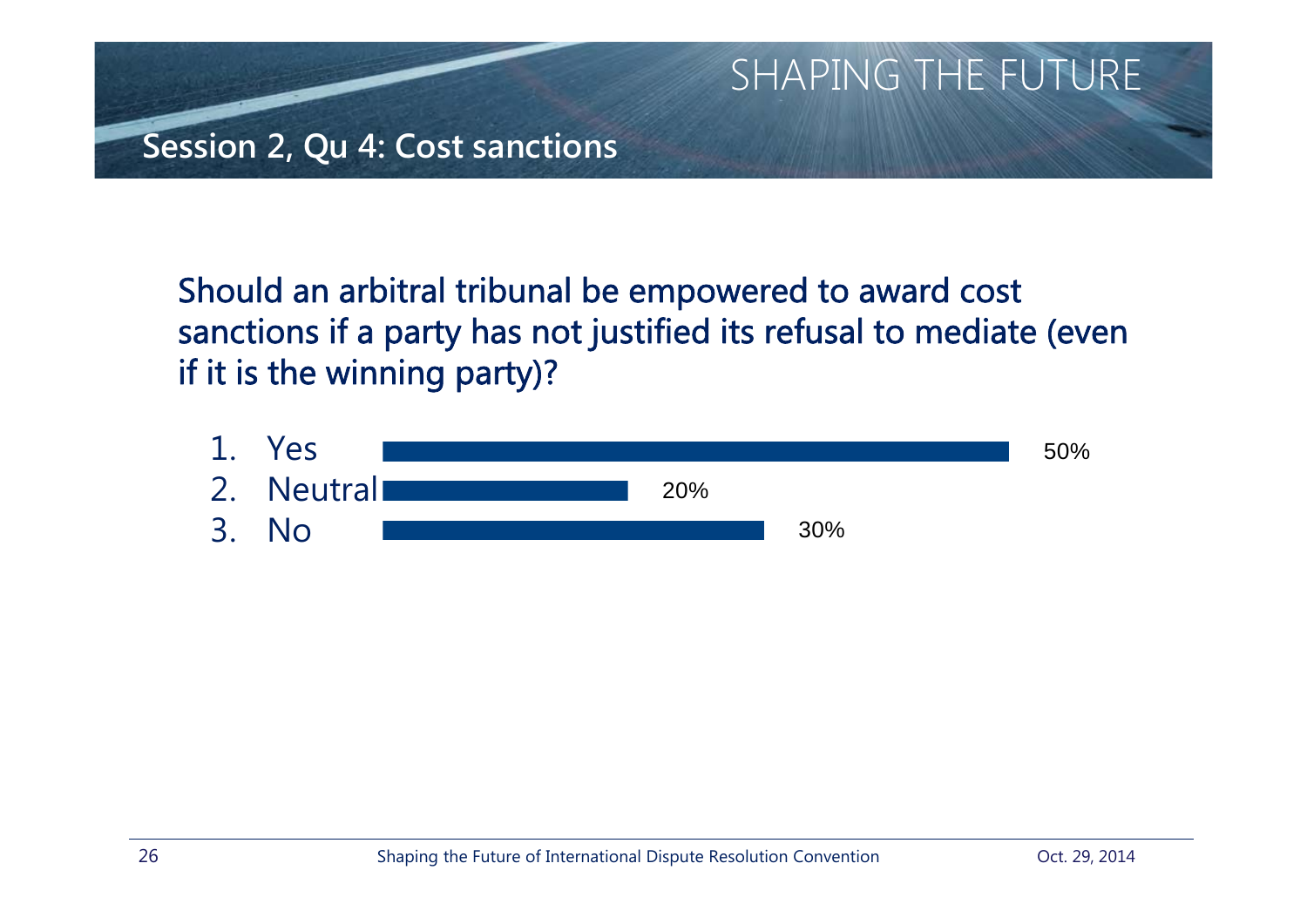### **Session 2, Qu 4: Cost sanctions**



### **Key**

- 1. Yes
- 2. Neutral
- 3. No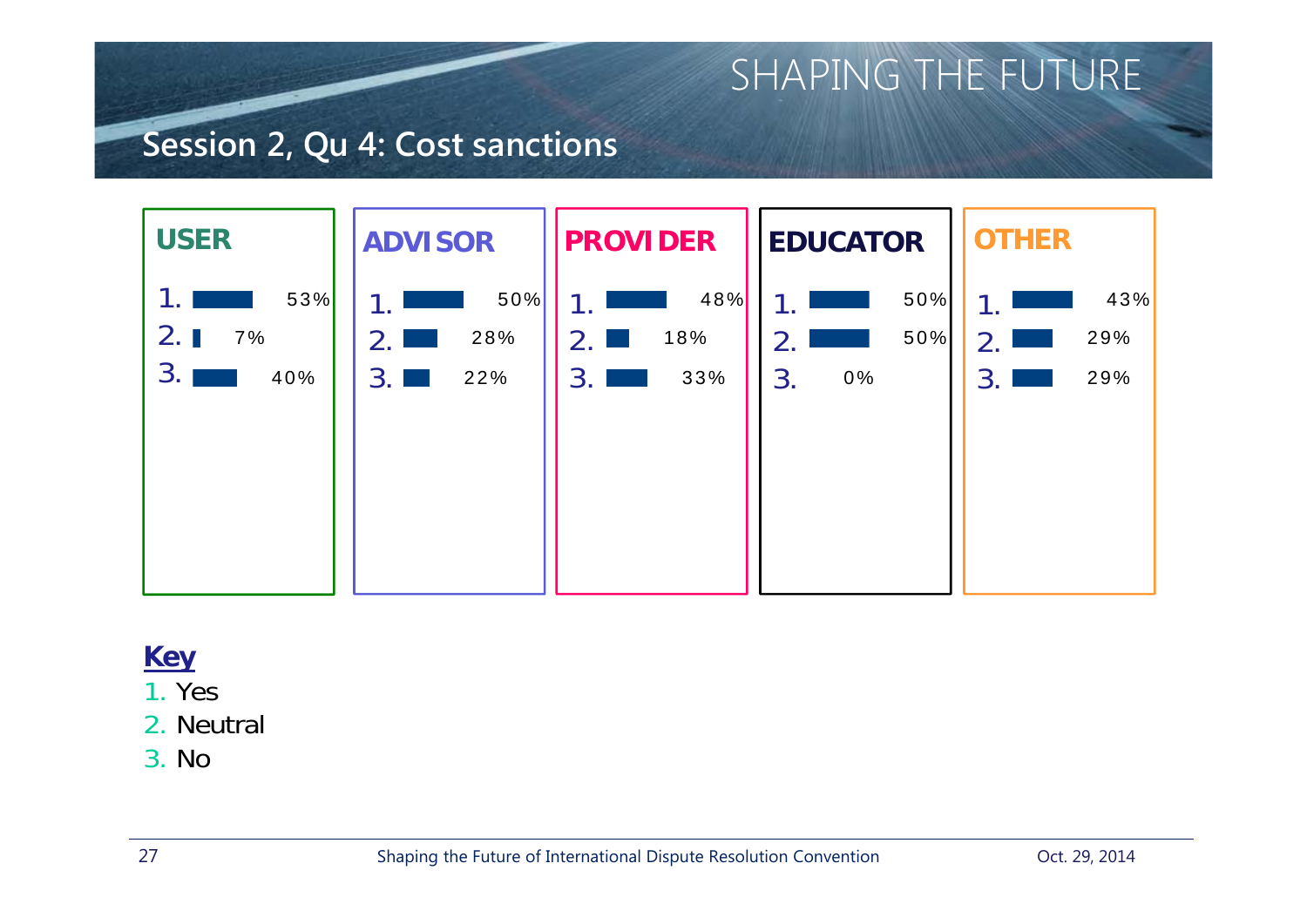

Mediators, conciliators and arbitrators should be certified and held accountable to transparent standards of conduct that are set and applied by professional IDR bodies.

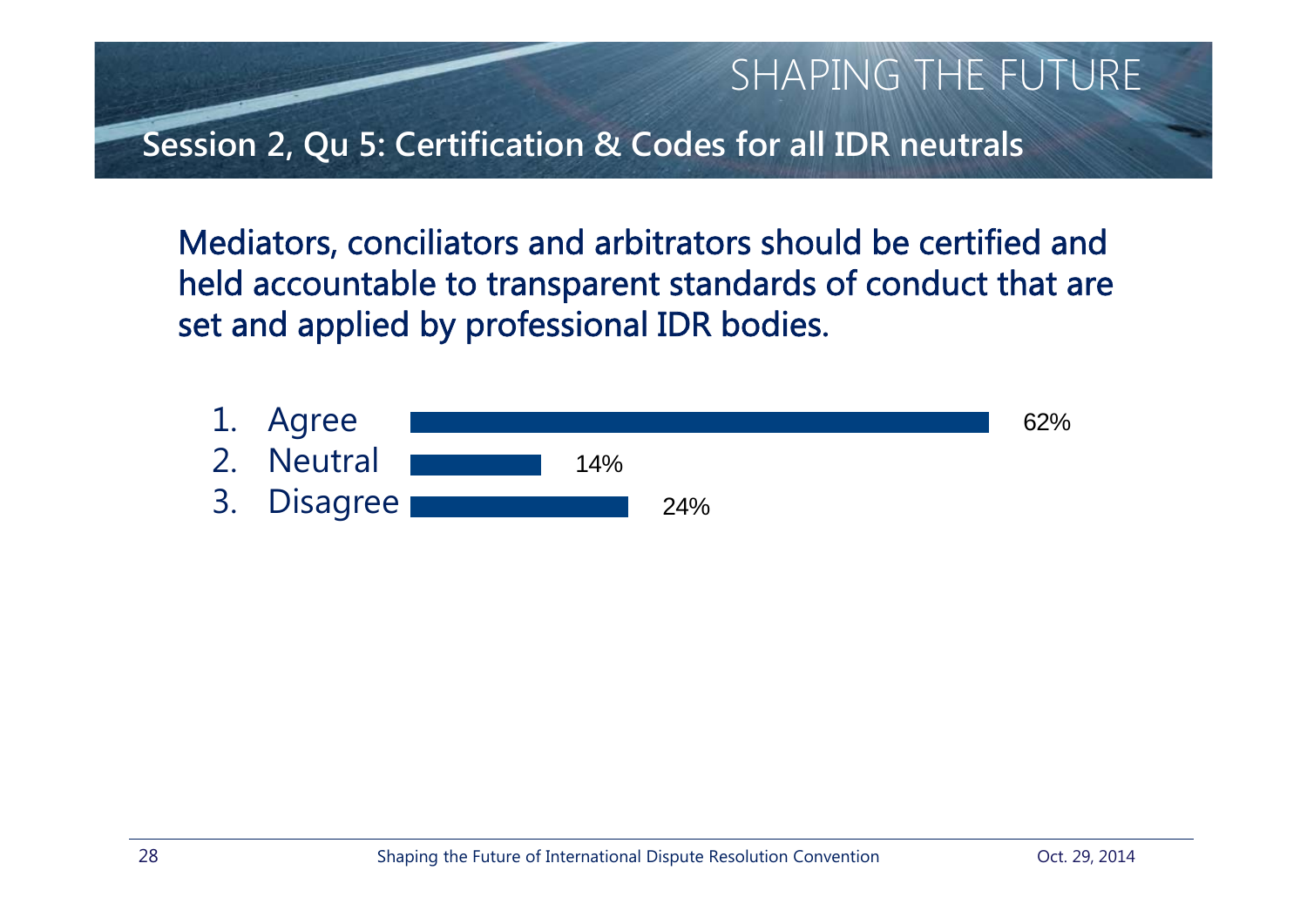### **Session 2, Qu 5: Certification & Codes for all IDR neutrals**



#### **Key**

- 1. Agree
- 2. Neutral
- 3. Disagree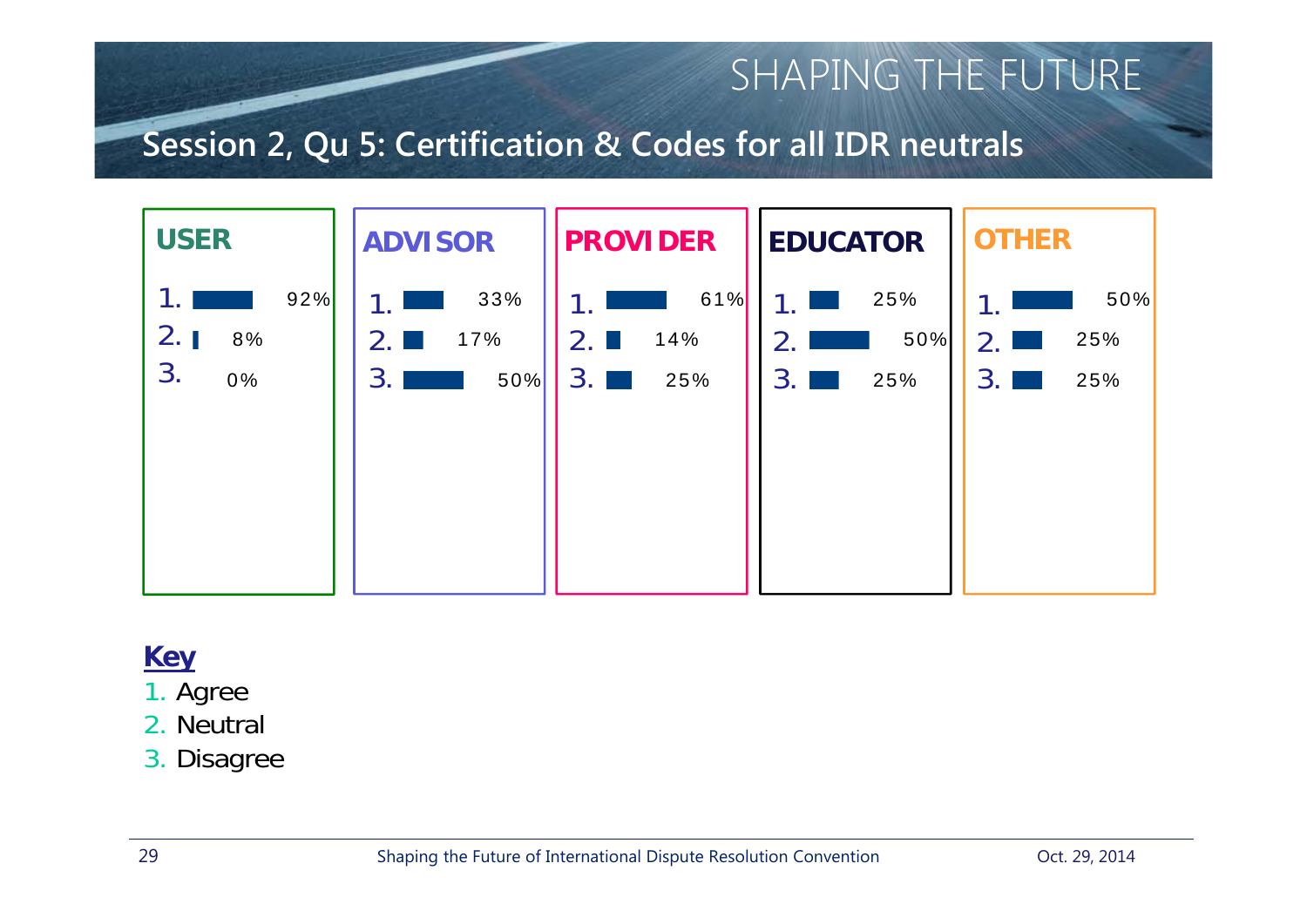

ADR providers should always collect feedback on neutrals, and provide users with appropriate summaries based on this feedback.

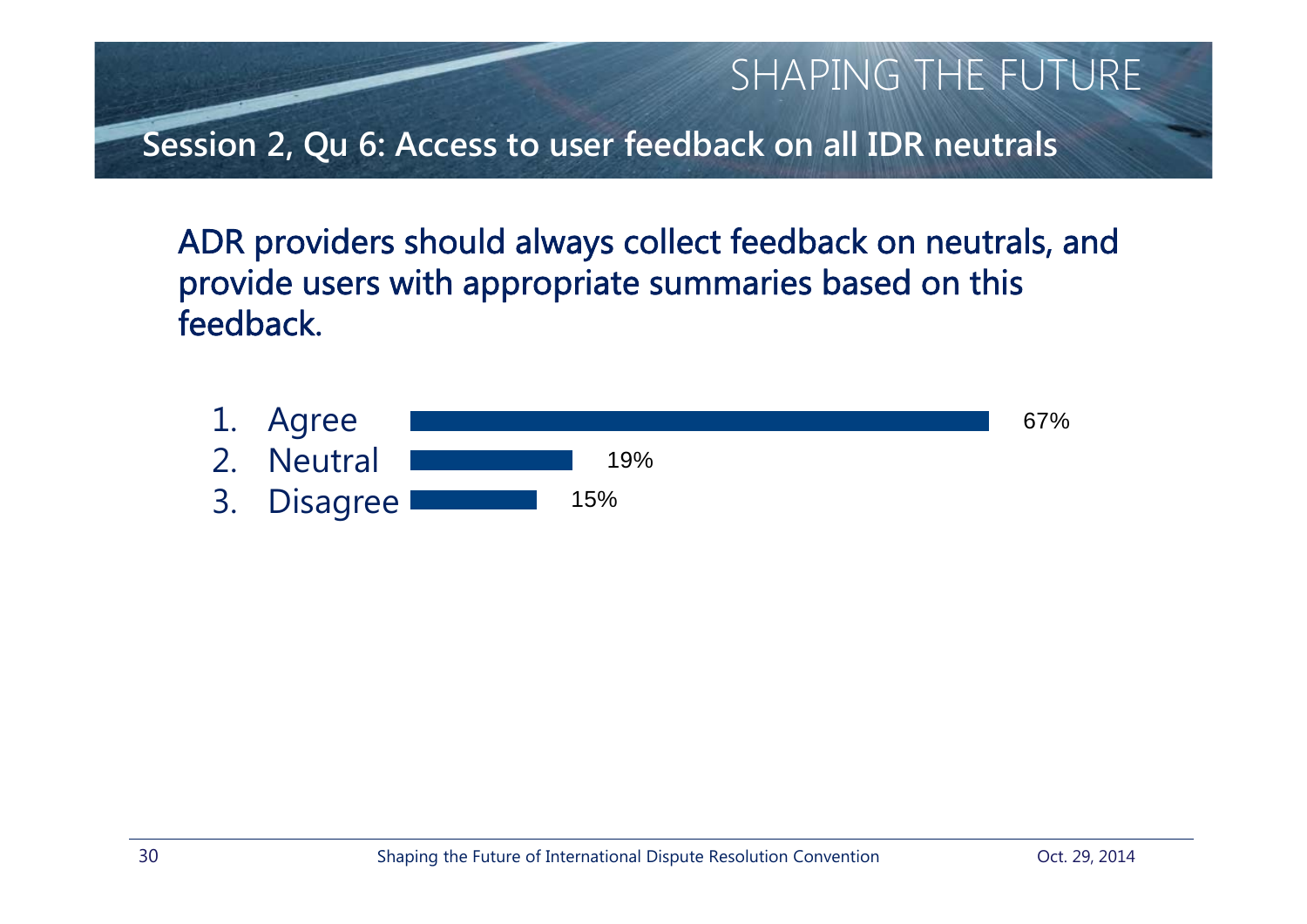### **Session 2, Qu 6: Access to user feedback on all IDR neutrals**



### **Key**

- 1. Agree
- 2. Neutral
- 3. Disagree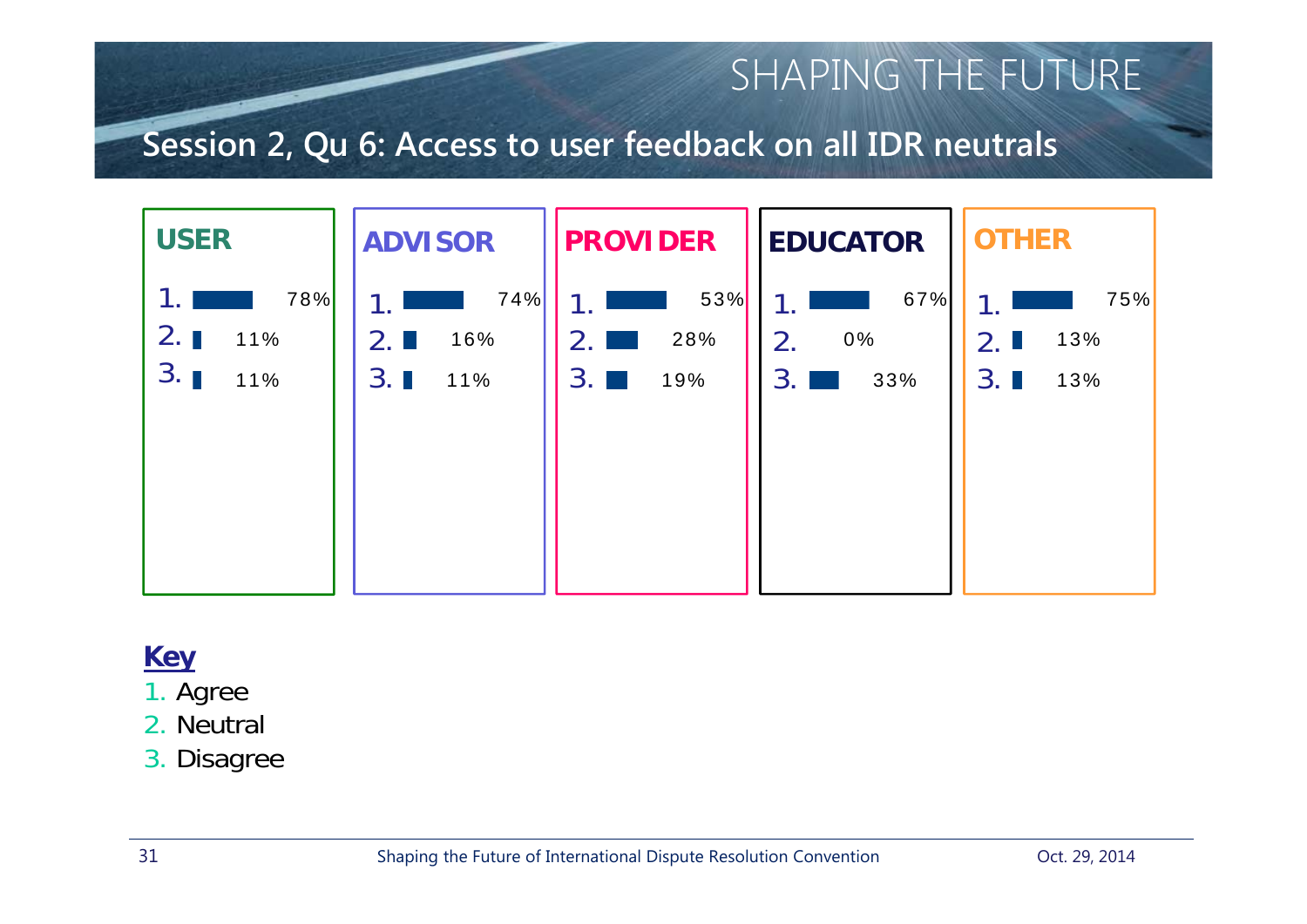

## Expanding the Use of Mediation: Process Design (Options, Technology, Hybrids & Enforcement)

Moderator: Eileen CARROLL QC (Hon), Deputy Chief Executive, CEDR

Panel:

Jeremy LACK, Guided Choice IDR: Starting the process François BOGACZ, Quality & combining neutrals Edna SUSSMAN, Hybrid neutrals and swapping hats Nick WENBAN-SMITH, Online Technology and IDR Diana WALLIS, UNCITRAL Convention on enforcement of mediated settlements

Interactive Q&A and proposition voting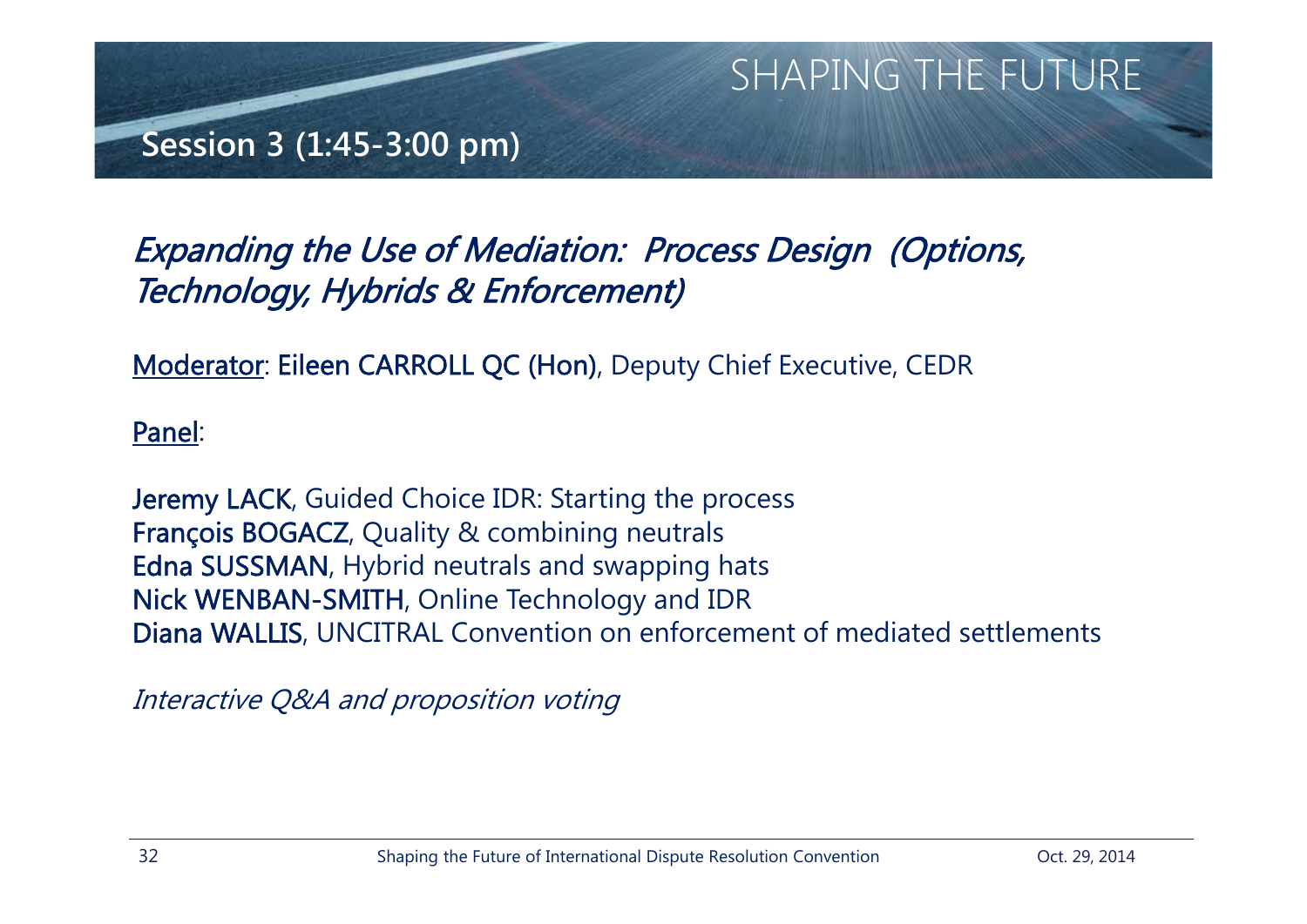**The process as part of the problem (definitions for today)**

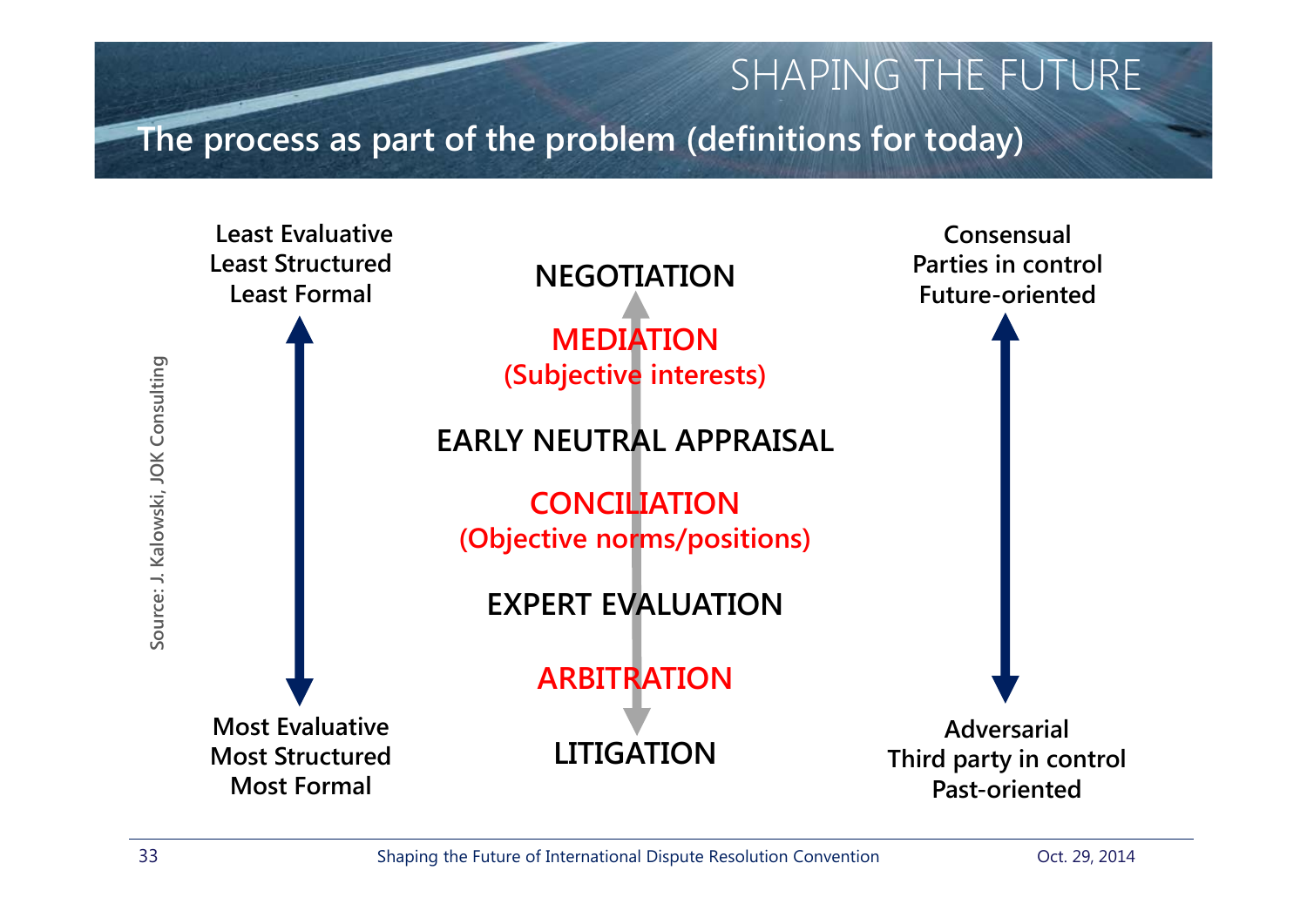### **Starting the process: Four different types of IDR**



#### **The impact of process on outcome**:

 $=$  The appointment of an evaluative neutral can change the behaviour of the parties, driving competitive/adversarial behaviour ("out-ofgroup") instead of collaborative/cooperative behaviour ("in-group"), if the parties and their advisors start to seek coalition-building with the neutral.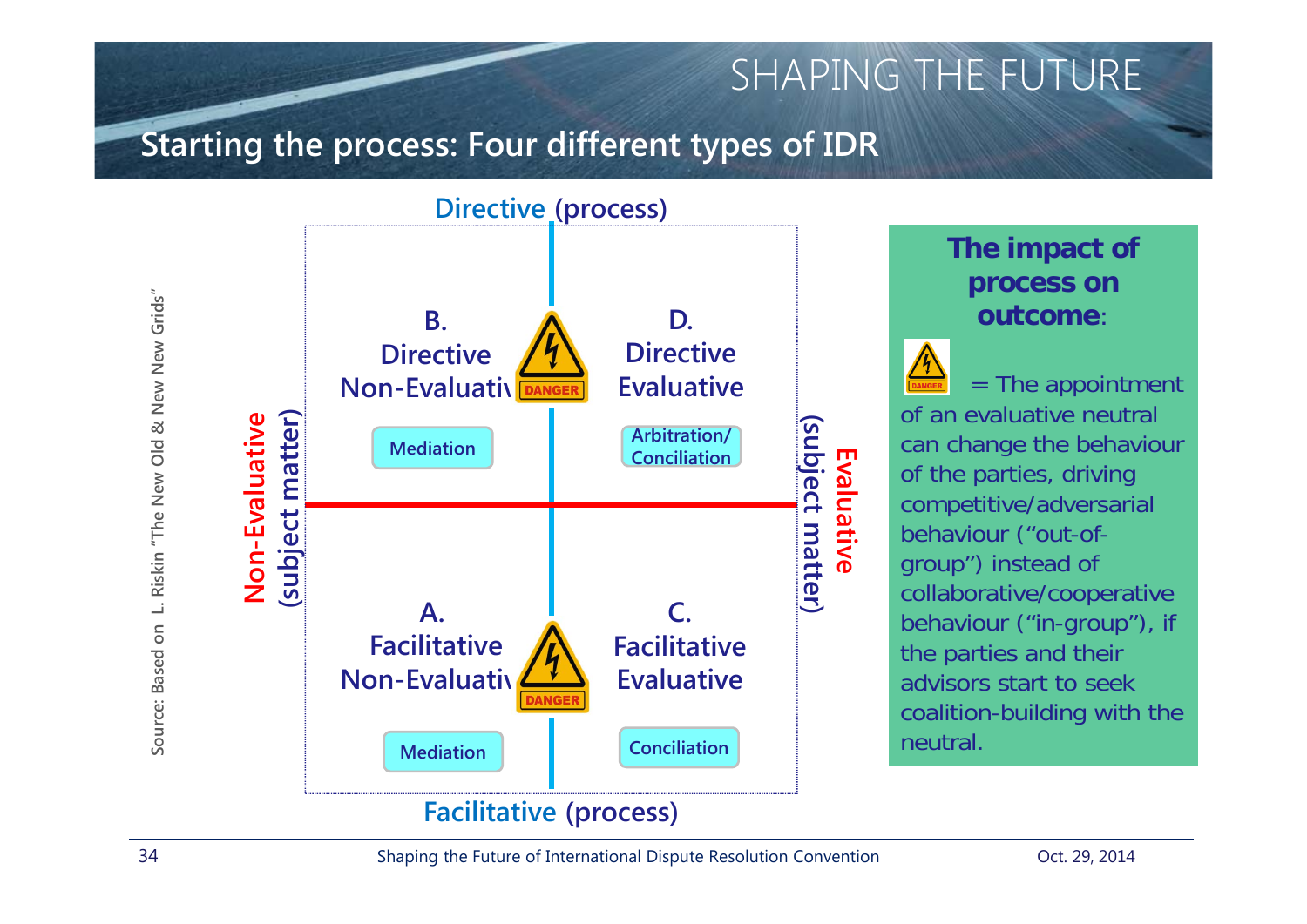### **Case study: An IP Dispute ("clockwise" <sup>=</sup> v. "anti-clockwise" <sup>=</sup>)**











**Source: N. Kayahara**



35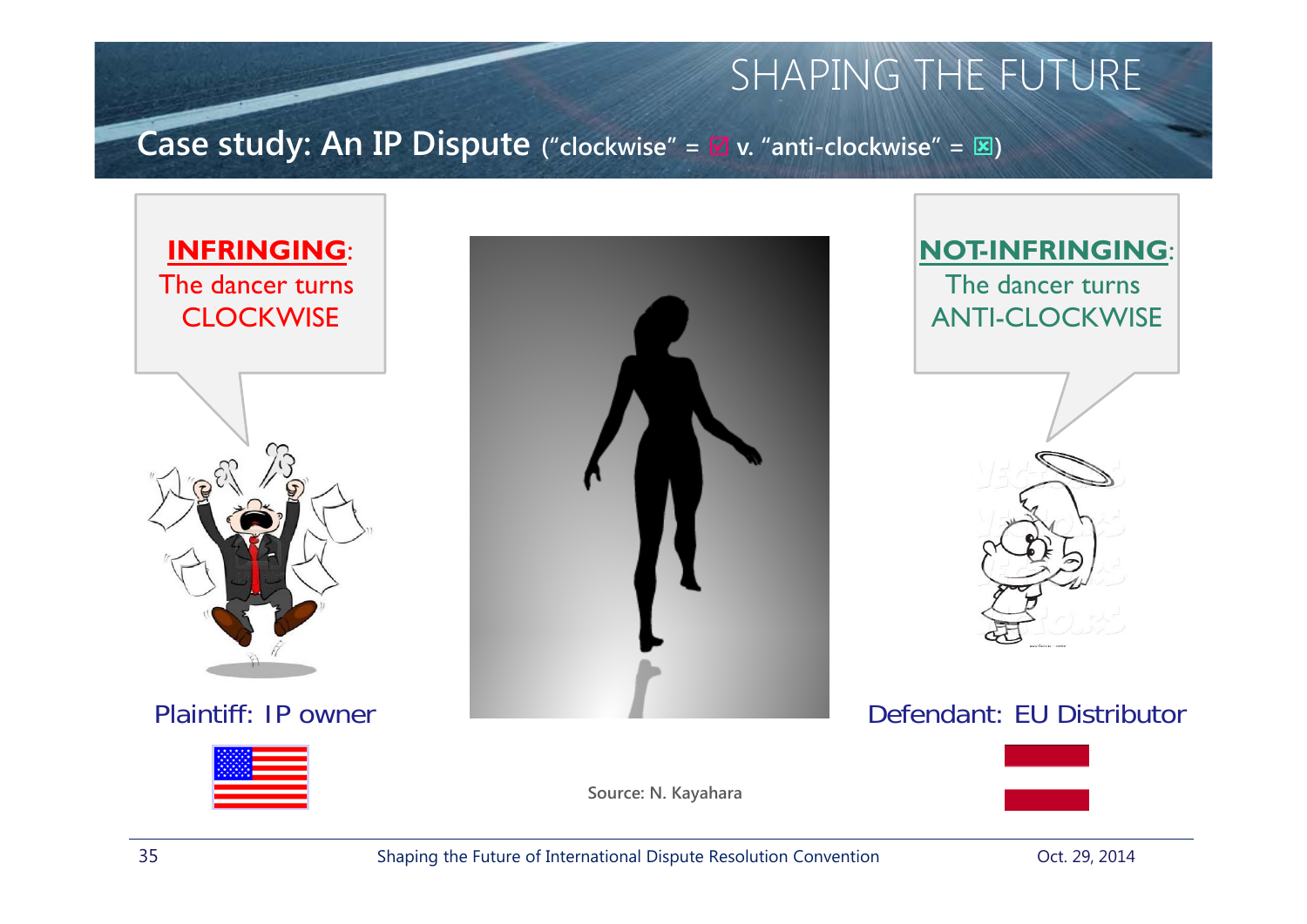# **Session 3, Qu 1 SPINNING LADY Case: Where to start?**

# In which quadrant would you want to start this IDR process?



SHAPING THE FUTURE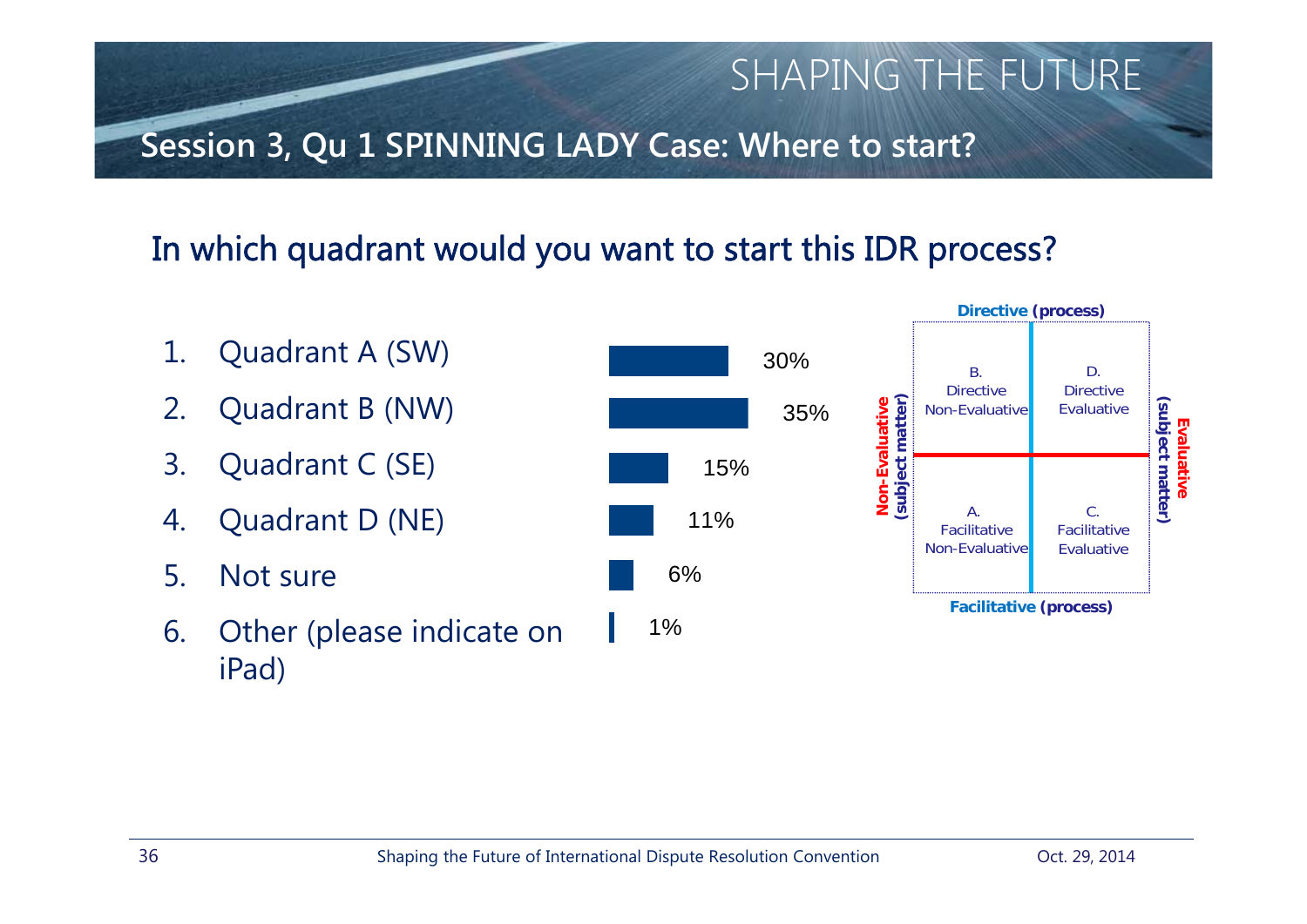### **Session 3, Qu 1 SPINNING LADY Case: Where to start?**



#### **Key**

1. Quadrant A (SW) 2. Quadrant B (NW) 3. Quadrant C (SE) 4. Quadrant D (SW) 5. Not sure 6. Other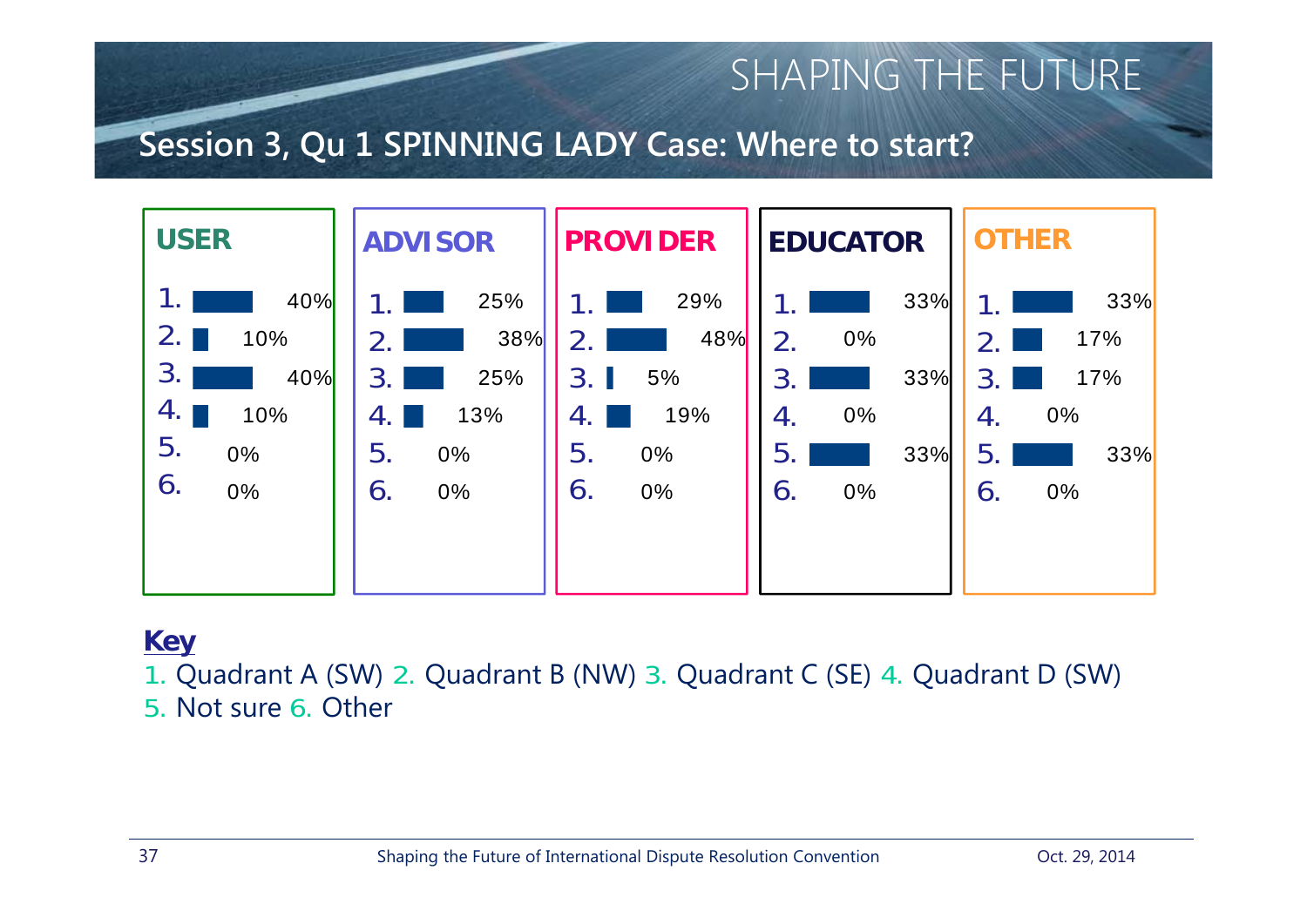### "**Mediation**"**: 60 states divided by a common word?**



**NB. It is impossible to generalize and dangerous to stereotype. The parties and the co-mediator should be aware thatdifferent models canexist (even within the same country). It is useful in IDR to usemediators who can move around and workin all quadrants.**



**MEDIATION REGULATION** AND PRACTICES IN **FUDDEE AND THE WORLD** 

MANON SCHONEWILLE FRED SCHONEWILL

**Source: L. Riskin + M. Schonewille & J. Lack** J. Lack Source: L. Riskin + M. Schonewille &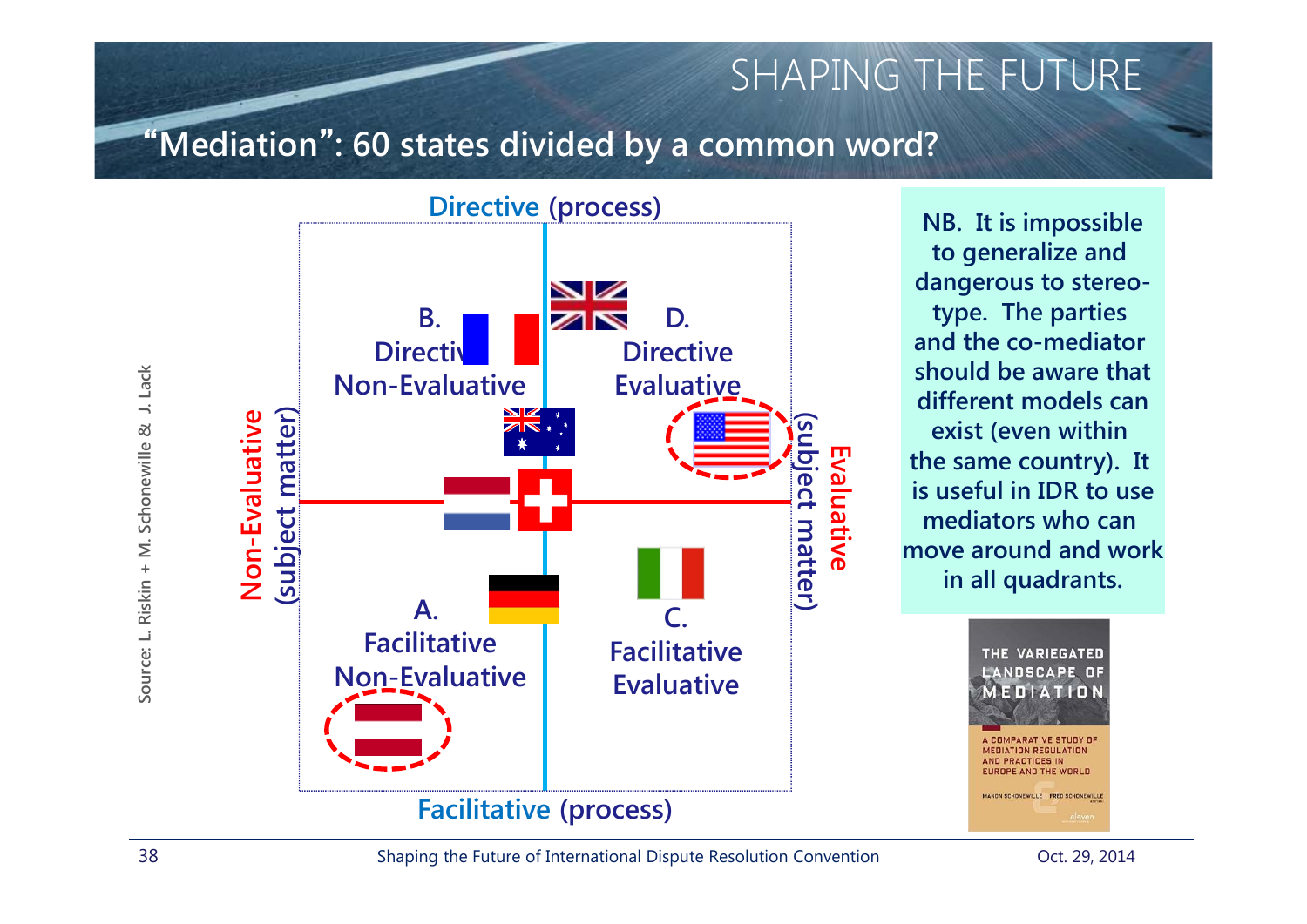### **Consider Combining Neutrals in IDR cases**

- •2 equal peers: A + B (anti-coalition insurance)
- •A = non-evaluative,  $B =$  evaluative? (+/- binding?)
- $\bullet$ Joint sessions only if  $B =$  evaluative + binding?
	- Sparring partner & support
	- Shadow advisor / coach

#### **1. Equivalent Mediators (= efficiencies)**

- 1. Shared process skills and competencies
- 2. Multi-tasking /splitting the team for multiparty disputes

#### **2. Different Mediators (= specificity)**

- 1. Substantive v. Procedural
- 2. Evaluative v. Non-Evaluative
- 3. "Good Cop" v. "Bad Cop"

#### **3. Mixed approaches & Models (= diversity)**

- 1. Random mix
- 2. Cultural Mix
- 3. Professional Mix
- 4. Gender Mix



**Are 2 brains better than 1?**

- •Higher settlement rates
- •Greater satisfaction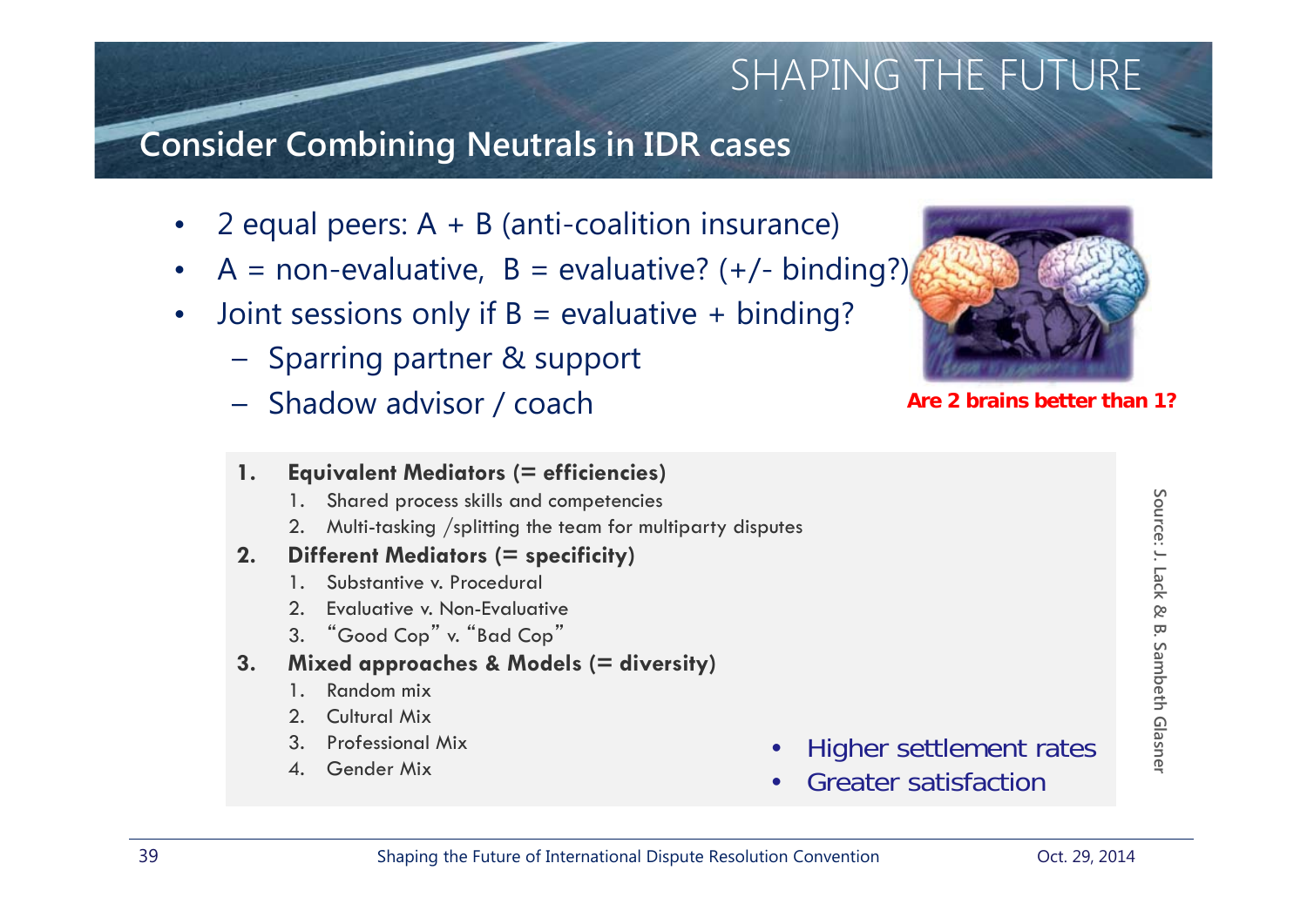### **Session 3, Qu 2: "Co-mediation"?**

## Assuming the value of the dispute is more than US\$ 1,000,000, would you consider using two neutrals in different quadrants?

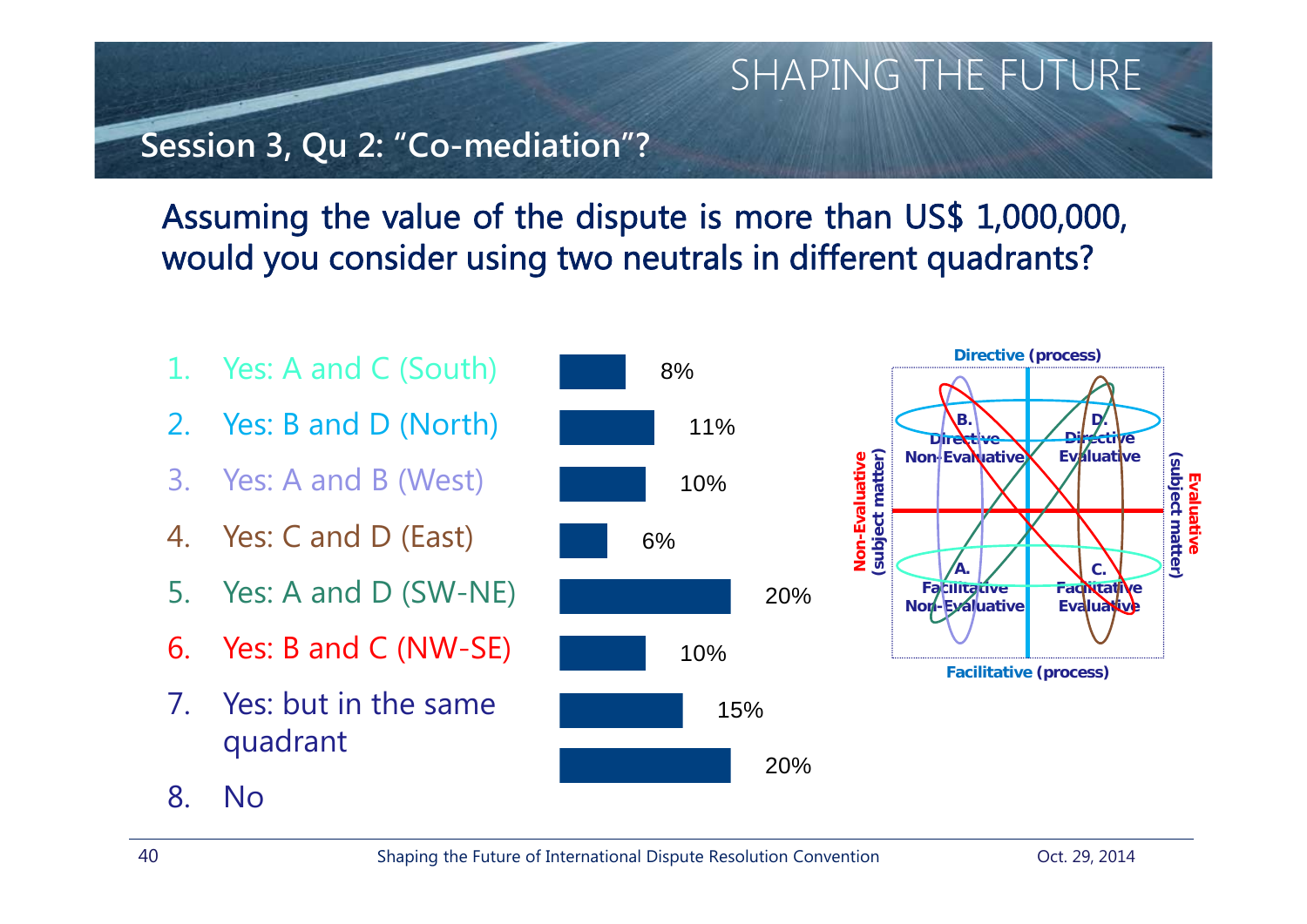### **Session 3, Qu 2: "Co-mediation"?**



#### **Key**

1. Yes: A and C (South quadrants) 2. Yes: B and D (North quadrants) 3. Yes: A and B (West quadrants) 4. Yes: C and D (East quadrants) 5. Yes: A and D (SW-NE quadrants) 6. Yes: B and C (NW-SE quadrants) 7. Yes: but in the same quadrant 8. No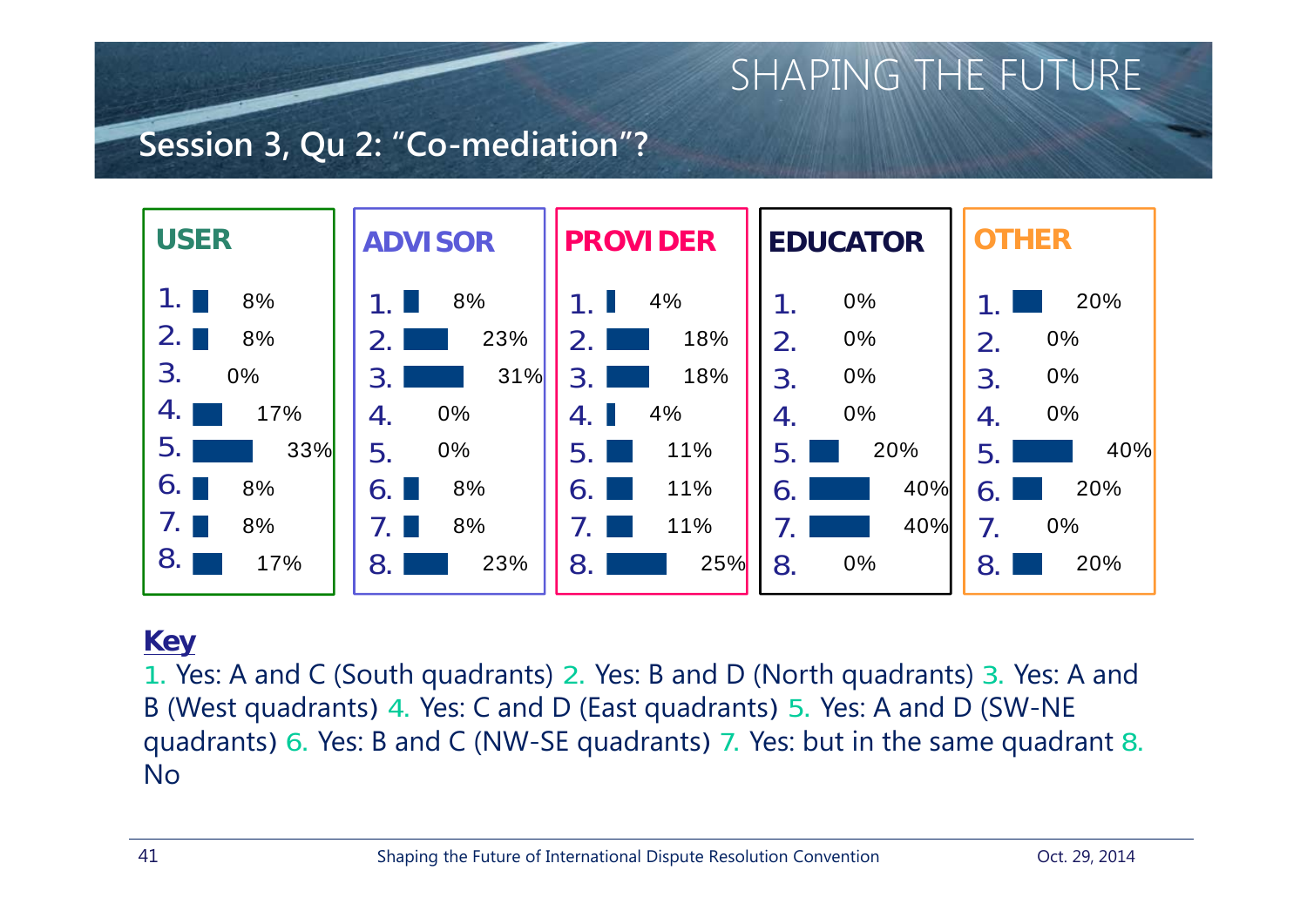### **Process Design & Combining Processes for IDR?**



#### **Sequential**

- Med-Arb
- Arb-Med
- Windows
- Arb-Med-Con-Med-Arb
- Consent awards

#### Parallel

- Med//Arb
- Carve-outs
- Shadow mediation
- Partnering

#### Integrated

- MEDALOA
- Dispute Boards
- Combined Neutrals
- ??? (3 question marks)

#### **Factors**

- Parties
- Certainty of outcome
- Costs
- •Time & deadlines
- $\bullet$ Applicable law(s)
- $\bullet$ Languages
- •Skill sets
- •Venue & distances
- Institutional rules
- $\bullet$ Nationalities/cultures
- Counsel
- $\bullet$ Neutrals (roles & no.)
- Availabilities
- Advisors & Experts
- $\bullet$ Confidentiality
- •**Discovery**
- $\bullet$ Implementation
- •Enforcement

**Source: J. Lack**

Source: J. Lack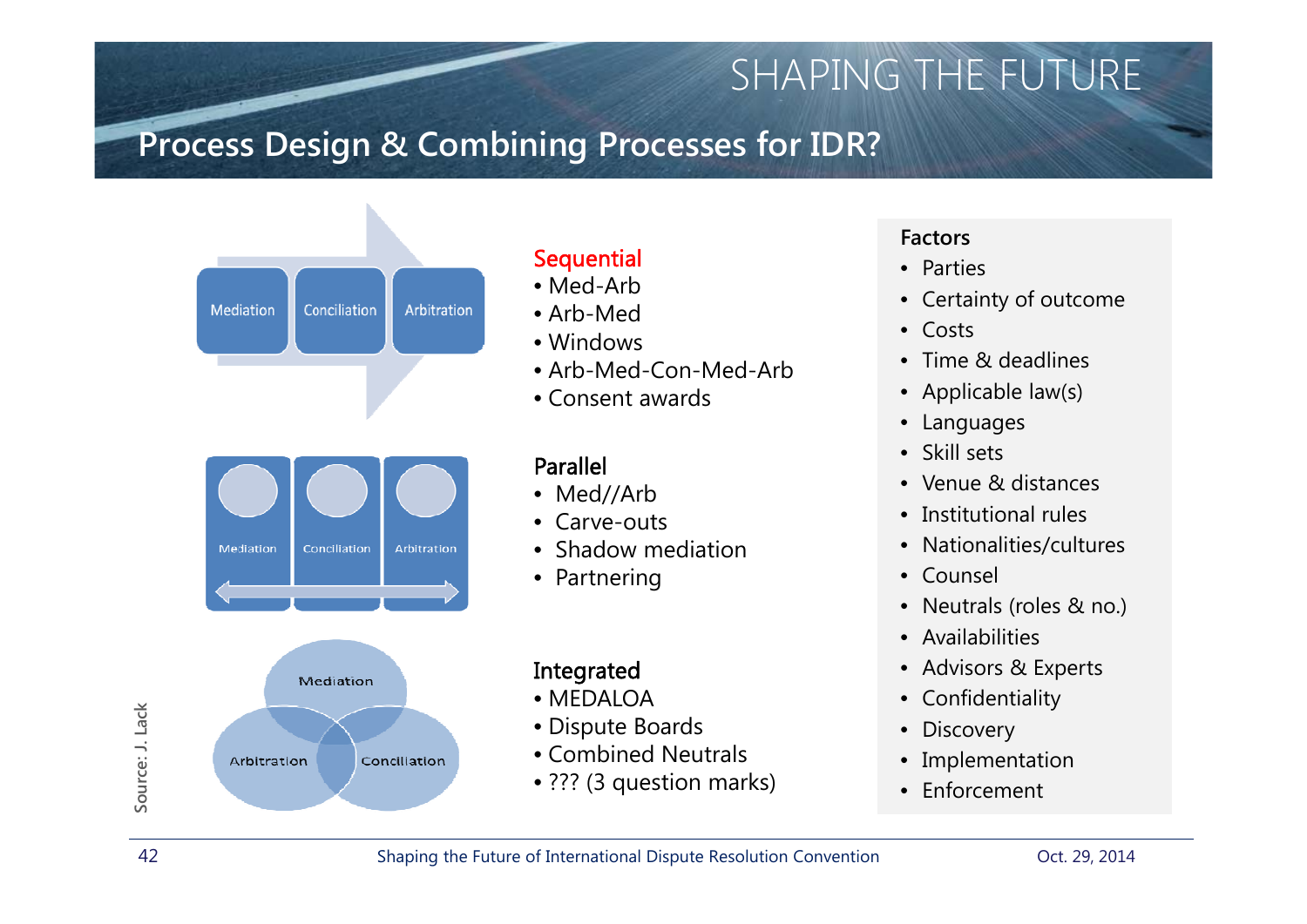



### **It can sometimes be done, with proper precautions in place.**

**Source: J. Lack**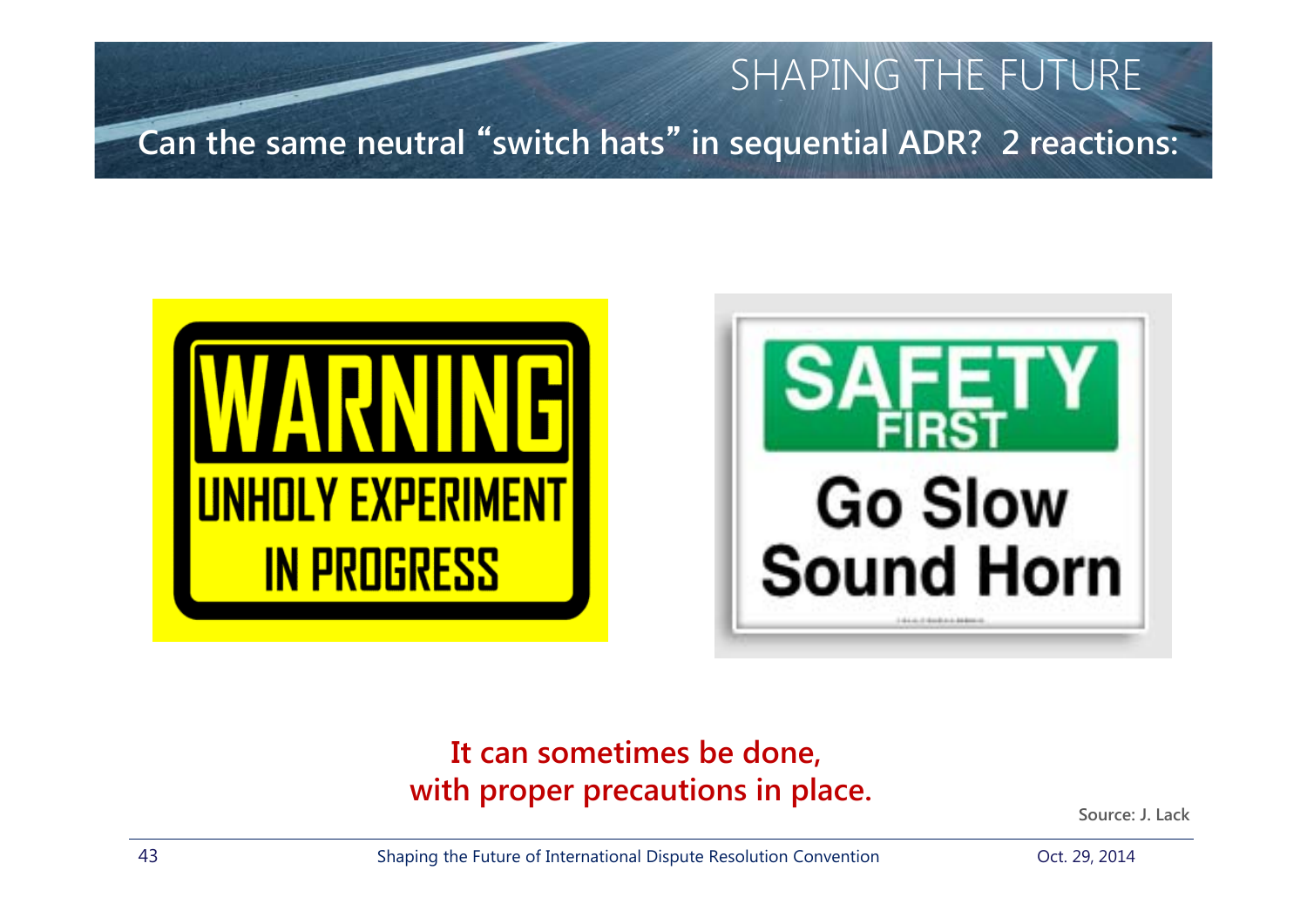### **Some User Perspectives**

## PROS

- Neutral sees the whole picture
- More flexible
- Less time
- Less money
- Better outcomes?
- Greater freedom to innovate
- Greater control over process by users



# CONS

- Confusion of roles
- Will relevant caucus information be shared?
- Can the other party respond to it first?
- Will the neutral be influenced by other information heard in caucus?
- Can a party opt-out?
- Less certainty of enforceability?

**Source: J. Lack**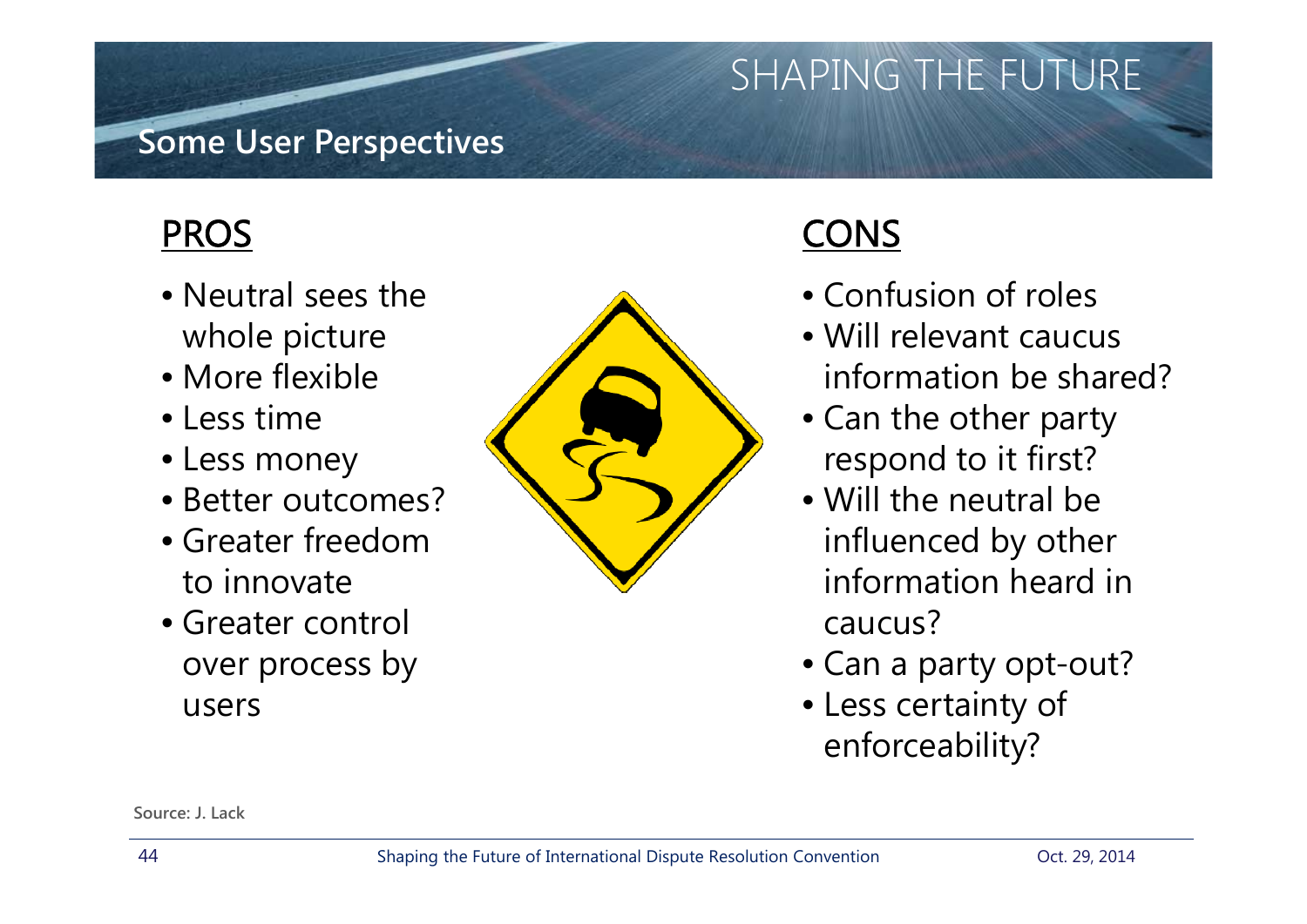### **Session 3, Qu 3: MED-ARB & "Swapping hats"?**

Assuming the value of the dispute is less than US\$ 300,000, would you consider using the same neutral to "swap hats", acting first as <sup>a</sup> mediator and then as an arbitrator if the parties don't settle?

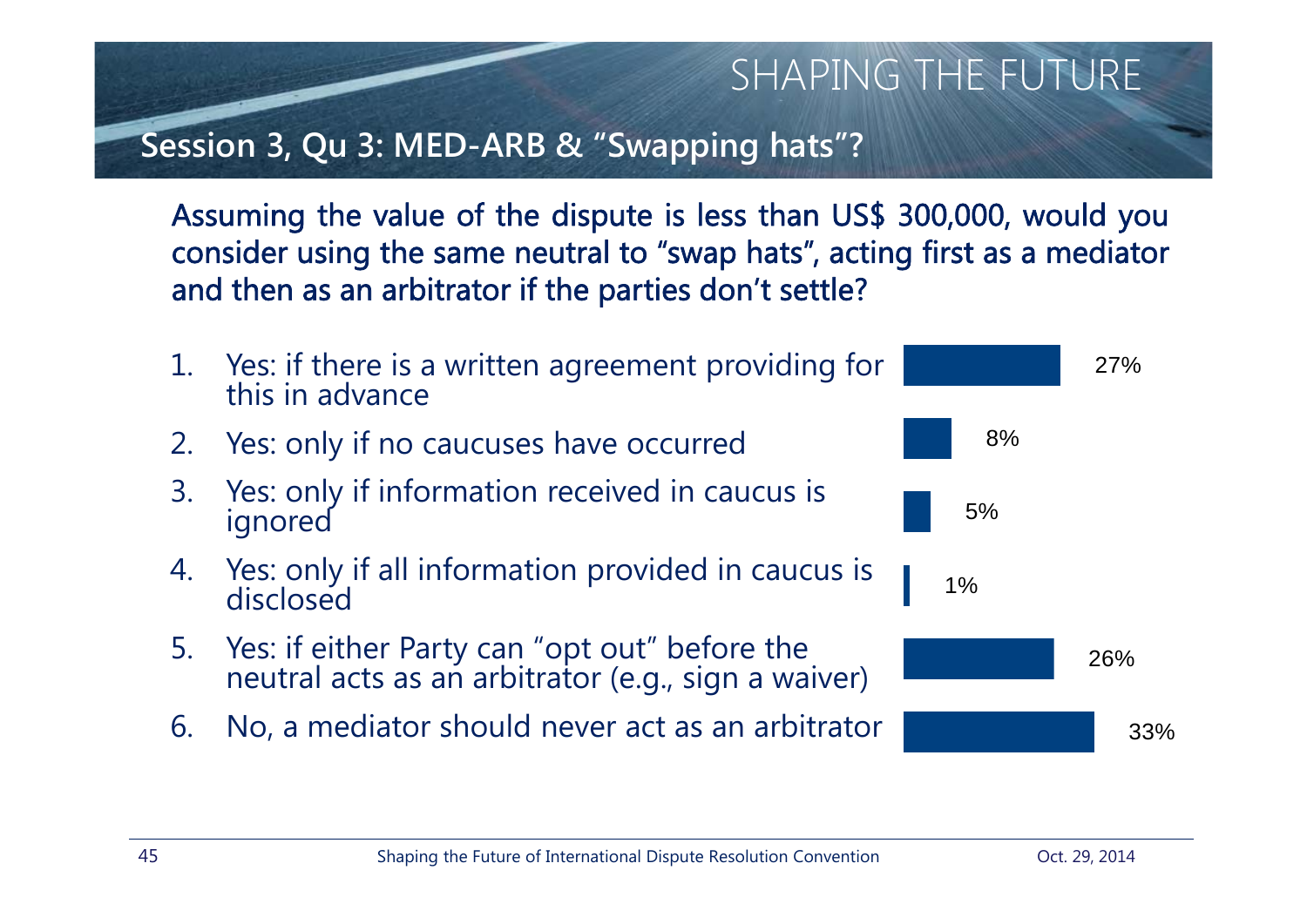### **Session 3, Qu 3: MED-ARB & "Swapping hats"?**



#### **Key**

1. Yes: if there is a written agreement providing for this in advance 2. Yes: only if no caucuses have occurred 3. Yes: only if information received in caucus is ignored 4. IDR institutions do not promote ODR and do not provide a validated ODR technology platform 5. Yes: if either Party can "opt out" before the neutral acts as an arbitrator (e.g., sign a waiver) 6. No, a mediator should never act as an arbitrator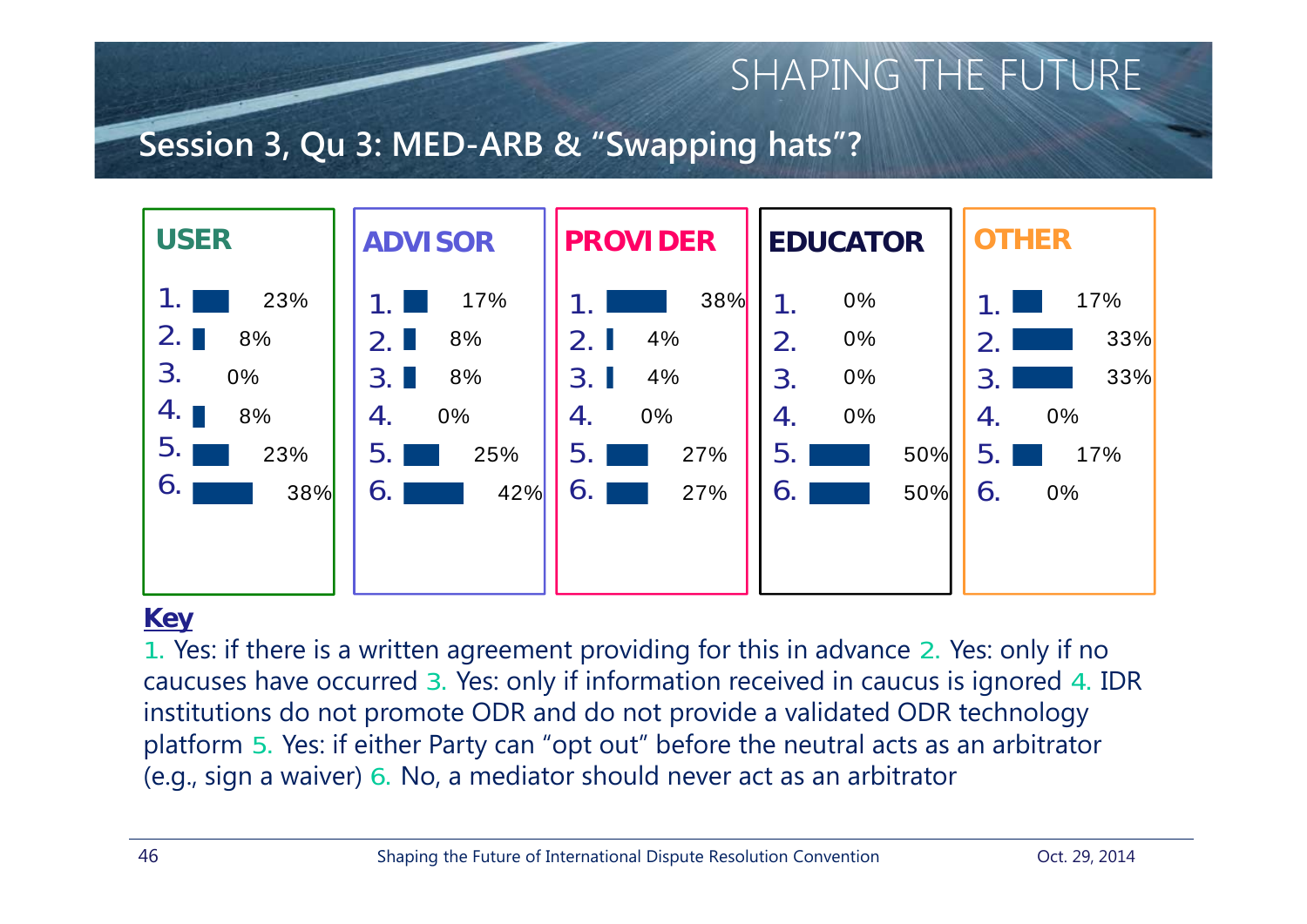## **Session 3, Qu 4: Use of Online Dispute Resolution ("ODR")**

### Assuming the value of the dispute is less than US\$ 50,000, what would be the main obstacle for you to consider resolving it solely by ODR?

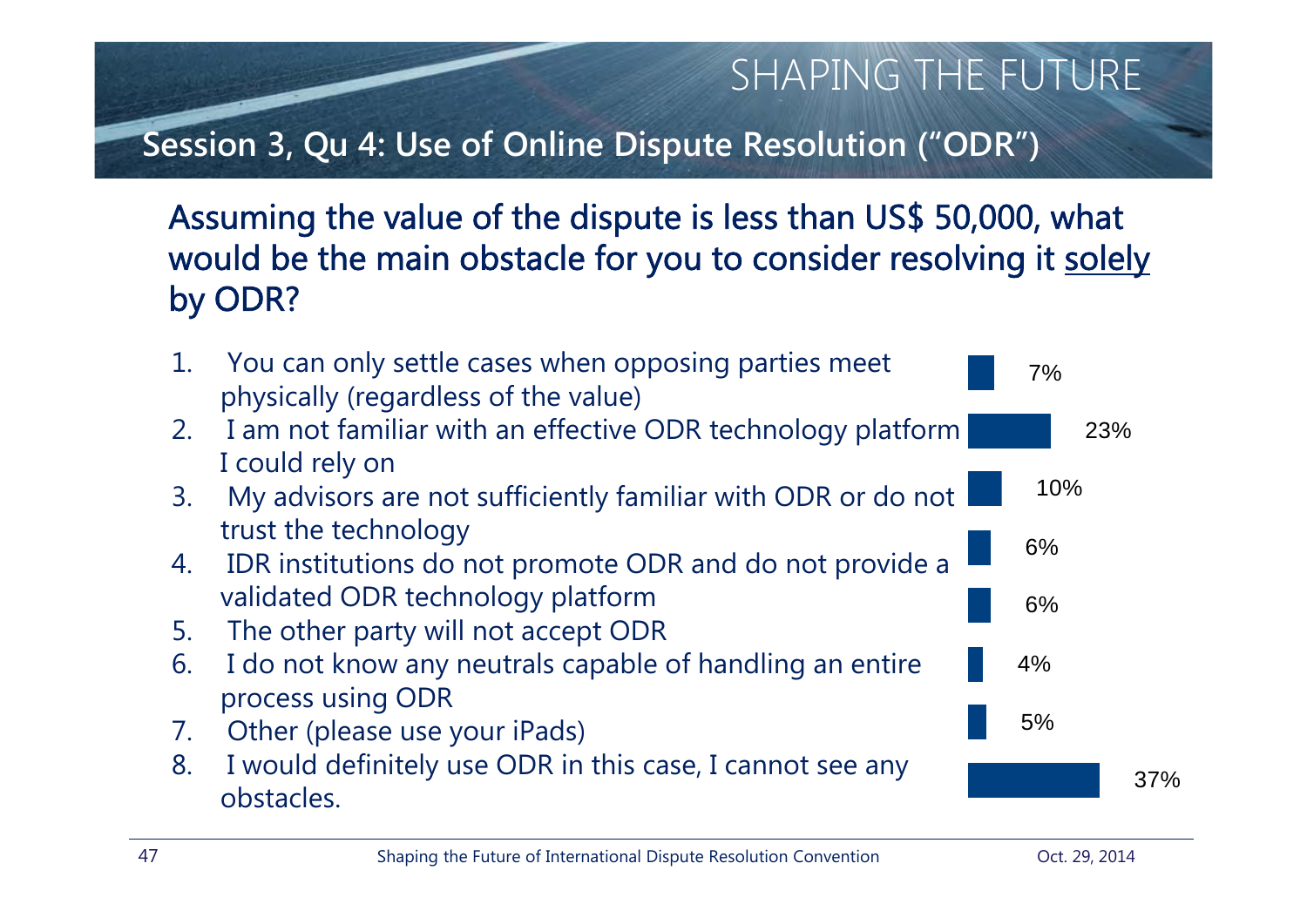### **Session 3, Qu 4: Use of Online Dispute Resolution ("ODR")**



#### **Key**

1. You can only settle cases when opposing parties meet physically 2. I am not familiar with an effective ODR technology platform I could rely on 3. My advisors are not sufficiently familiar with ODR or do not trust the technology 4. IDR institutions do not promote ODR and do not provide a validated ODR technology platform 5. The other party will not accept ODR 6. I do not know any neutrals capable of handling an entire process using ODR 7. Other 8. I would definitely use ODR in this case, I cannot see any obstacles.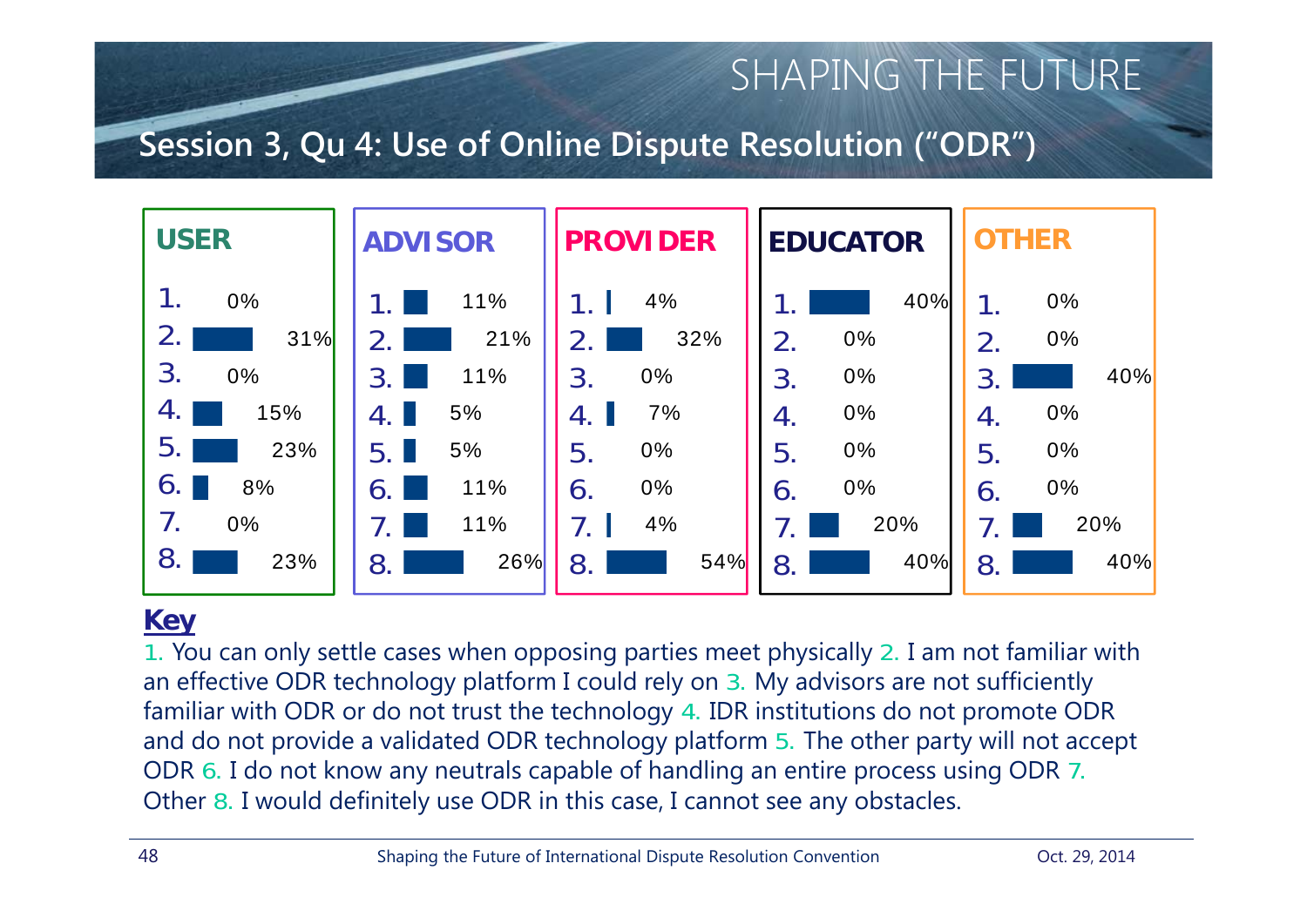

An international convention is needed to ensure that any mediated\* settlement agreement reached in this case could be automatically recognised and enforced in all signatory countries.



(\* = using a recognised institution or certified mediator)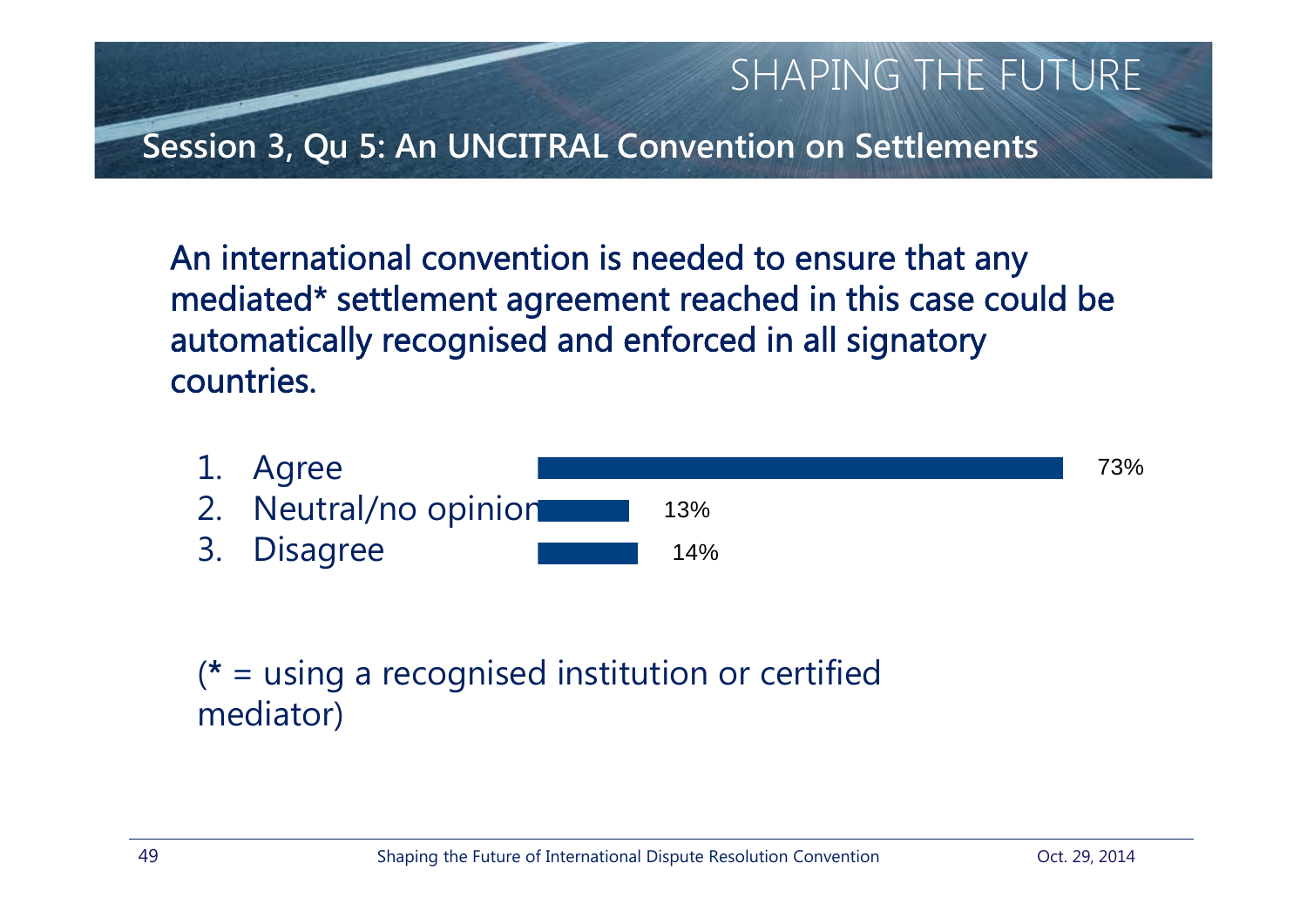### **Session 3, Qu 5: An UNCITRAL Convention on Settlements**



- 1. Yes
- 2. Neutral / No opinion
- 3. No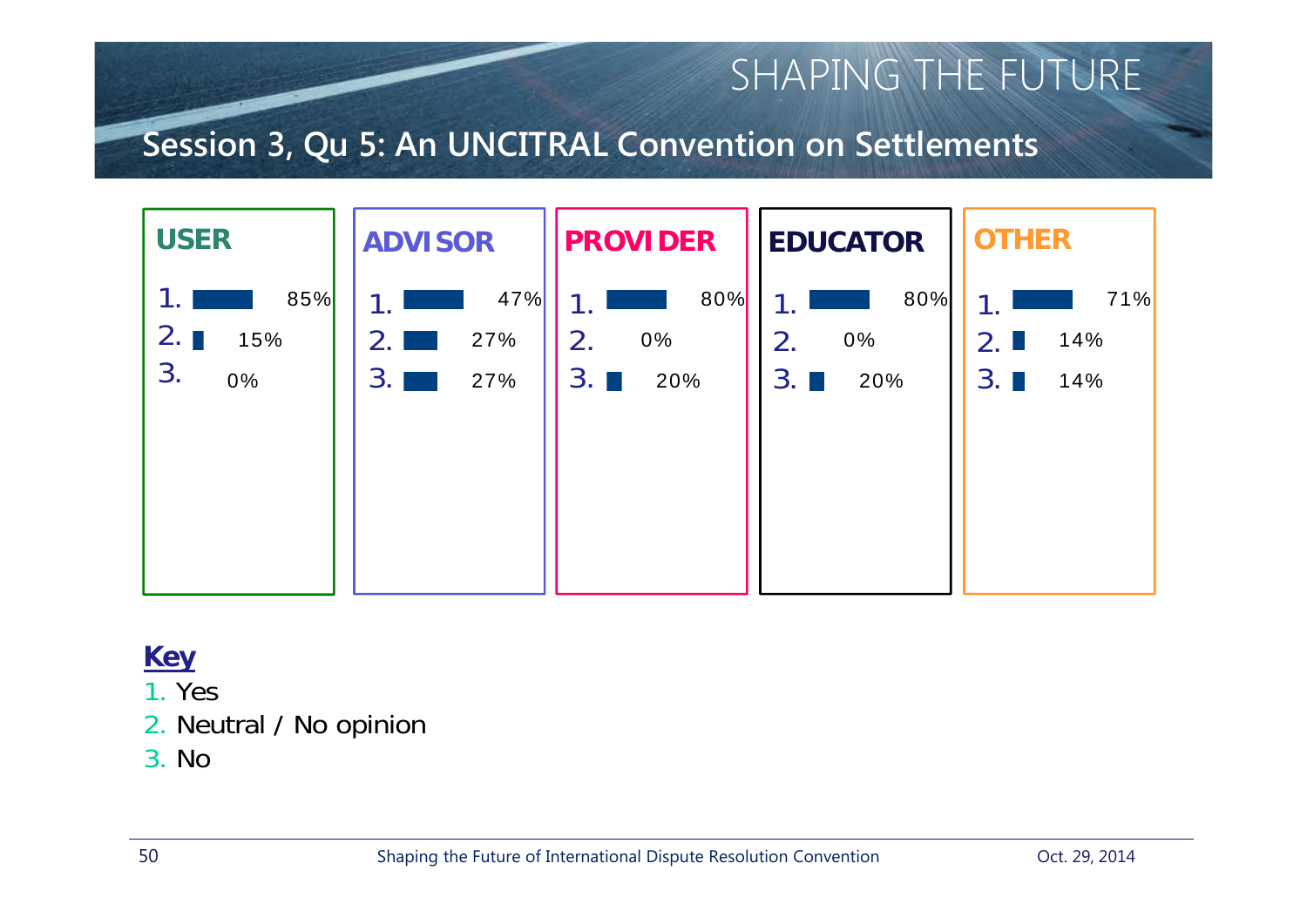

### Using Mediation in Diverse Fields - Overcoming Obstacles

Moderator: John STURROCK QC, Chief Executive, Core Solutions

Panel:

<u>Art Law:</u> Prof. Marc-André RENOLD, University of Geneva Investor-State: Wolf VON KUMBERG, Associate GC, Northrop Grumman Sports: Dirk-Reiner MARTENS, Founder of FIBA's Basketball Arbitration Tribunal Trademarks & IP: Toe Su AUNG, Elipe, immediate past President of INTA Banking & Financial Services: Hywel JENKINS, Partner, Herbert Smith Freehills Labour: Andrew WAREING, COO, ACAS

Interactive Q&A and proposition voting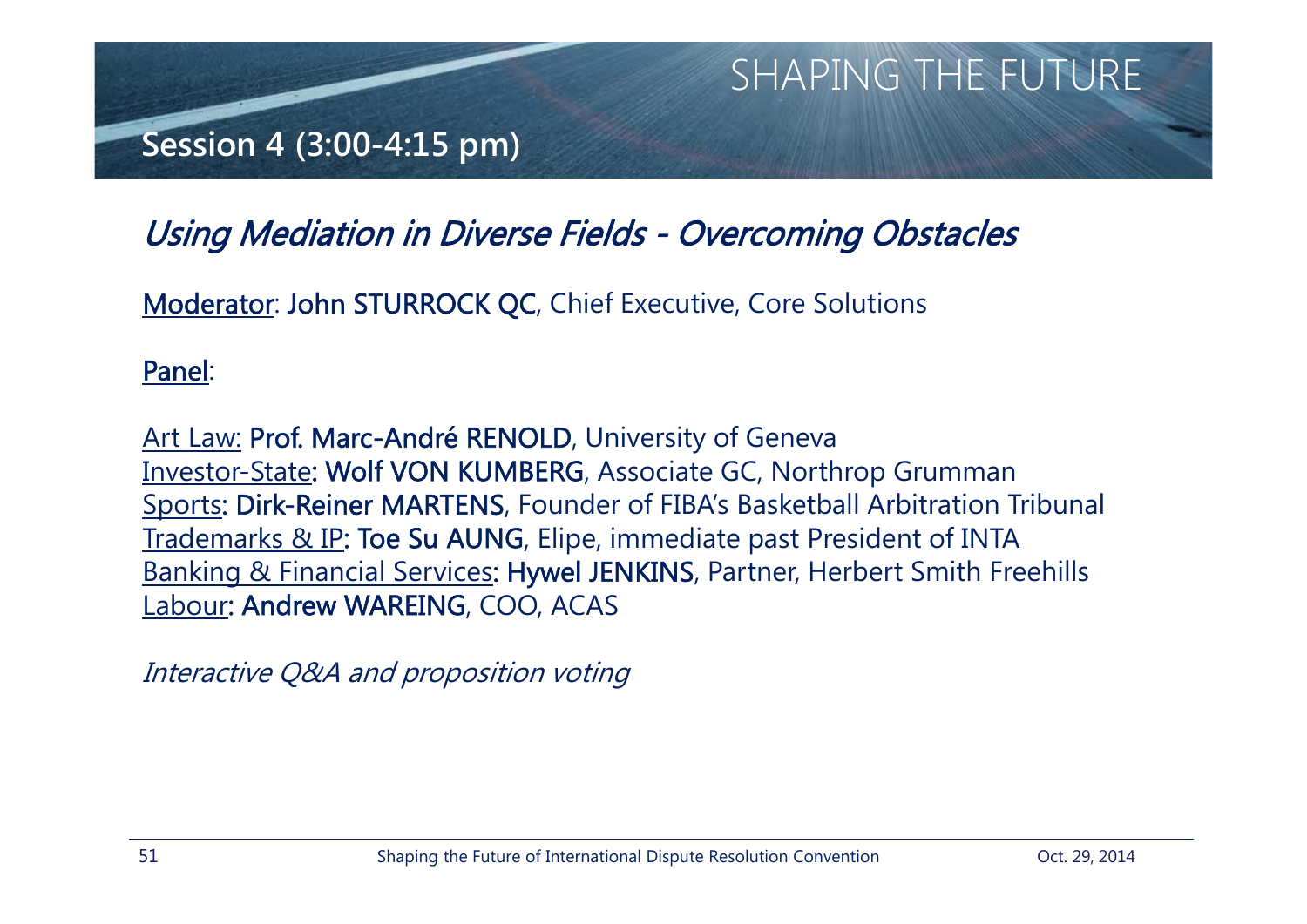

Parties in major international disputes should be encouraged to use "cooling off" periods (similar to those in investor-state disputes) to make a good faith effort to settle using a mediator.

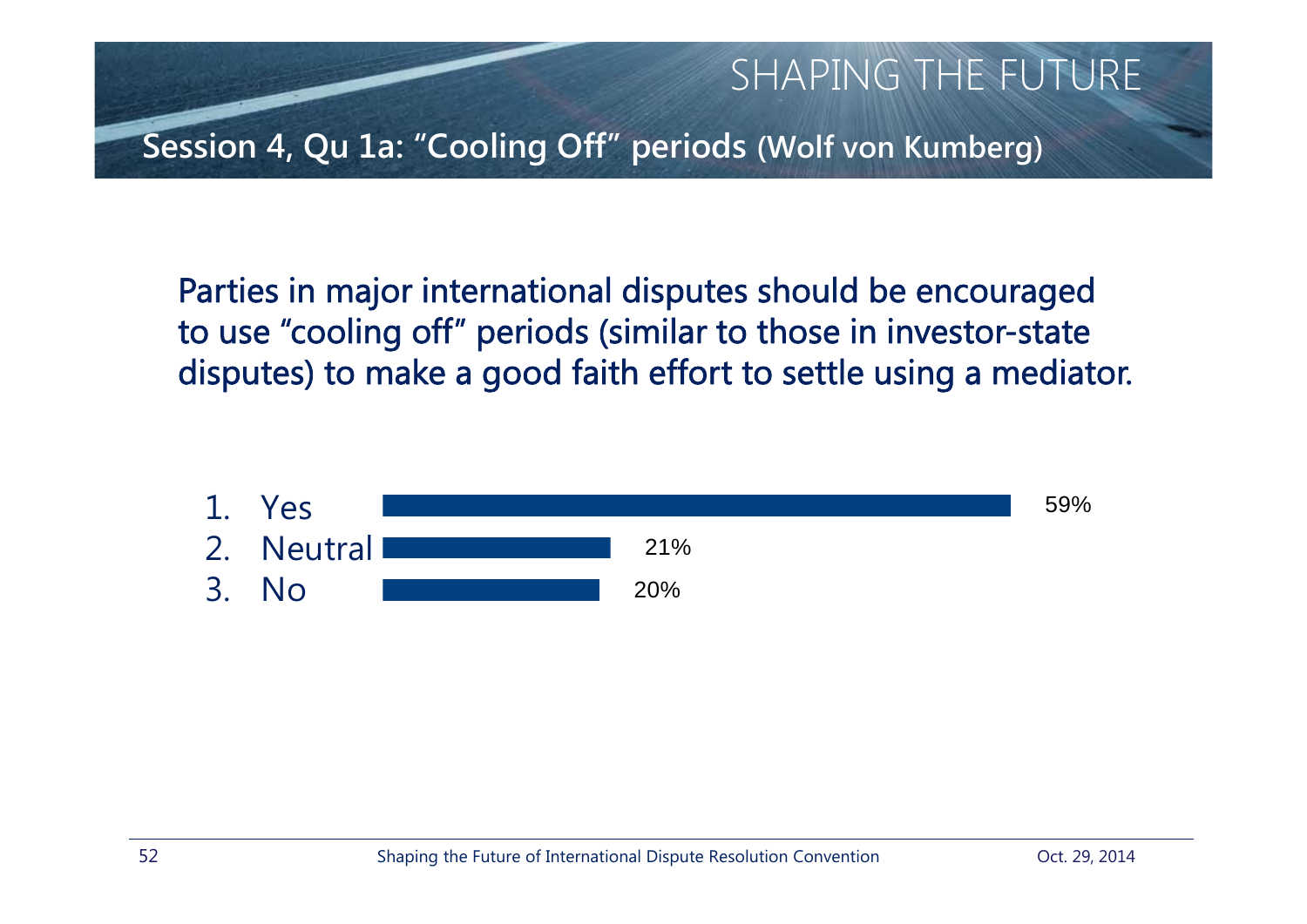### **Session 4, Qu 1a: "Cooling Off" periods (Wolf von Kumberg)**



#### **Key**

1. Yes

- 2. Neutral
- 3. No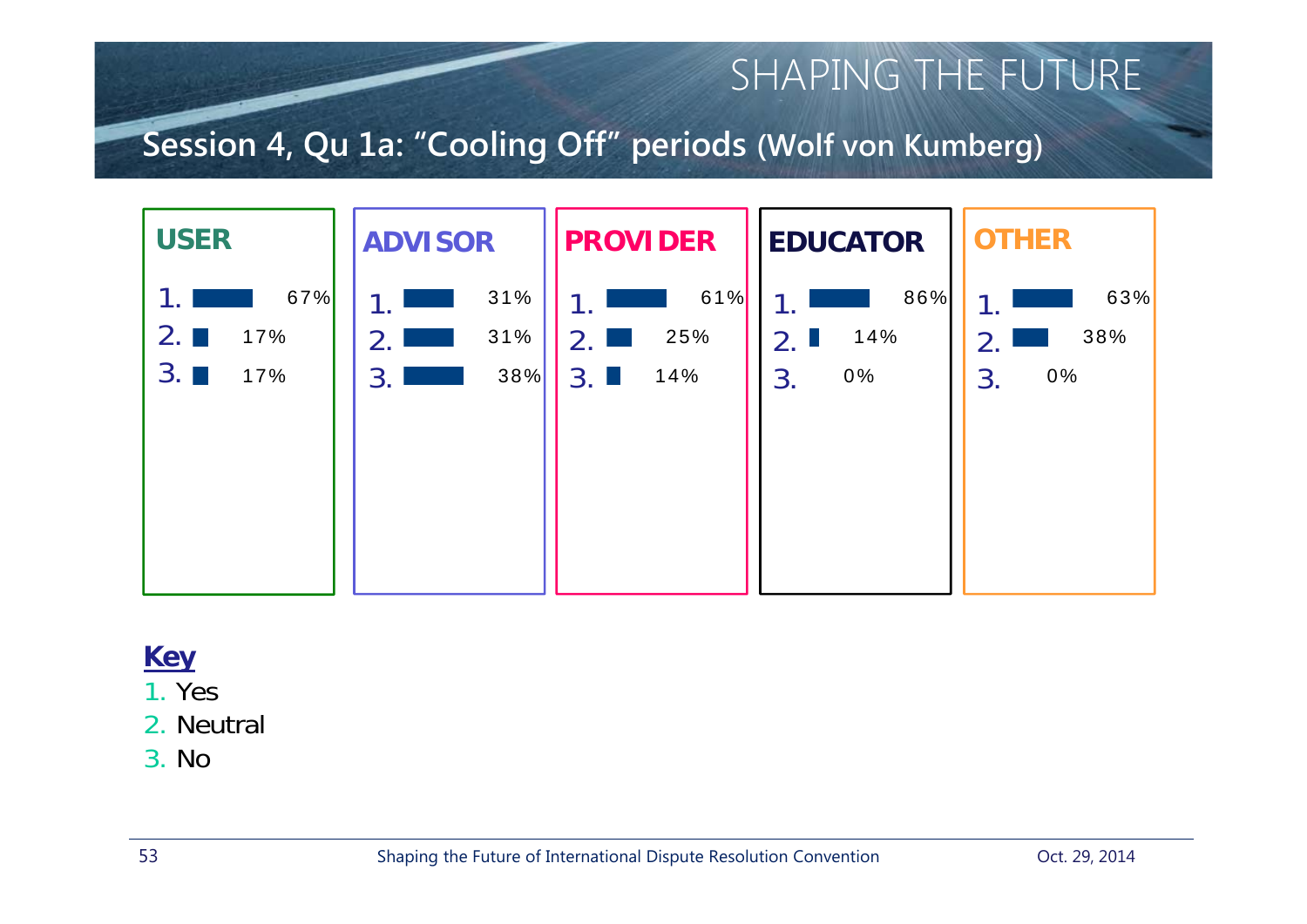

There should be an investor-state dispute resolution clause in the Transatlantic Trade and Investment Partnership Treaty (TTIP), which provides for mediation.

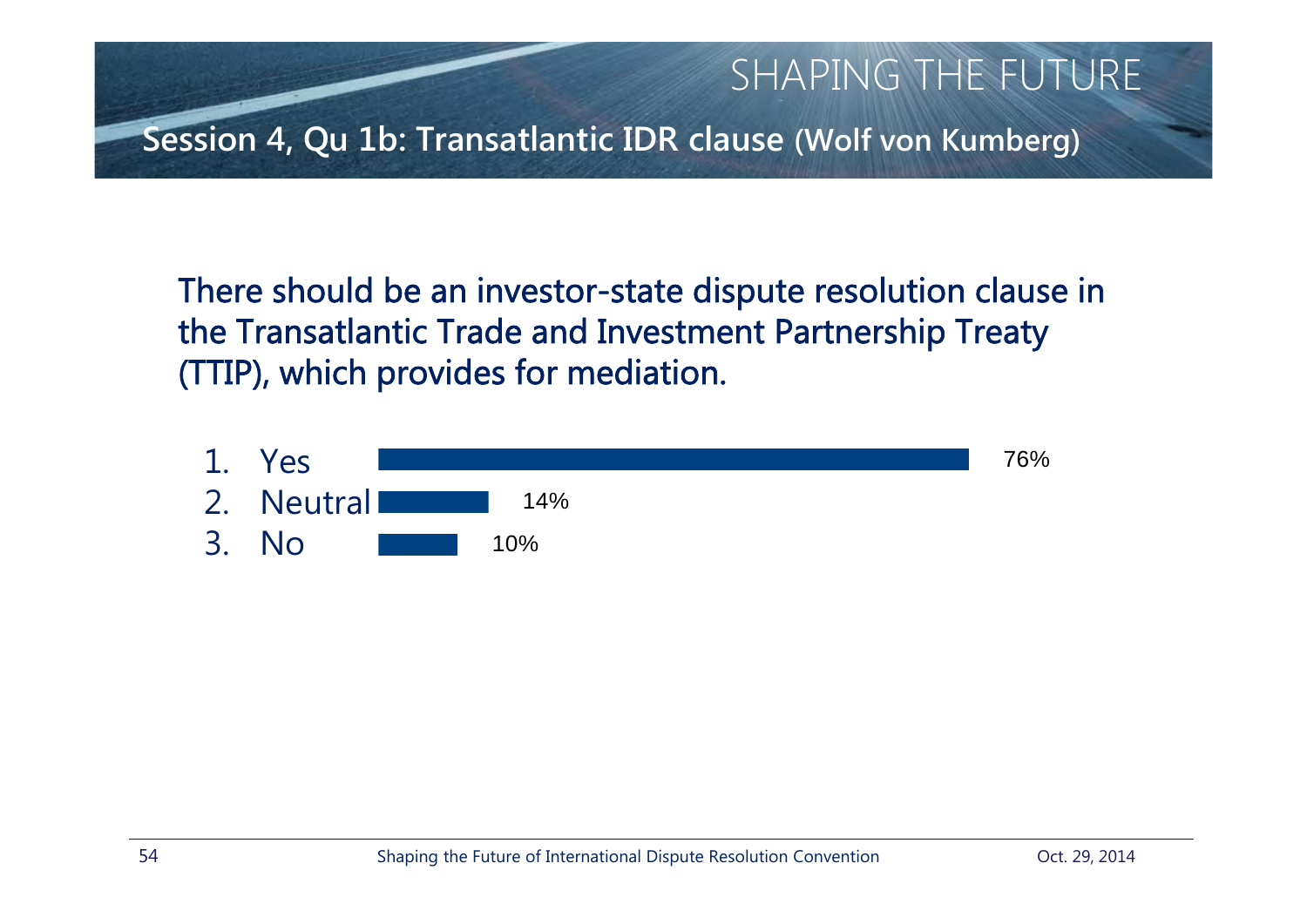### **Session 4, Qu 1b: Transatlantic IDR clause (Wolf von Kumberg)**



#### **Key**

1. Yes

2. Neutral

3. No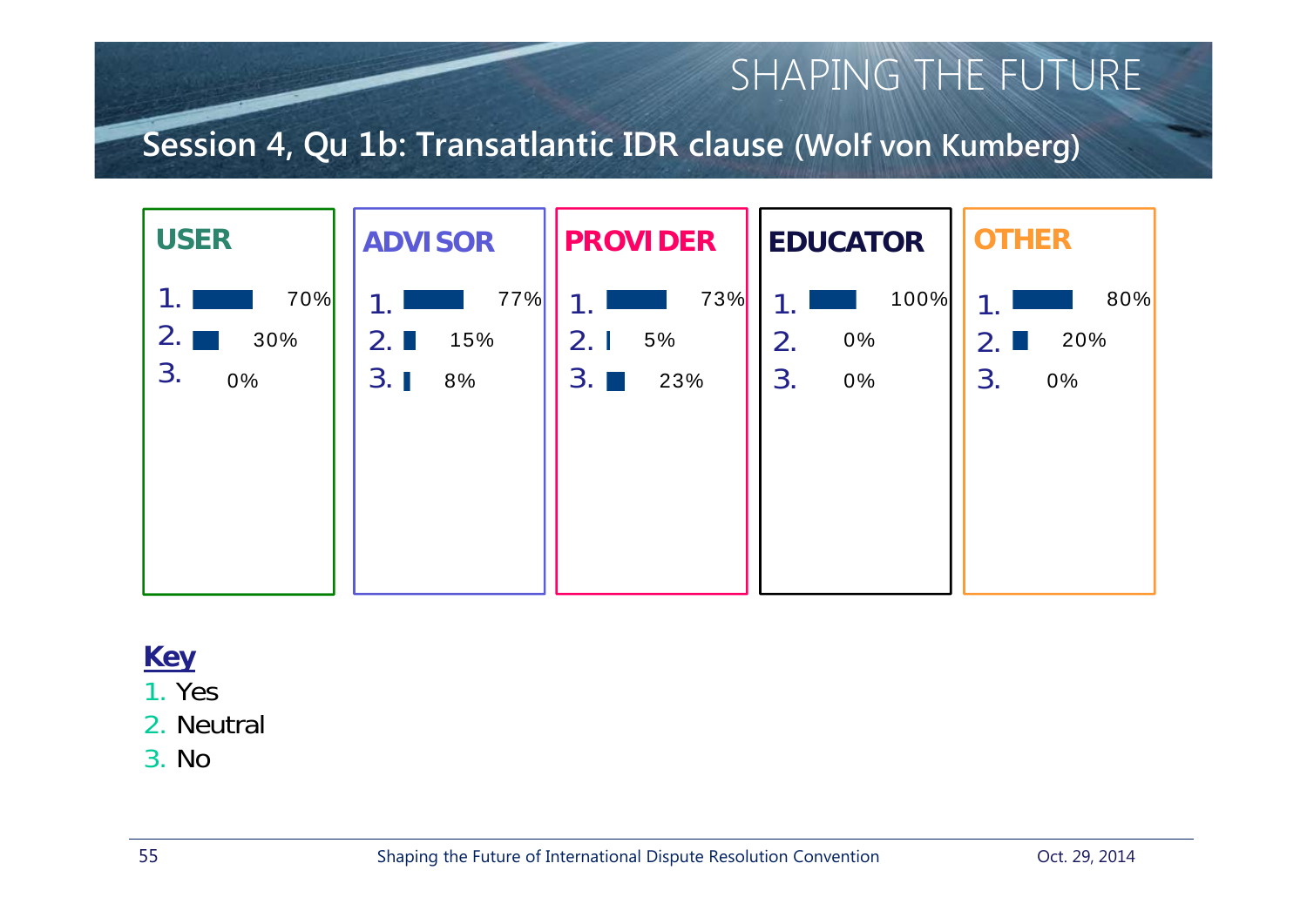

Regulators and other public authorities are often subject to statutory and other constraints that can create difficulties when mediating disputes involving such bodies. However, these difficulties can generally be accommodated.

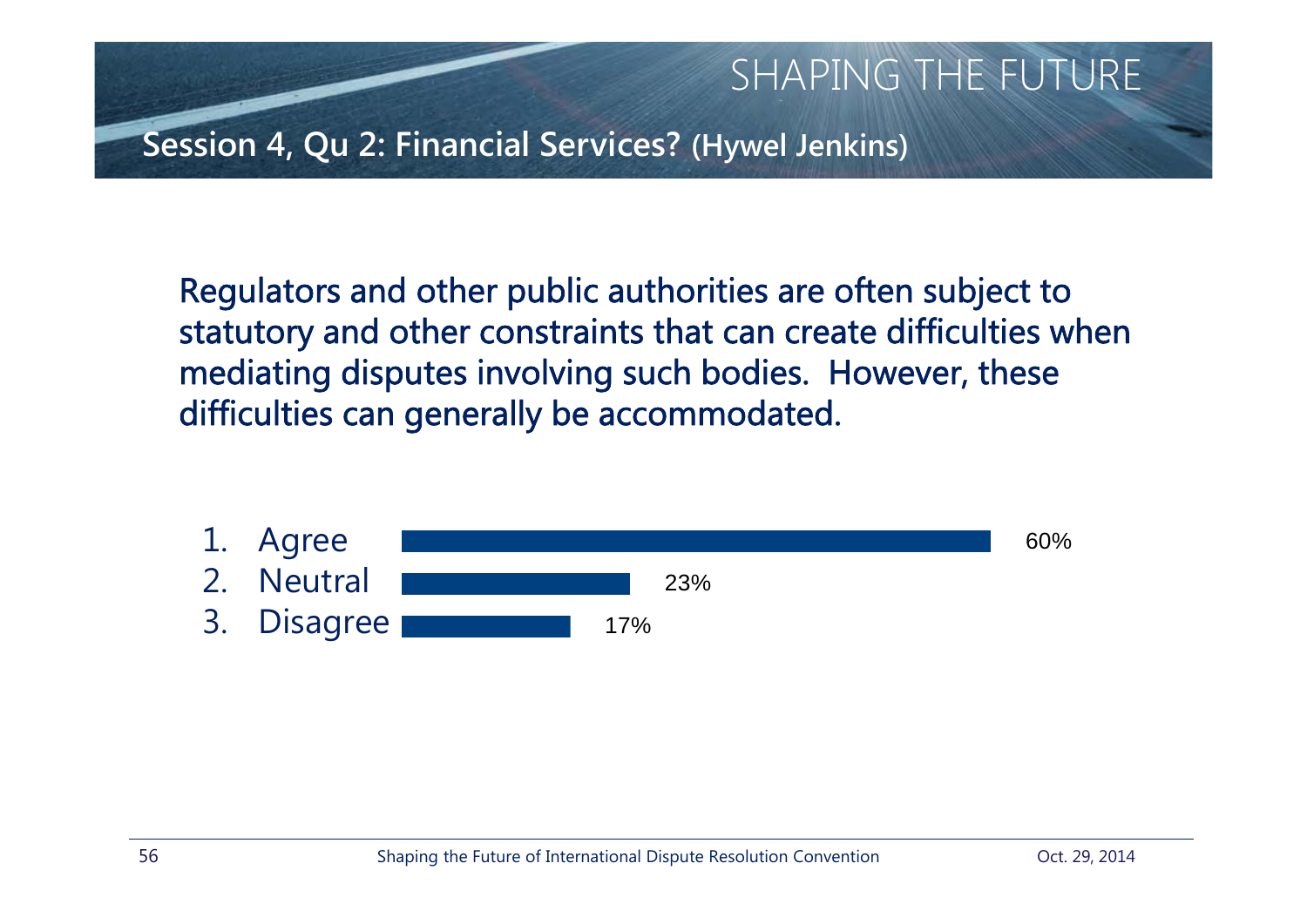### **Session 4, Qu 2: Financial Services? (Hywel Jenkins)**



- 1. Agree
- 2. Neutral
- 3. Disagree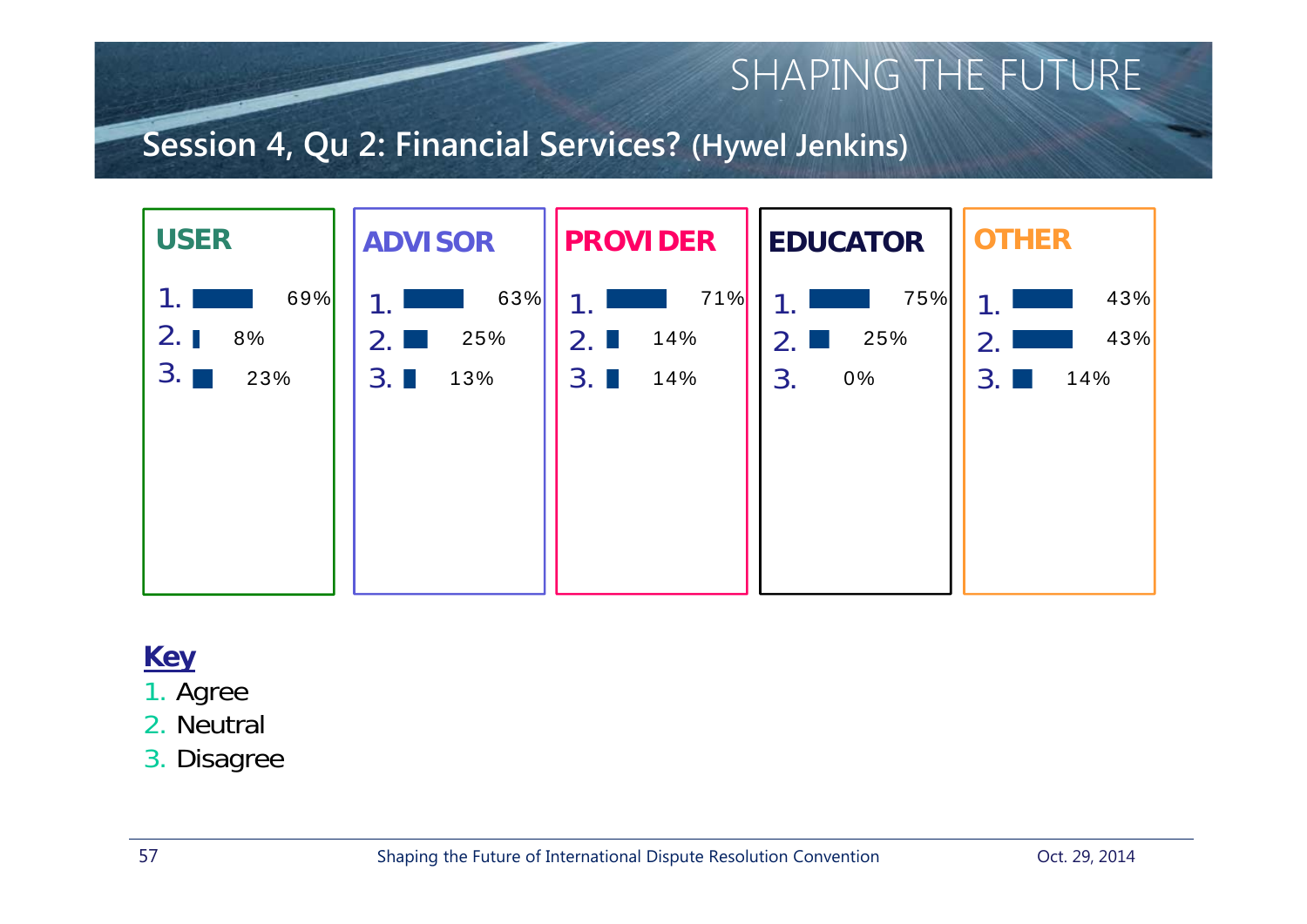

Although importance is often placed on taking strong legal action as a means of deterrence against counterfeiters, pirates and other parties that infringe Intellectual Property rights, it is nevertheless possible to mediate successfully with such parties.

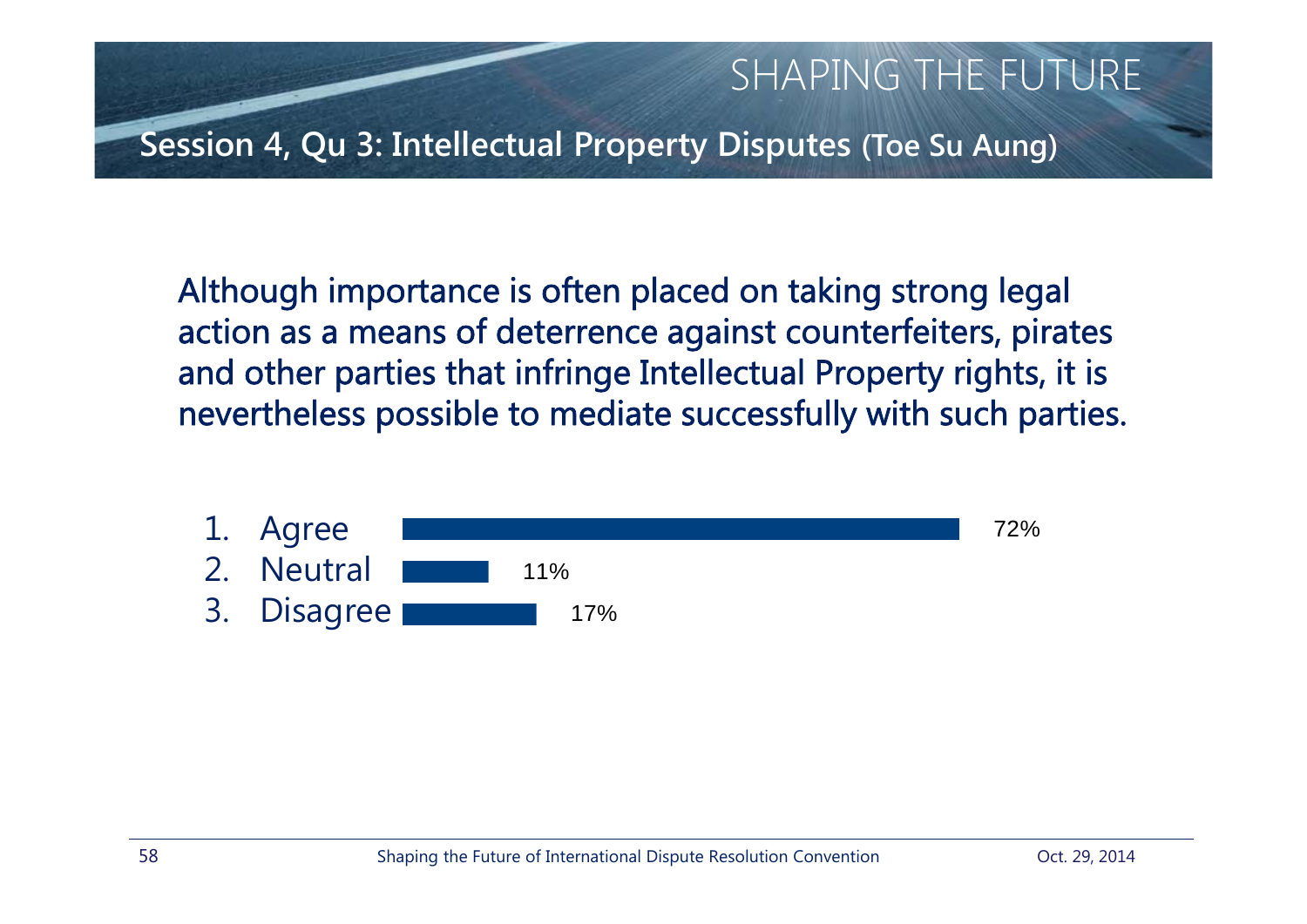### **Session 4, Qu 3: Intellectual Property Disputes (Toe Su Aung)**



- 1. Agree
- 2. Neutral
- 3. Disagree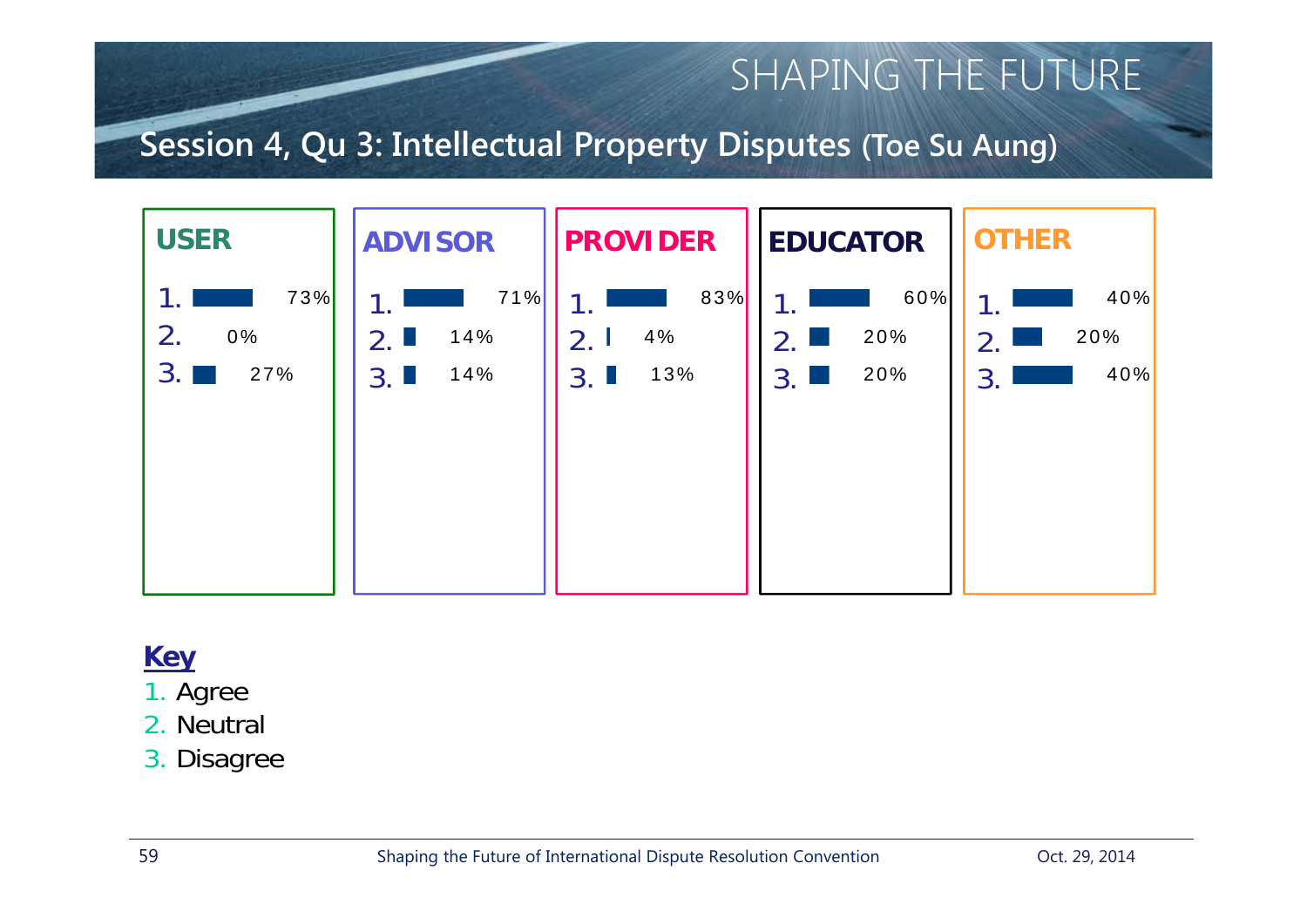

Mediation should be tried first in all international disputes involving issues of national heritage (where the work of art in question is considered to be of national importance)

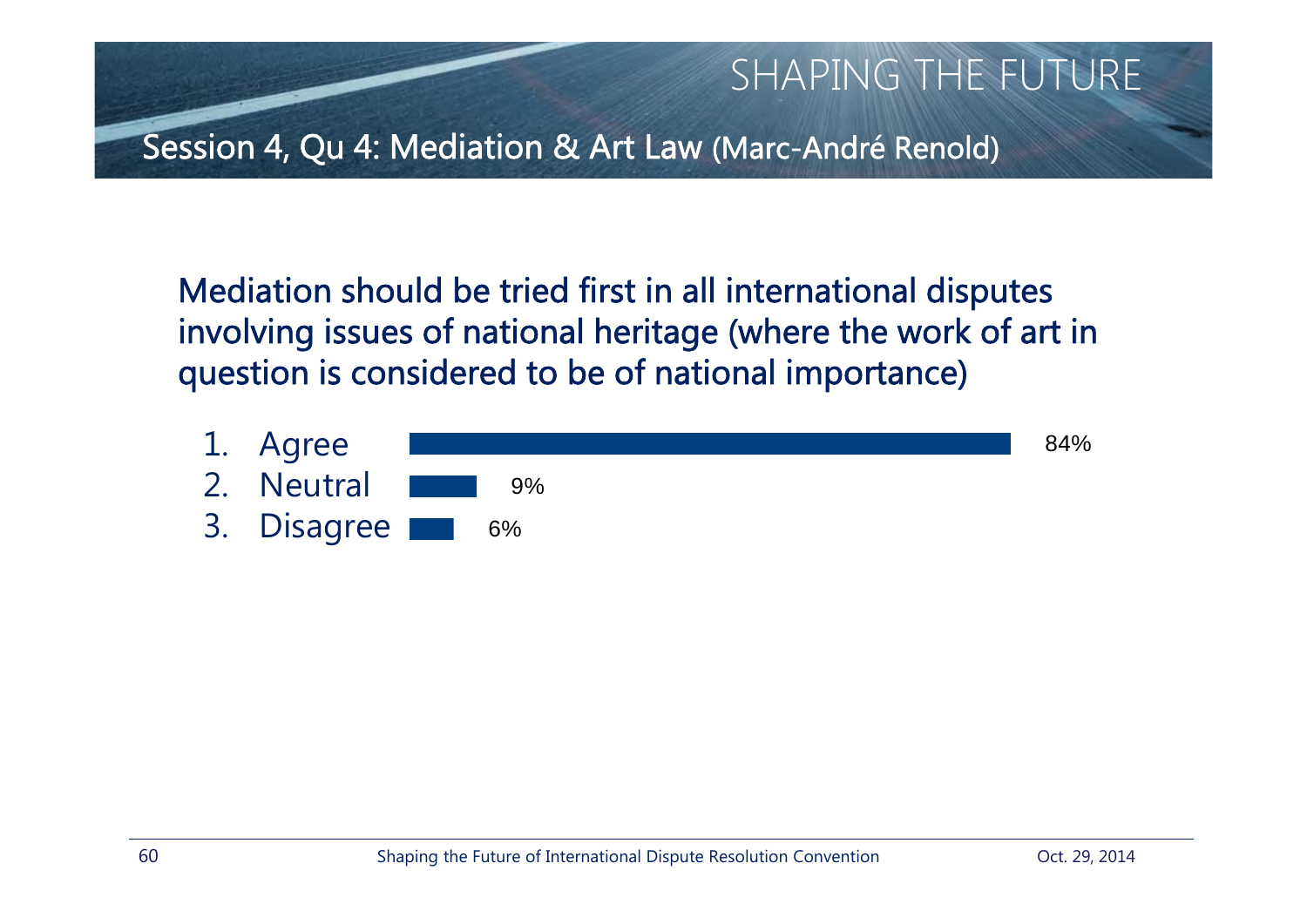### Session 4, Qu 4: Mediation & Art Law (Marc-André Renold)



- 1. Agree
- 2. Neutral
- 3. Disagree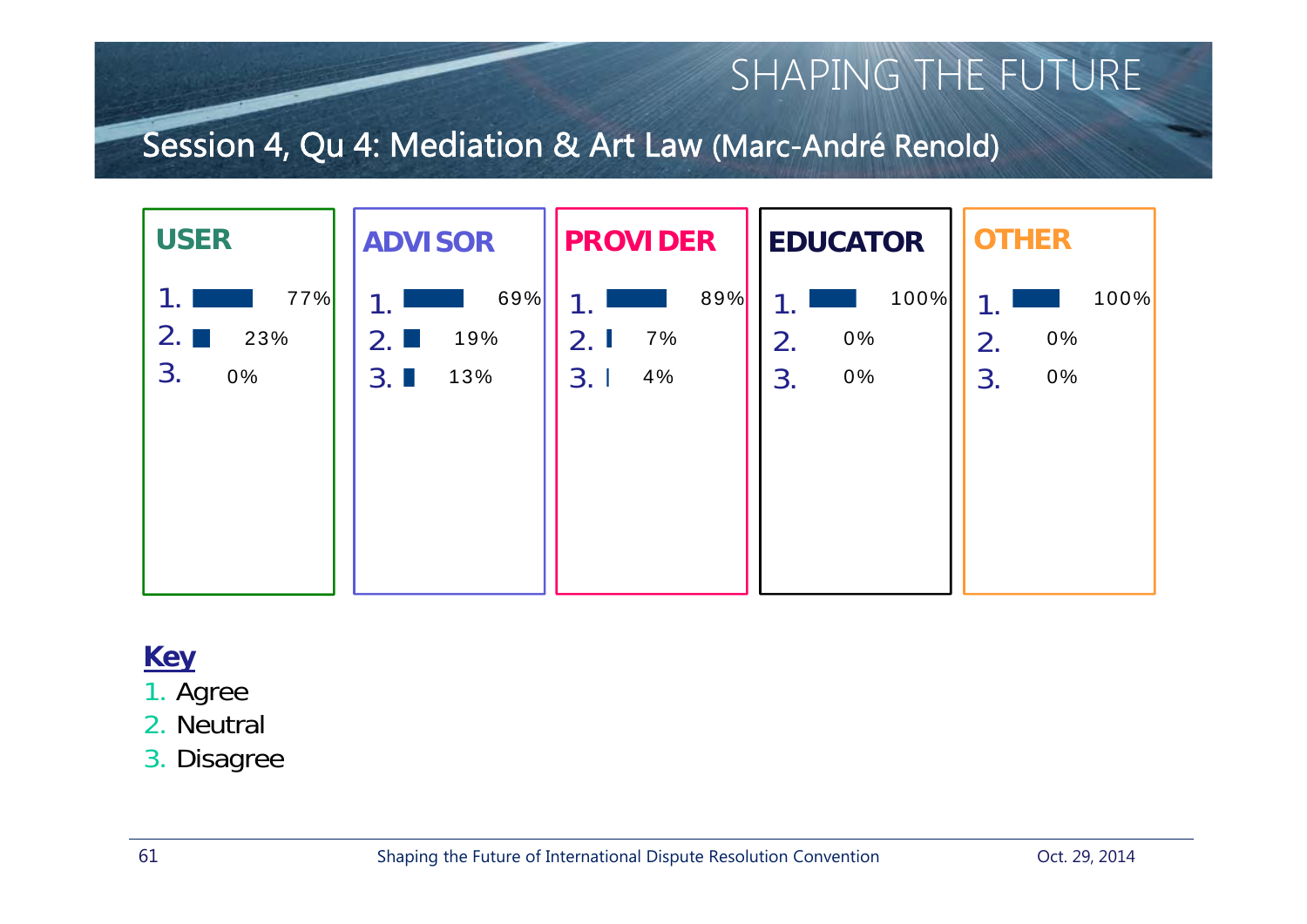

The UK experience of providing state-funded mediation in employment disputes suggests that governments should provide free mediation in a much wider range of disputes.

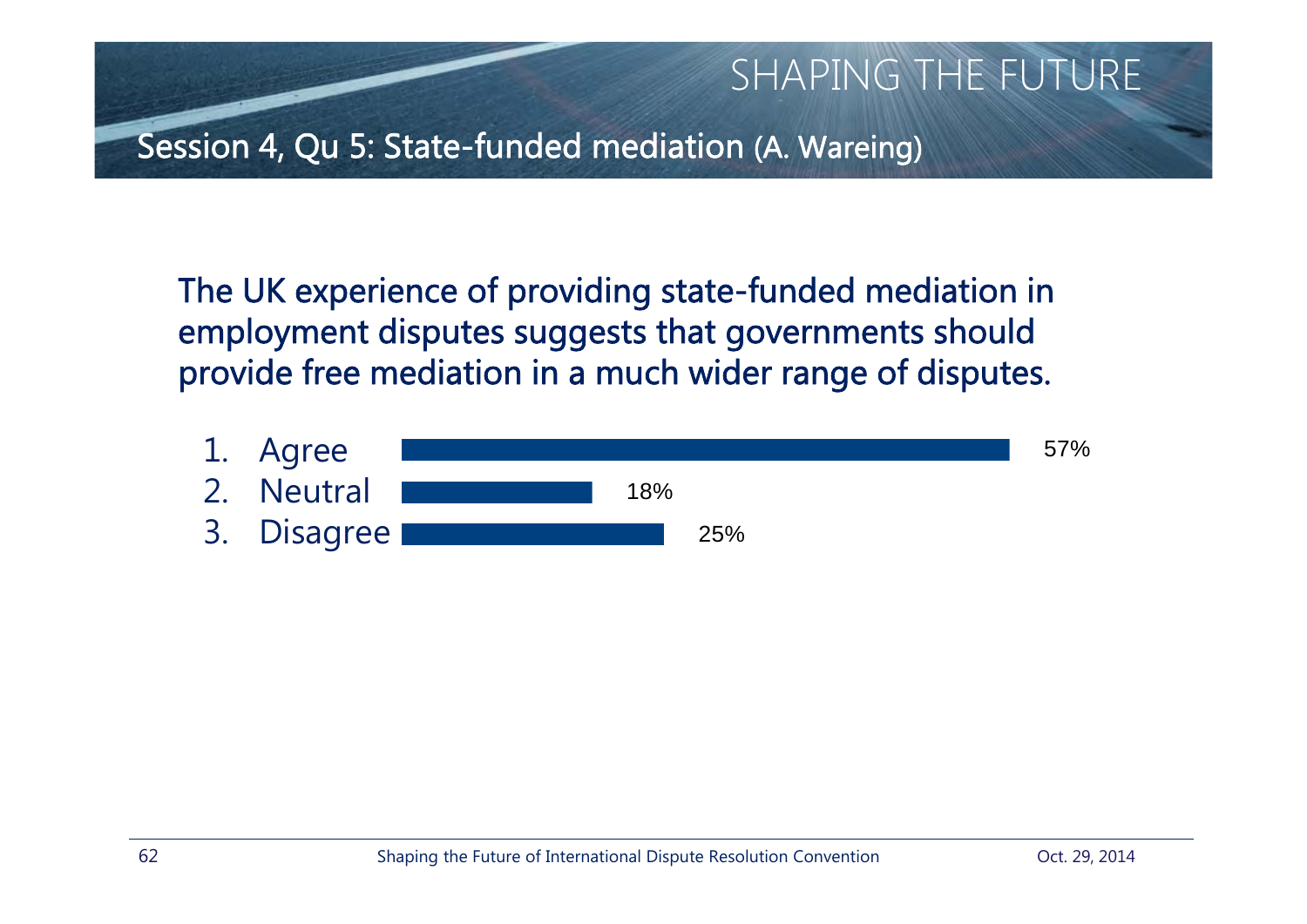### Session 4, Qu 5: State-funded mediation (A. Wareing)



- 1. Agree
- 2. Neutral
- 3. Disagree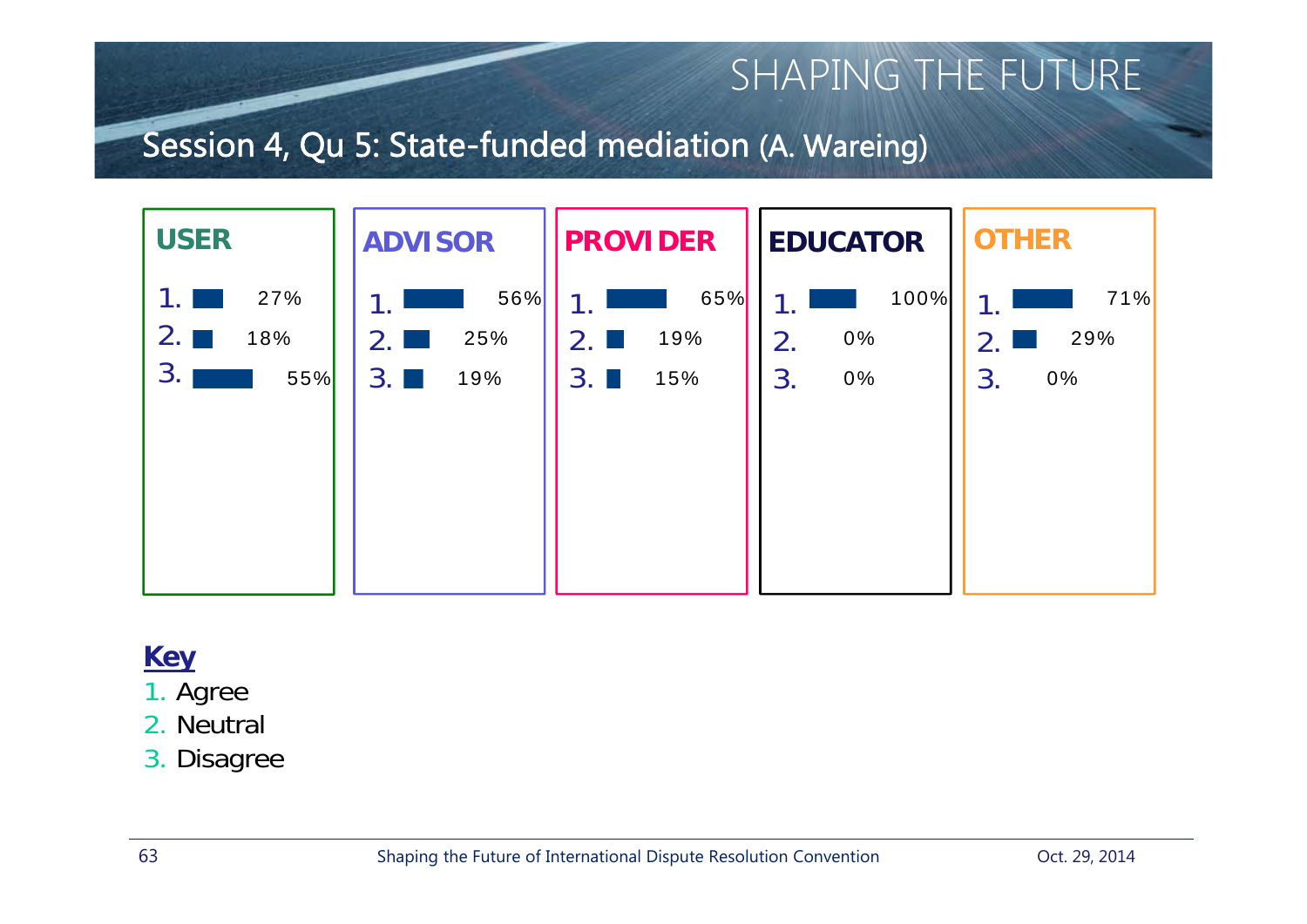

In international disputes, arbitrators should always be empowered to make binding decisions based solely on what is fair and equitable (possibly ignoring applicable laws), unless the parties expressly agree otherwise.

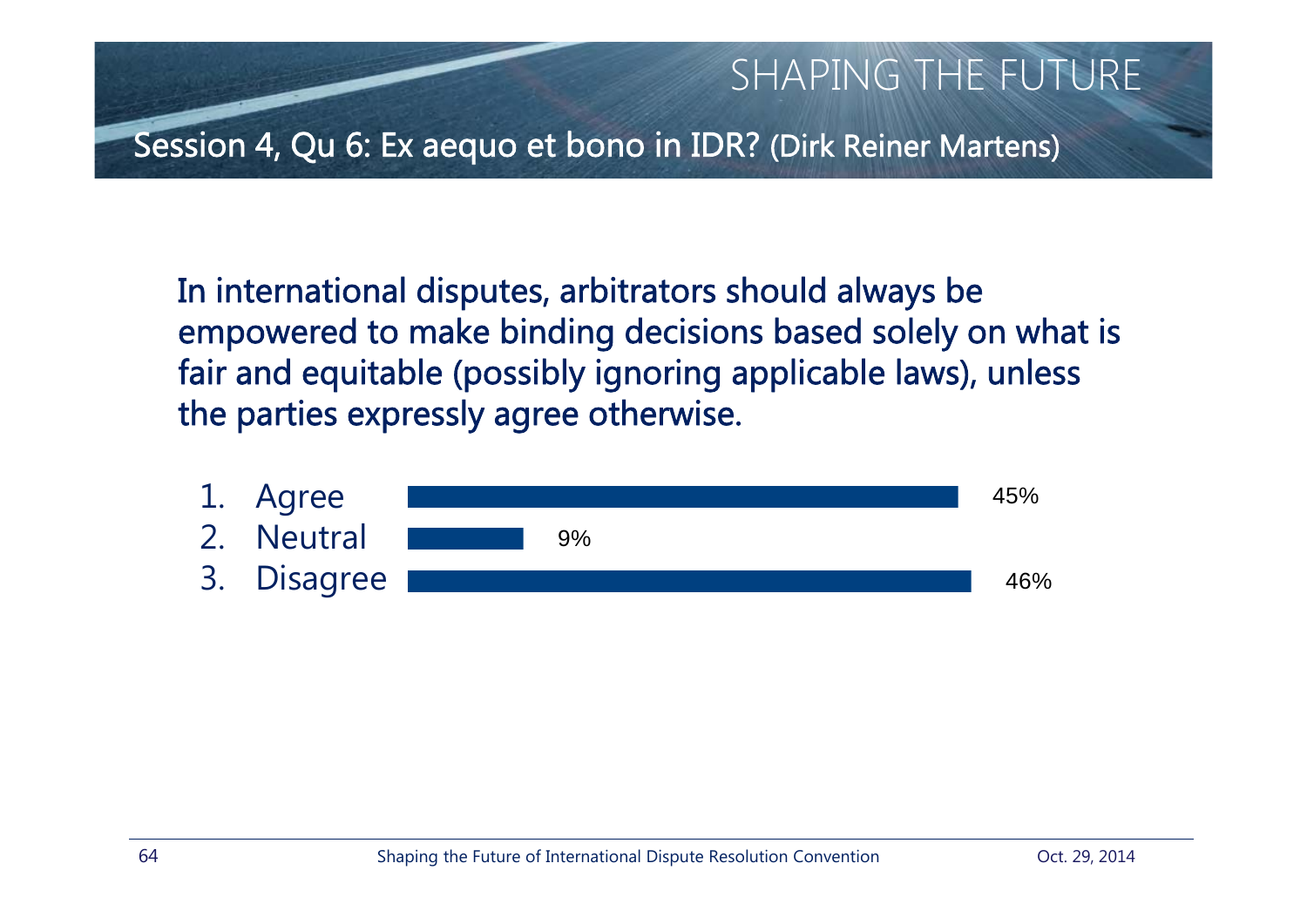### Session 4, Qu 6: Ex aequo et bono in IDR? (Dirk Reiner Martens)



- 1. Agree
- 2. Neutral
- 3. Disagree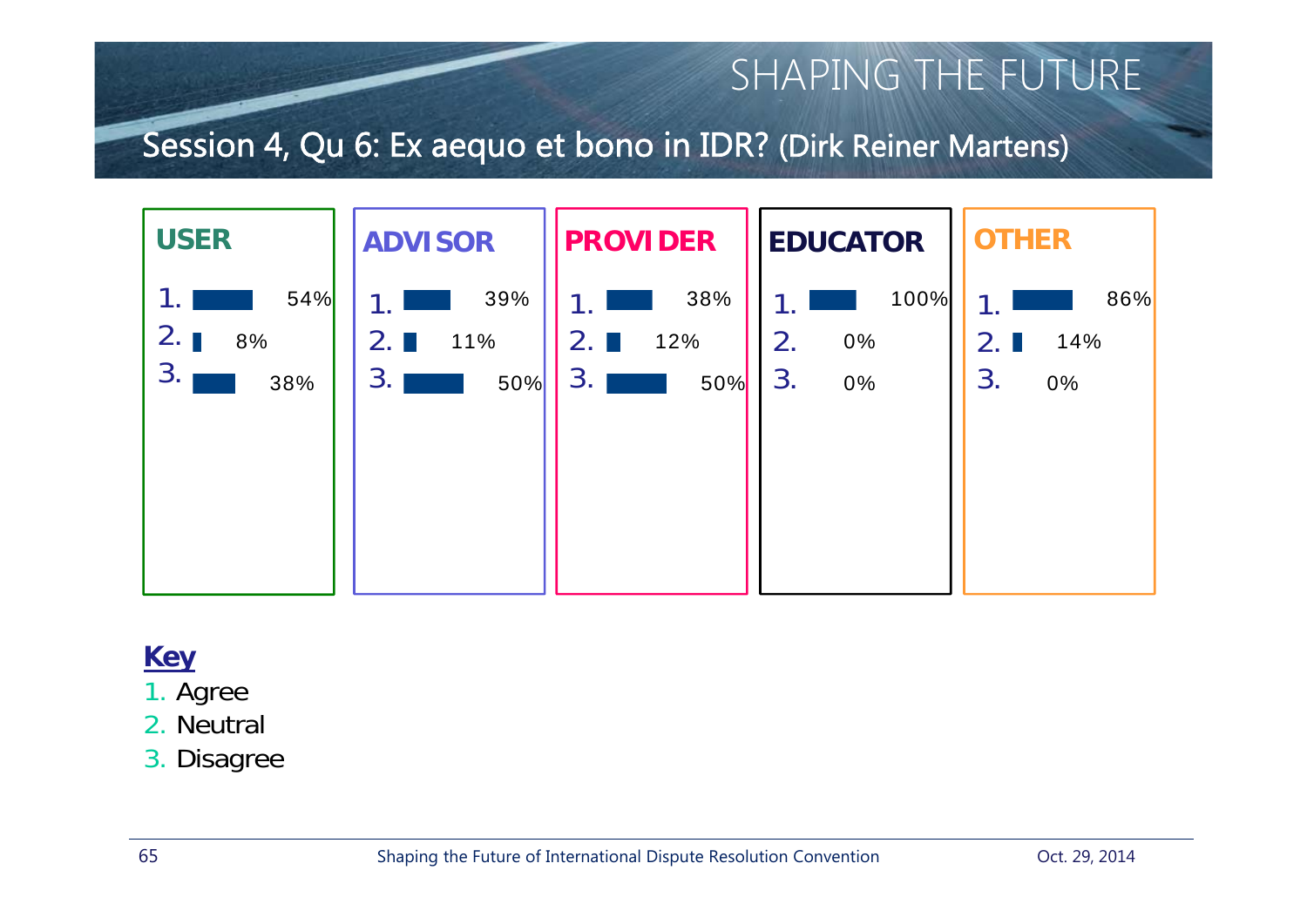## **Session 5 (4:45-6:00 pm)**

The Future of IDR : What can we conclude?

Moderator: Michael LEATHES, Director IMI

Panel:

Sven DUMOULIN, General Counsel, AkzoNobel NV Abhijit MUKHOPADHYAY, President - Legal, Hinduja Group Sir Alan WARD, Chair, Civil Mediation Council Cyril DUMOULIN, Senior Legal Counsel, Global Litigation, Shell International Ulrich HAGEL, Senior Expert Dispute Resolution, Bombardier Transportation Kristin MCFETRIDGE, Chief Counsel Portfolio Products and Standards, BT plc Jacqueline MINOR, Head of Representation in the UK, European Commission

Interactive Q&A and proposition voting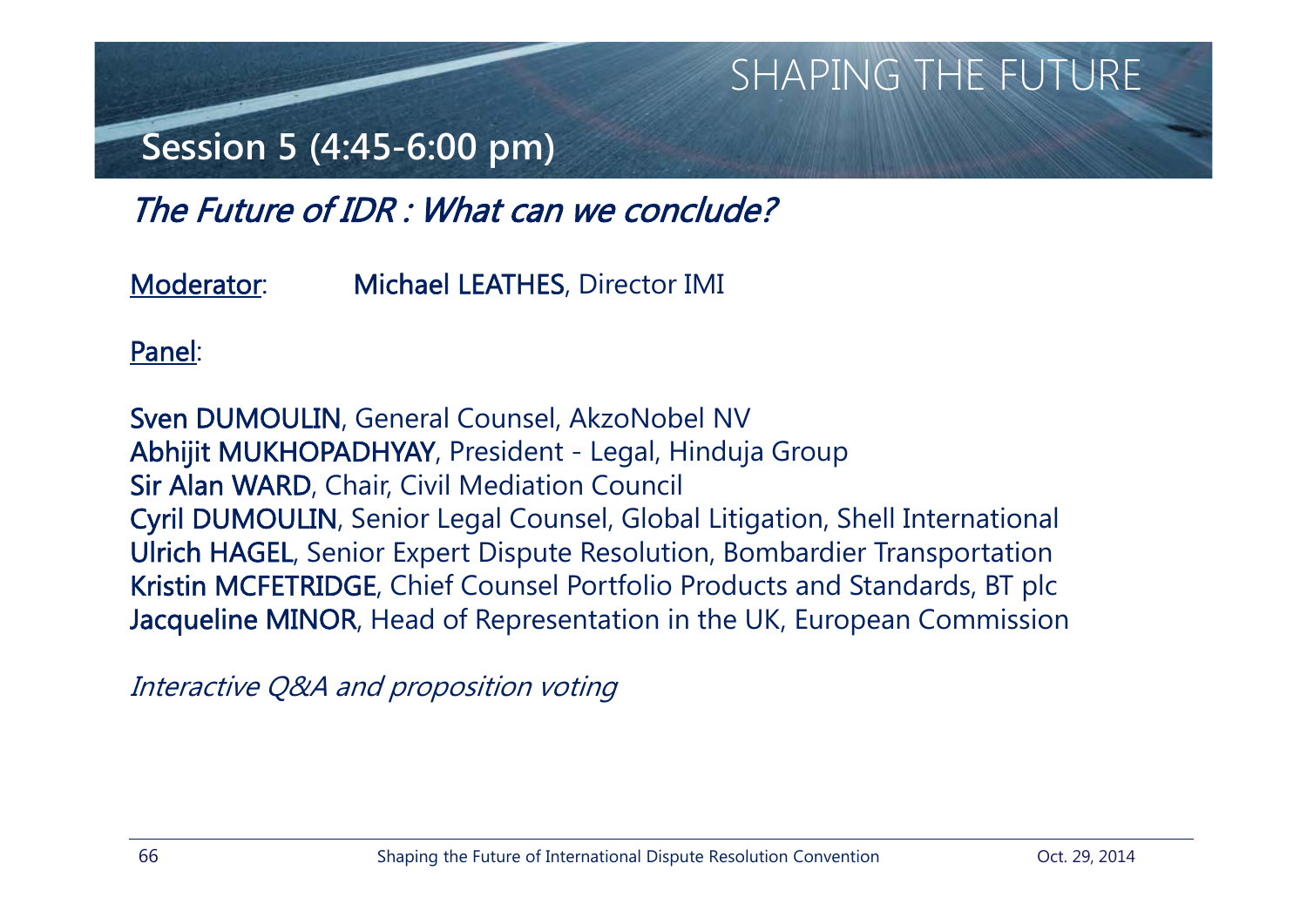SHAPING THE FUTURE **Session 5, Qu 1: An IDR platform to express user needs?**

An international platform needs to be created and adequately funded that enables users to express their IDR needs clearly.

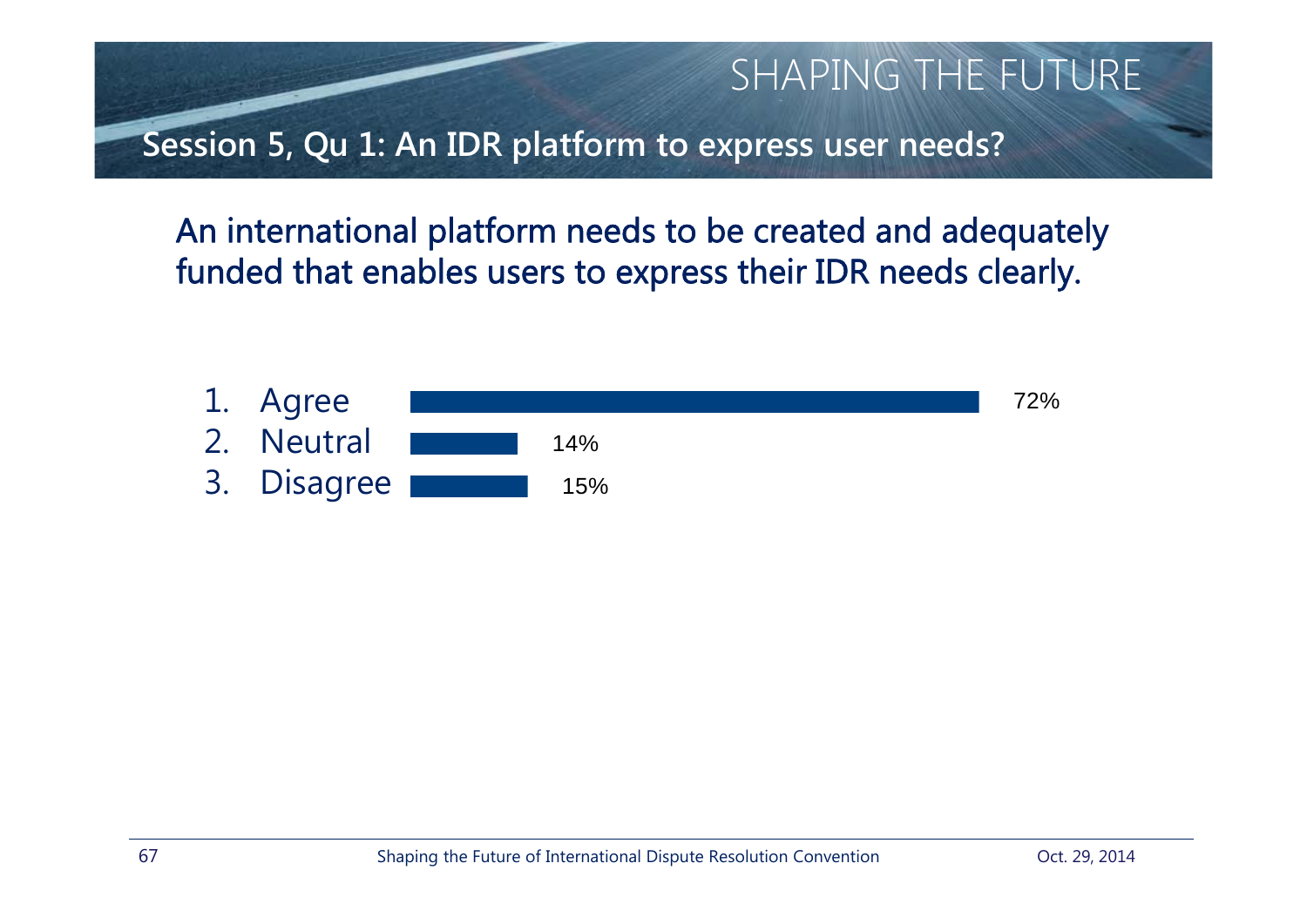### **Session 5, Qu 1: An IDR platform to express user needs?**



- 1. Agree
- 2. Neutral
- 3. Disagree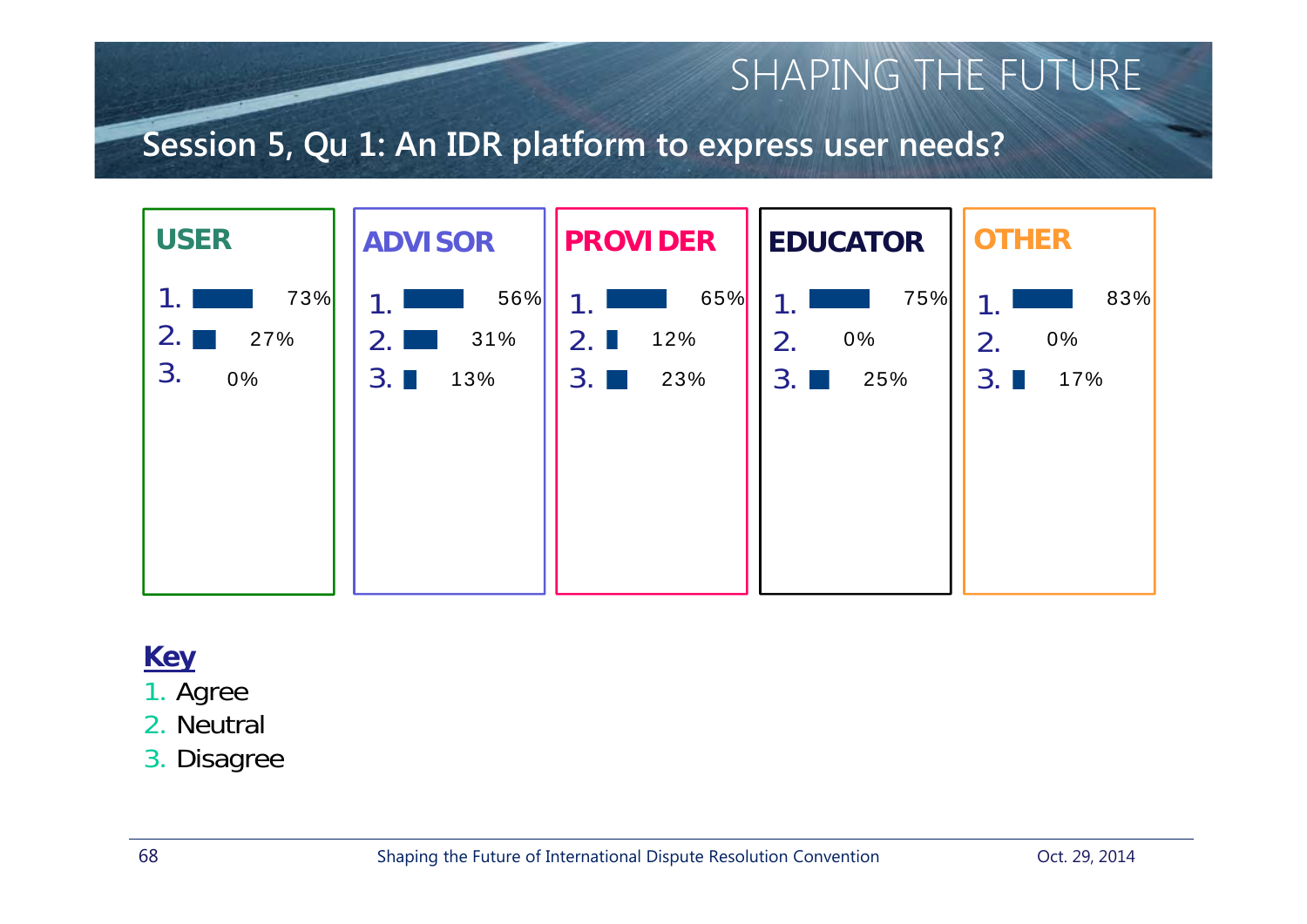

Should we set up a series of international "Pound Conferences" around the world, based on this London Guildhall Convention, but adapted to local and regional circumstances?

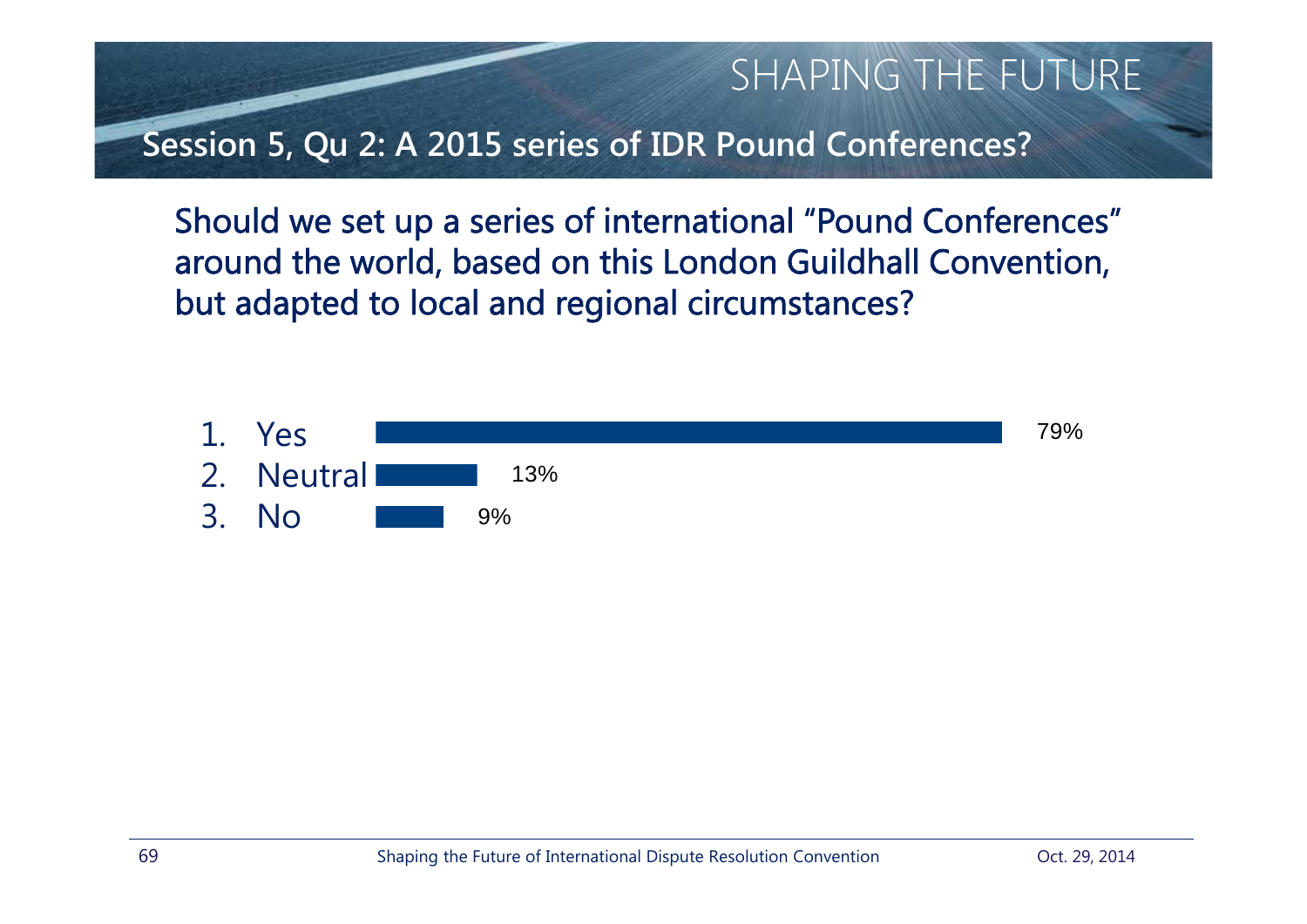### **Session 5, Qu 2: A 2015 series of IDR Pound Conferences?**



#### **Key**

1. Yes

2. Neutral

3. No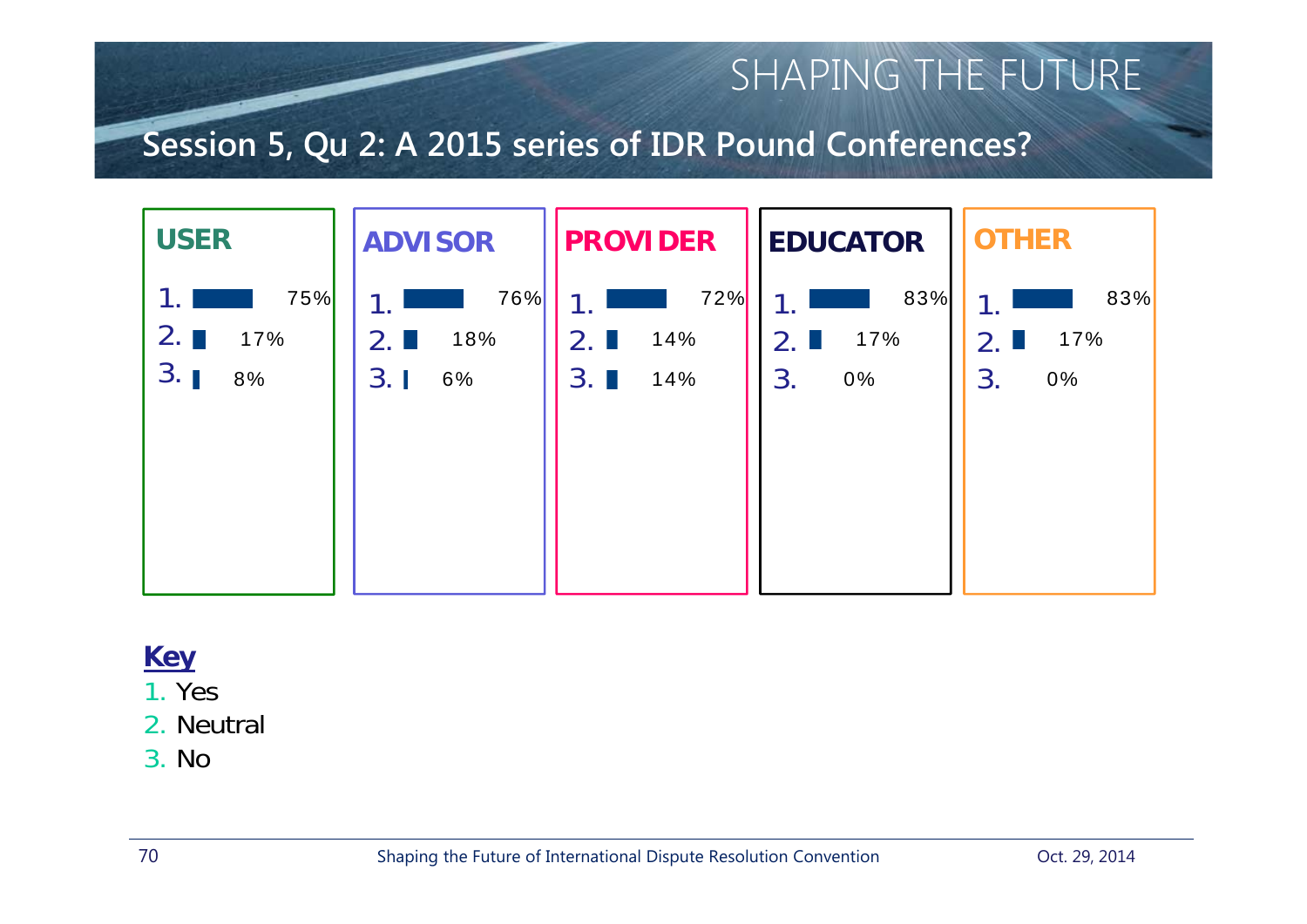SHAPING THE FUTURE **Bonus Qu: Use of mediation in deal-making (no dispute)**

Mediators should be used in negotiations of international contracts even when there is no dispute.

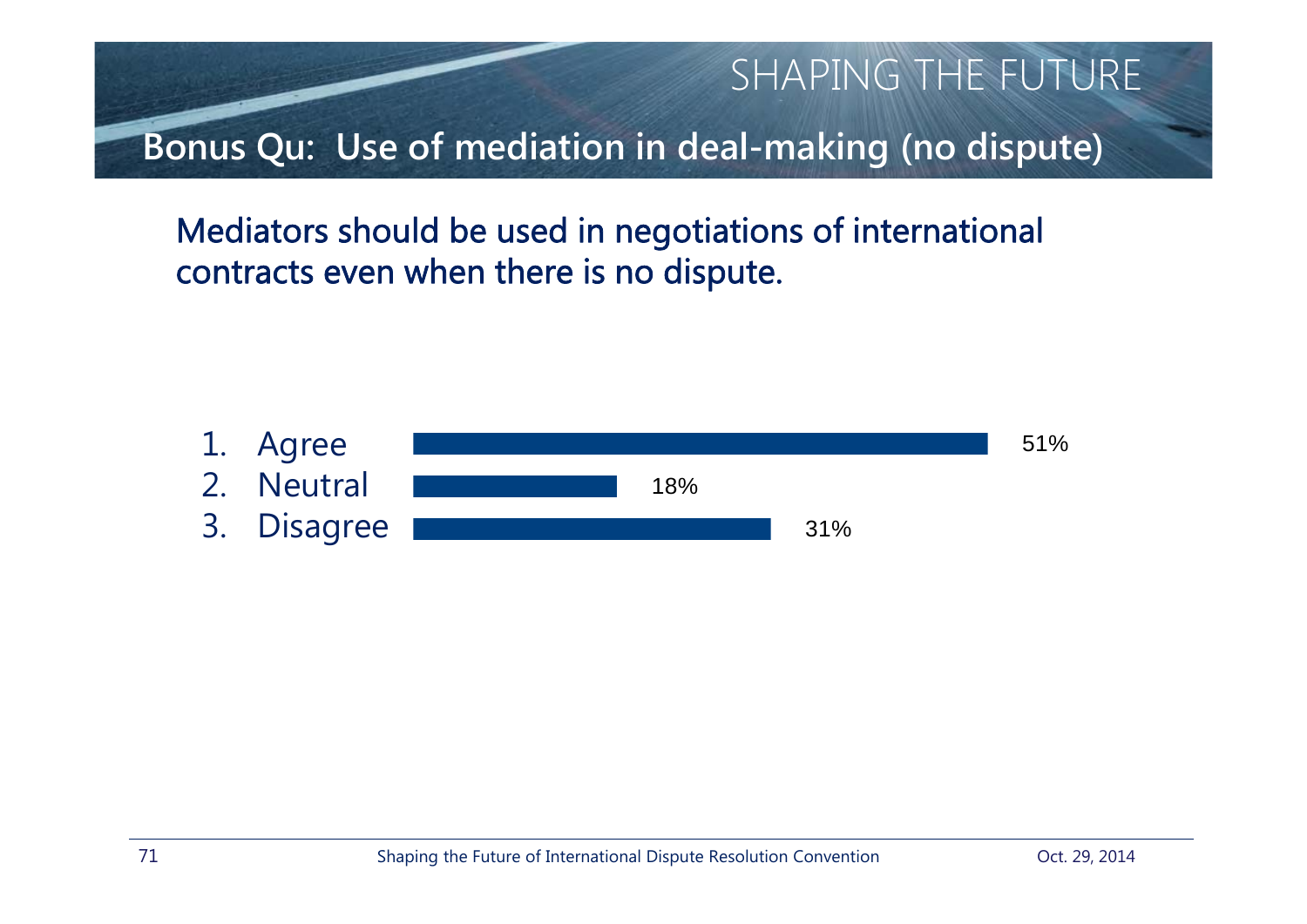### **Bonus Qu: Use of mediation in deal-making (no dispute)**



- 1. Agree
- 2. Neutral
- 3. Disagree